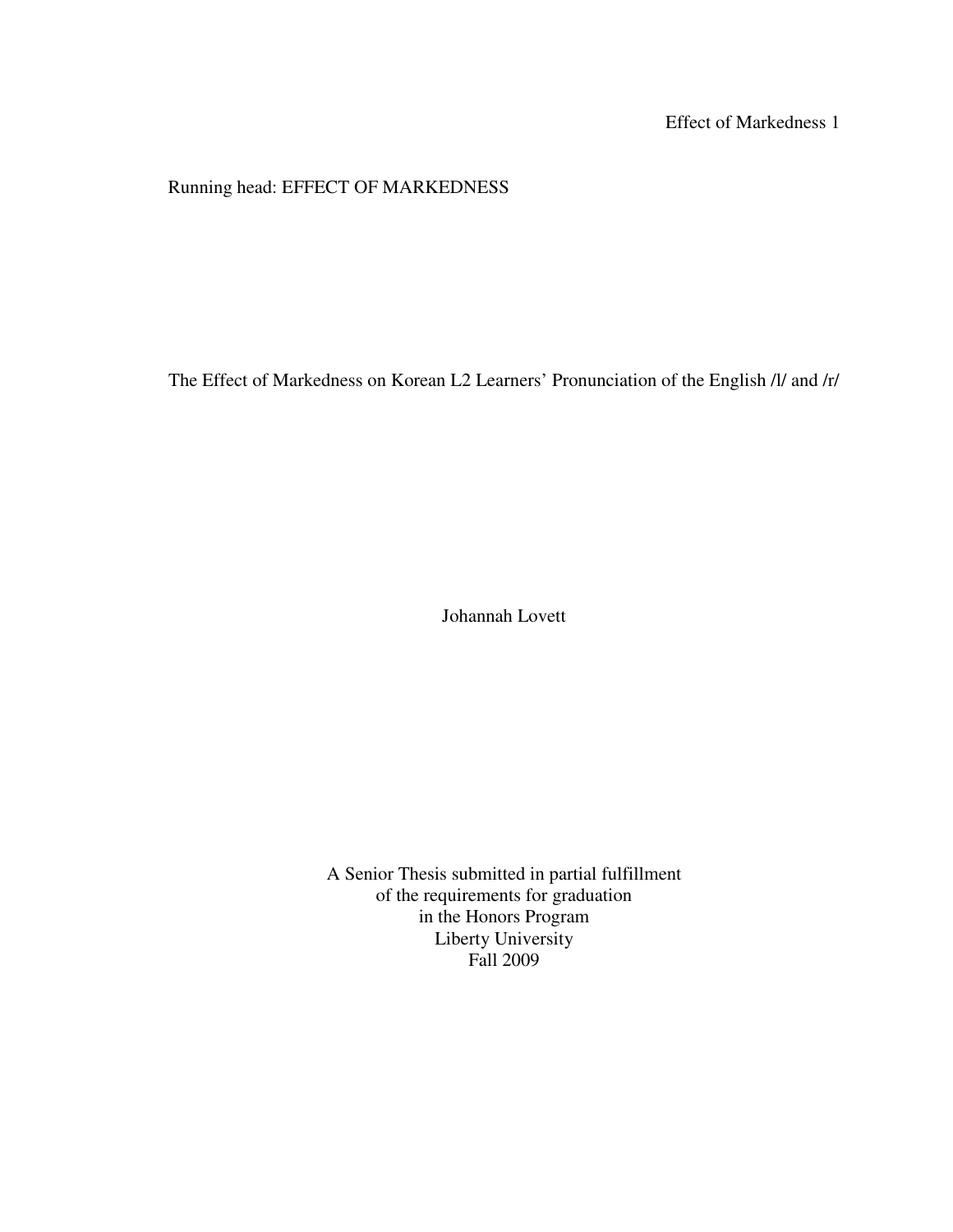Effect of Markedness 2

Acceptance of Senior Honors Thesis

This Senior Honors Thesis is accepted in partial fulfillment of the requirements for graduation from the Honors Program of Liberty University.

> Jaeshil Kim, Ph.D. Thesis Chair

\_\_\_\_\_\_\_\_\_\_\_\_\_\_\_\_\_\_\_\_\_\_\_\_\_\_\_\_\_\_

\_\_\_\_\_\_\_\_\_\_\_\_\_\_\_\_\_\_\_\_\_\_\_\_\_\_\_\_\_\_ Paul D. Müller, Ph.D. Committee Member

\_\_\_\_\_\_\_\_\_\_\_\_\_\_\_\_\_\_\_\_\_\_\_\_\_\_\_\_\_\_ Stephen B. Putney, D.Min. Committee Member

> James Nutter, D.A. Honors Director

\_\_\_\_\_\_\_\_\_\_\_\_\_\_\_\_\_\_\_\_\_\_\_\_\_\_\_\_\_\_

\_\_\_\_\_\_\_\_\_\_\_\_\_\_\_\_\_\_\_\_\_\_\_\_\_\_\_\_\_\_ Date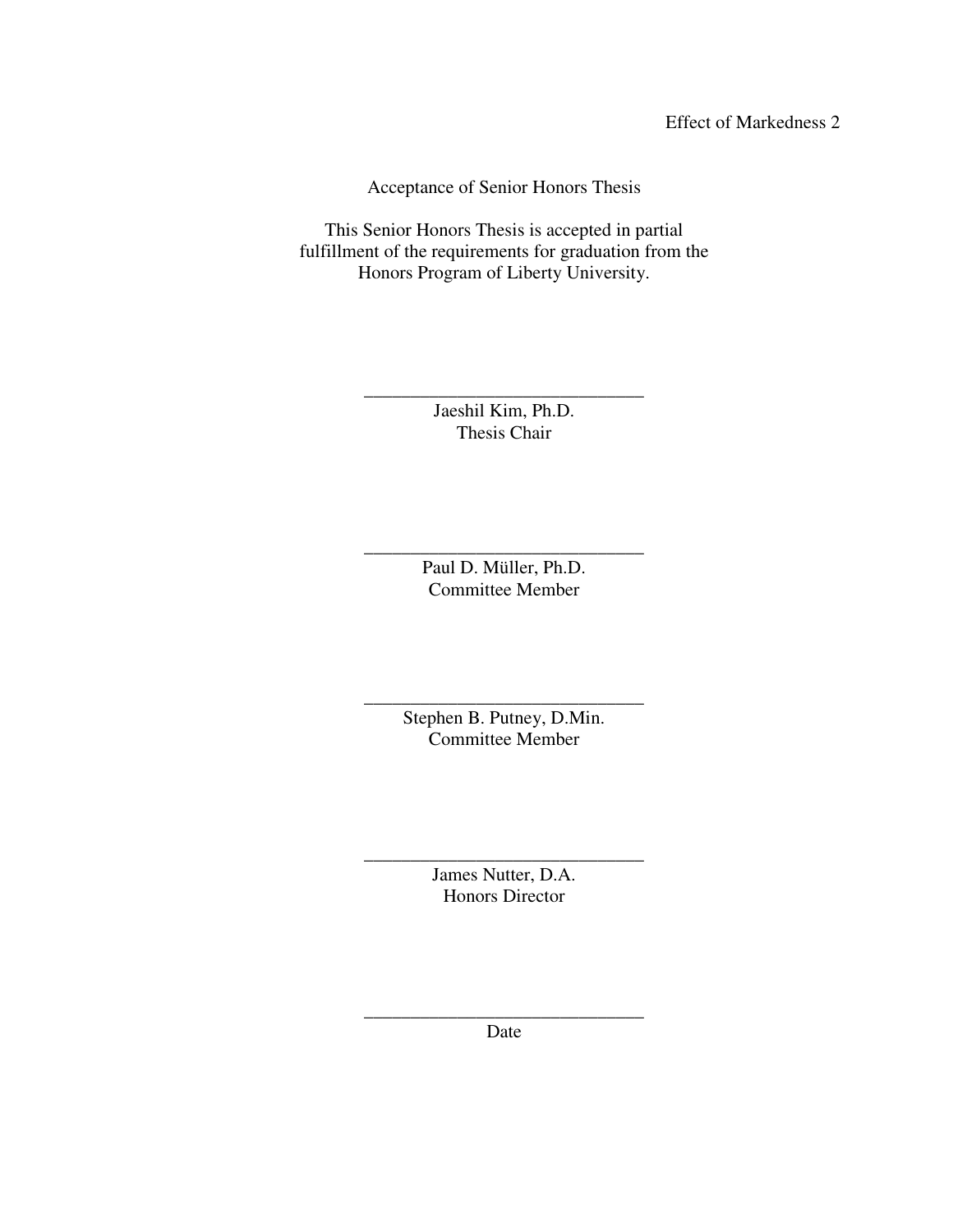#### Abstract

The complex process of Second Language Acquisition (SLA) is a challenge for linguists to explain. One perspective, the Markedness Principle, states that certain language characteristics are not as common cross-linguistically. For example, the coda position in syllables occurs less universally in languages. Linking this with the well-known difficulty that native Korean speakers typically face with the English phonemes /l/ and /r/, the hypothesis states that pronouncing these sounds is most challenging in the coda. An experiment is designed to embed nonsense words containing /l/ and /r/ in a story, which is recorded as the subjects read aloud. The hypothesis is borne out, leading to the suggestion of helpful pedagogical strategies for those who teach English to speakers of other languages.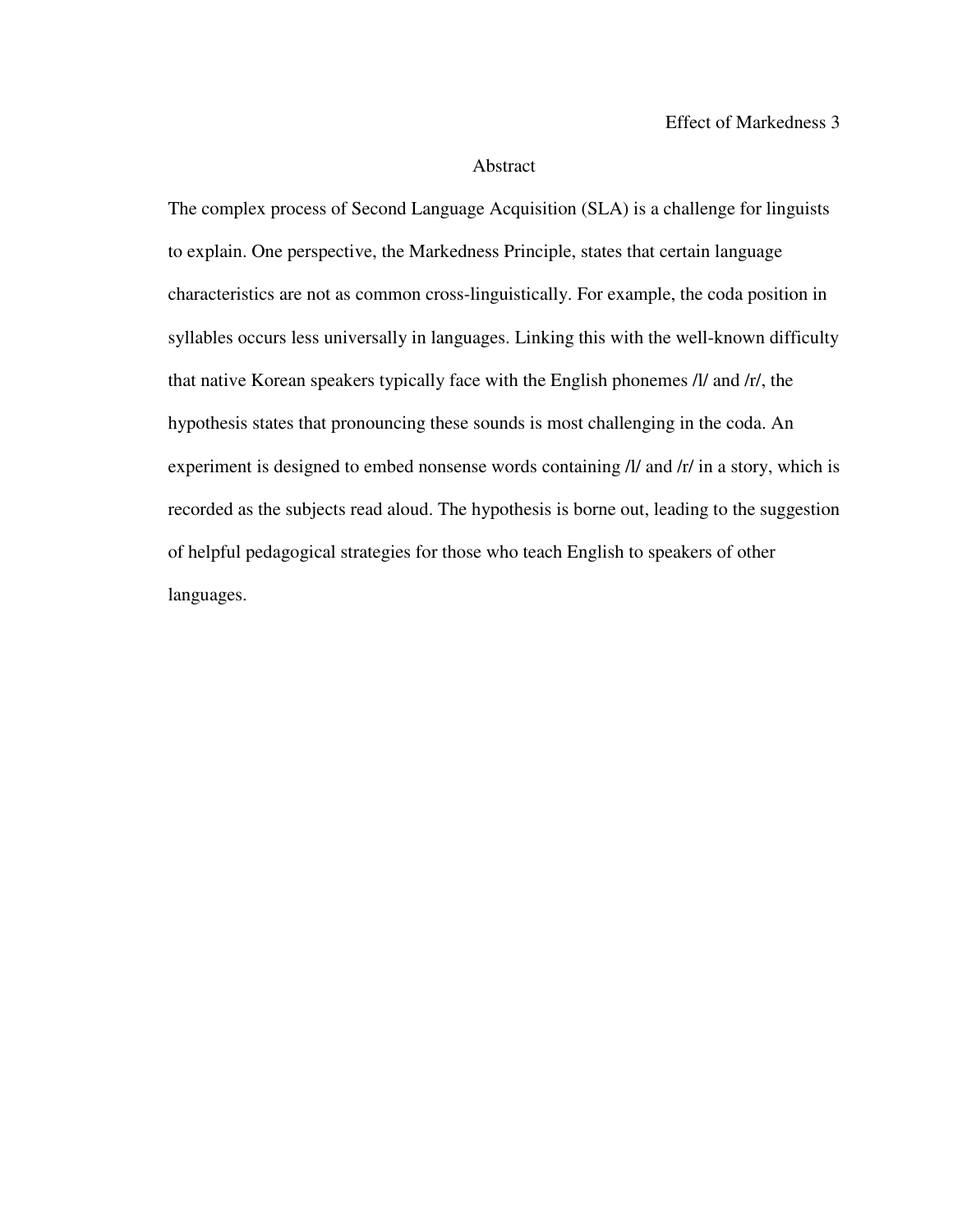The Effect of Markedness on Korean L2 Learners' Pronunciation of the English /l/ and /r/ *Introduction* 

Second Language Acquisition (SLA) is a topic of much research and debate in the field of linguistics. The process itself is complicated and varies from person to person. Factors such as age, language ability, learning style, personality, as well as the differences between the first language  $(L1)$  and the second language  $(L2)$ , are among the many variables that affect each language learner. The focus of this paper will be the theories surrounding the differences between L1 and L2, with specific reference to contrastive analysis and, especially, the Markedness Principle. These concepts have been illuminated by linguists as they continue to delve into the mystery of human language.

 The concept that there are dissimilarities between the L1 and L2 has been one of the central issues discussed by linguists. For years, the main theory regarding this factor in SLA has been the Contrastive Analysis Hypothesis (CAH) (Altenberg & Vago, 1983; Yavas, 2005). This theory contains the concept that, between the L1 and L2, "transfer" or "interference" occurs and is the main source of difficulties that language learners face (Altenberg & Vago, 1983, p. 428; Yavas, 2005). The most familiar occurrence of transfer in everyday life is the existence of foreign accents. In general, it is noticeable when someone speaks one language in a way that has echoes of another language intermingled in their speech. For example, the Spanish accent in English is sometimes heard in the exclusive use of the pure vowels  $(|a|, |i|, |o|, |e|, |u|^1)$ , instead of also incorporating other vowels in English's more complicated phonology ( $/\alpha$ ,  $/\Box$ ,  $/\Box$ , and  $/\alpha$ , among others).

 $\overline{a}$ 

 $<sup>1</sup>$  All symbols come from the International Phonetic Alphabet (IPA, 2005).</sup>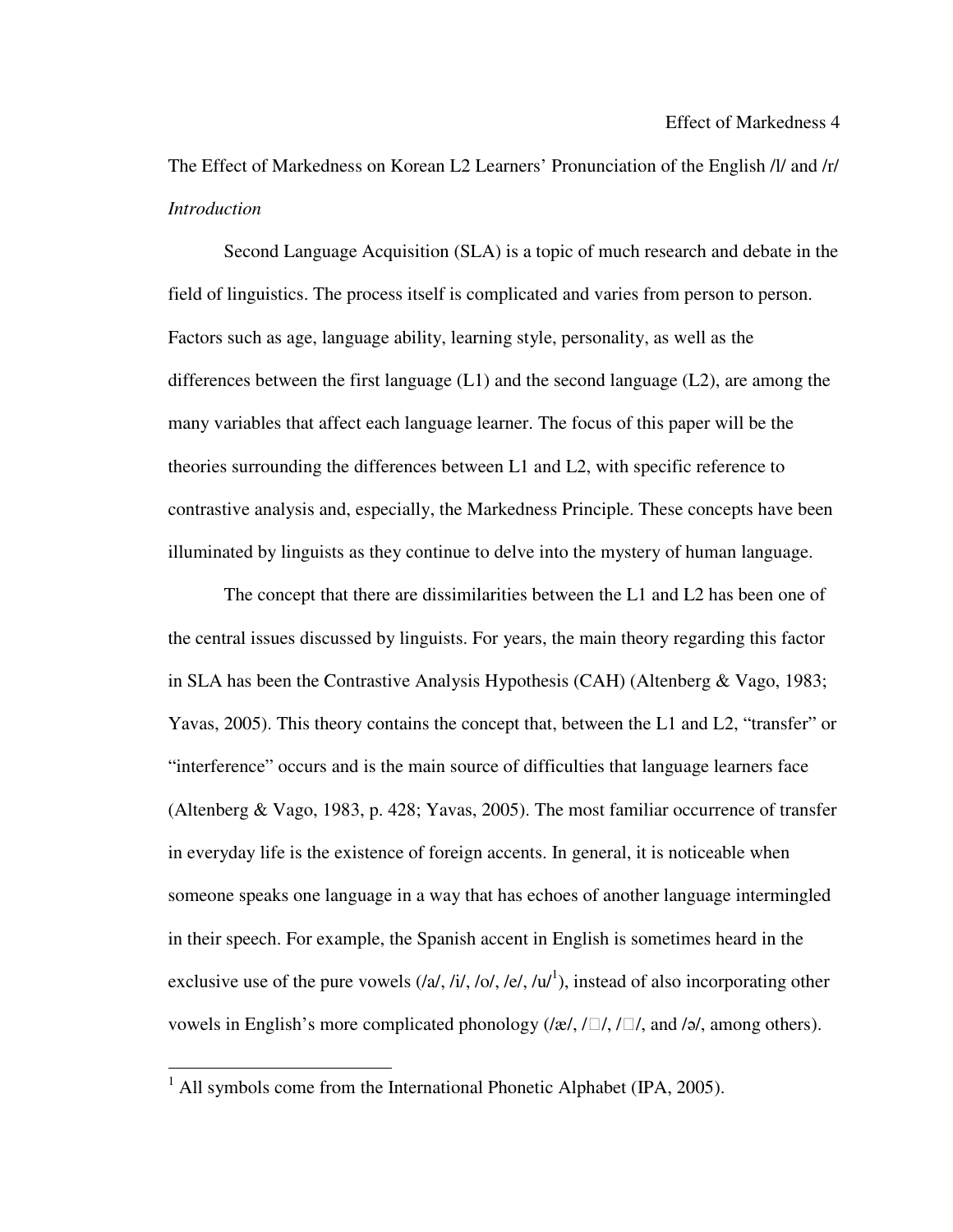Here, the native Spanish speaker is transferring the phonological restrictions of Spanish onto English, which creates the accent. Contrastive analysis seeks to compare the differences between L1 and L2 in order to understand the process of SLA.

 The CAH is has been the main theory about the differences between L1 and L2 but further studies reveal its limitations. Although contrastive analysis has provided helpful insights in the role that transfer plays in SLA, it cannot answer all questions (Yavas, 2005). Some questions that it cannot answer involve the deeper issues surrounding transfer. For instance, what factors, including age, gender, length of time studying the L2, or literacy in L1 affect the transfer process? Also, which parts of the L1 are the most likely to transfer into the L2? Furthermore, is there an order that dictates which structures or rules of the first language will be more likely to transfer? These and other questions are deeper issues to which the CAH cannot provide explanations on its own.

 The shortcomings of the Contrastive Analysis Hypothesis drove linguists to research further and conceptualize new ideas. A linguistic theory known as the 'Markedness Principle' has developed to explain the factors involved in the process of SLA. Around the early 1940s, Nikolai Trubetskoy and Roman Jakobson developed the theory at the Prague School of Linguistics (Eckman, 2003). Fred R. Eckman (1977, 1981) further developed the theory as he investigated more examples of its occurrence crosslinguistically (Altenberg  $& \text{Vago}, 1983$ ). His work allowed him to revise the CAH into the Markedness Differential Theory (MDH) (Altenberg & Vago, 1983). The area of phonology was actually the first area of linguistics in which markedness was investigated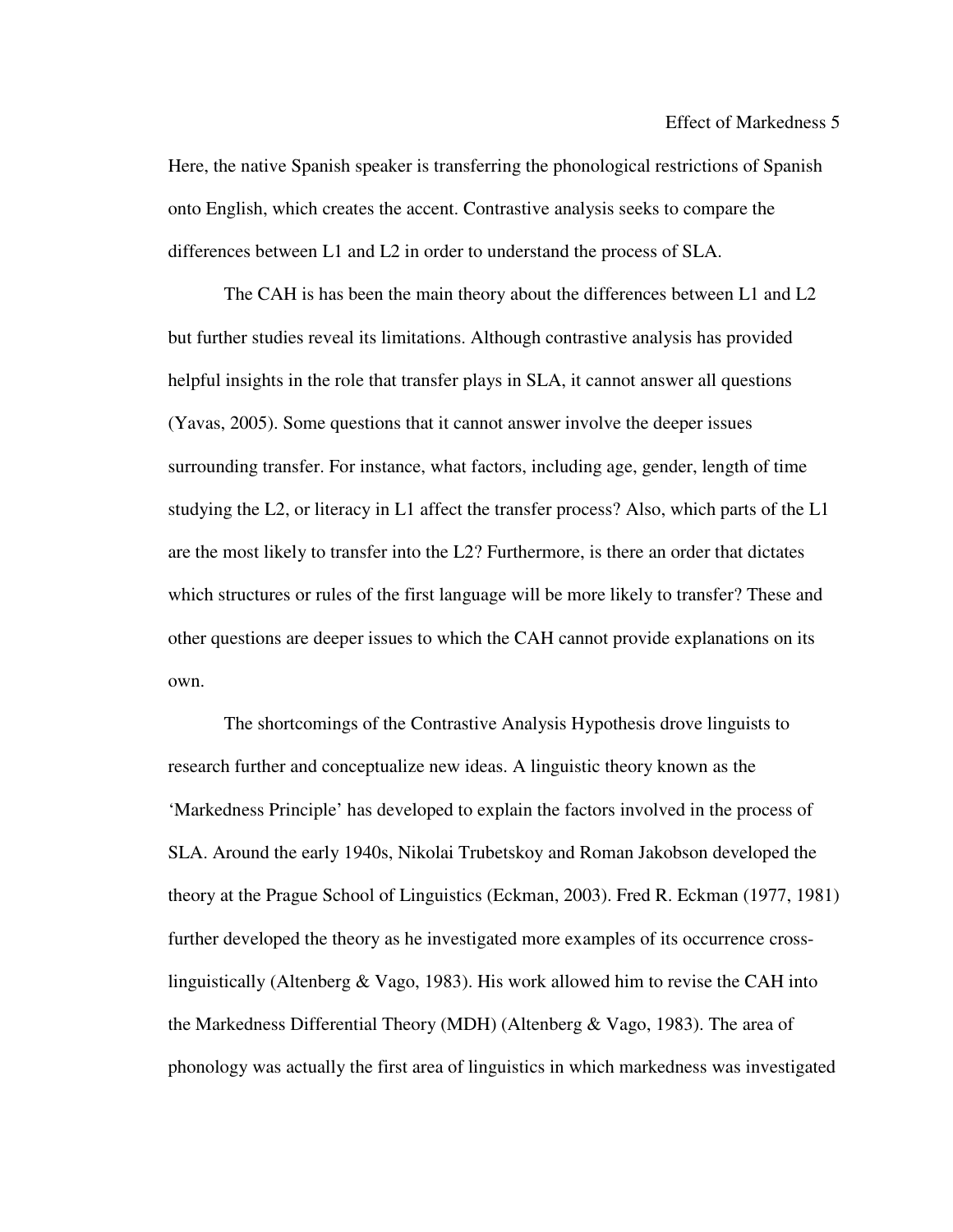(Cairns & Feinstein, 1982). The research into markedness thus far has revealed an insightful concept that will continue to shape linguists' future understanding of SLA.

Although there are many definitions of the idea of markedness, there is one in particular that will constitute the basis for the current study (Romaine, 2005). Eckman and his colleague Iverson (1977) state that the "[m]arkedness of a structure is derived from its common occurrence in languages" so that "a structure (constraint) A is more marked than another structure B if cross-linguistically the presence of A in a language implies the presence of B, but not vice versa" (Yavas, 2005, p. 201). This definition helps establish the idea that there are unmarked and marked parts of languages (Yavas, 2005). The unmarked concepts in a language are essentially those that are more commonly found cross-linguistically (Rice, 2007). Marked elements of a language are those that are essentially less common in the world's languages (Rice, 2007). In addition, with the idea of typological markedness, Eckman (1977) shows that the occurrence of a certain unmarked element in a language usually entails the occurrence of the marked counterpart of this element (Yavas, 2005). The concept of markedness provides the foundation for the research discussed in the current paper.

 The need is clear for continuing research into how markedness affects the acquisition of a second language. A study done by White (1987) reveals a lot about how markedness affects a second language, but she still suggests a deeper look into the subject. Her specific question is to understand which marked constituents of a certain language will transfer to a second language (White, 1982). In addition, Cairns and Feinstein (1982) agree that more research needs to be done on the role of markedness in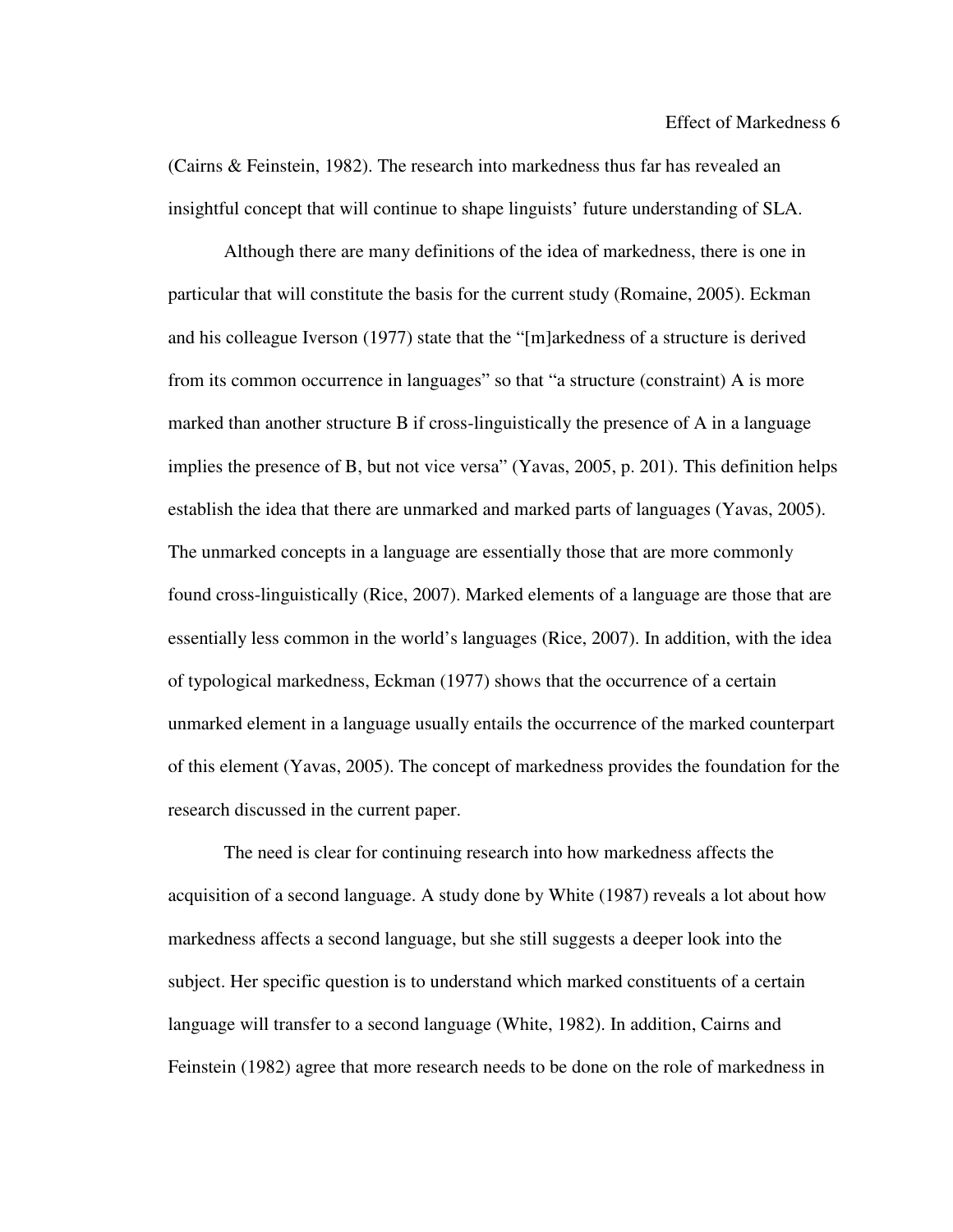syllable structure. Their recommendation is to discover more about "an explicit theory of syllable markedness" (Cairns & Feinstein, 1982, p. 193). Researchers in the field of linguistics continue to examine the role of markedness in SLA, especially regarding syllable structure.

 The application of markedness to syllable structure presents an opportunity to research more about this linguistic theory. The syllable pattern CV (consonant followed by a vowel) is considered to be the most common in the world's languages (Burquest, 2006; Yavas, 2005). This means that adding a coda, which is one or more consonants at the end of a syllable, creates a comparatively more marked syllable type than the basic CV one that only has an onset, or initial consonant(s), in the syllable (Cairns & Feinstein, 1982). An example of a syllable type with a coda would be CVC. Yavas (2006) notes that each successive consonant is added to the syllable "adds a degree of markedness" to the syllable type (p. 203). The syllable structure CV is the unmarked variety, while other types of syllables are more marked.

 A specific function of markedness in relation to syllables will be investigated in the current study. The concept will be applied to a common pronunciation difficulty that native Korean speakers have while learning English involving the phonemes, or the smallest units of meaningful sound, /l/ and /r/. In order to understand the nature of the difficulty, it will be necessary to examine the ways that Korean and English treat the sounds /l/ and /r/. To be specific, J. Kim, assistant professor in the Department of English and Modern Languages at Liberty University (personal conversation, November 5, 2009), states that Korean contains a character representing a phoneme similar to the English /l/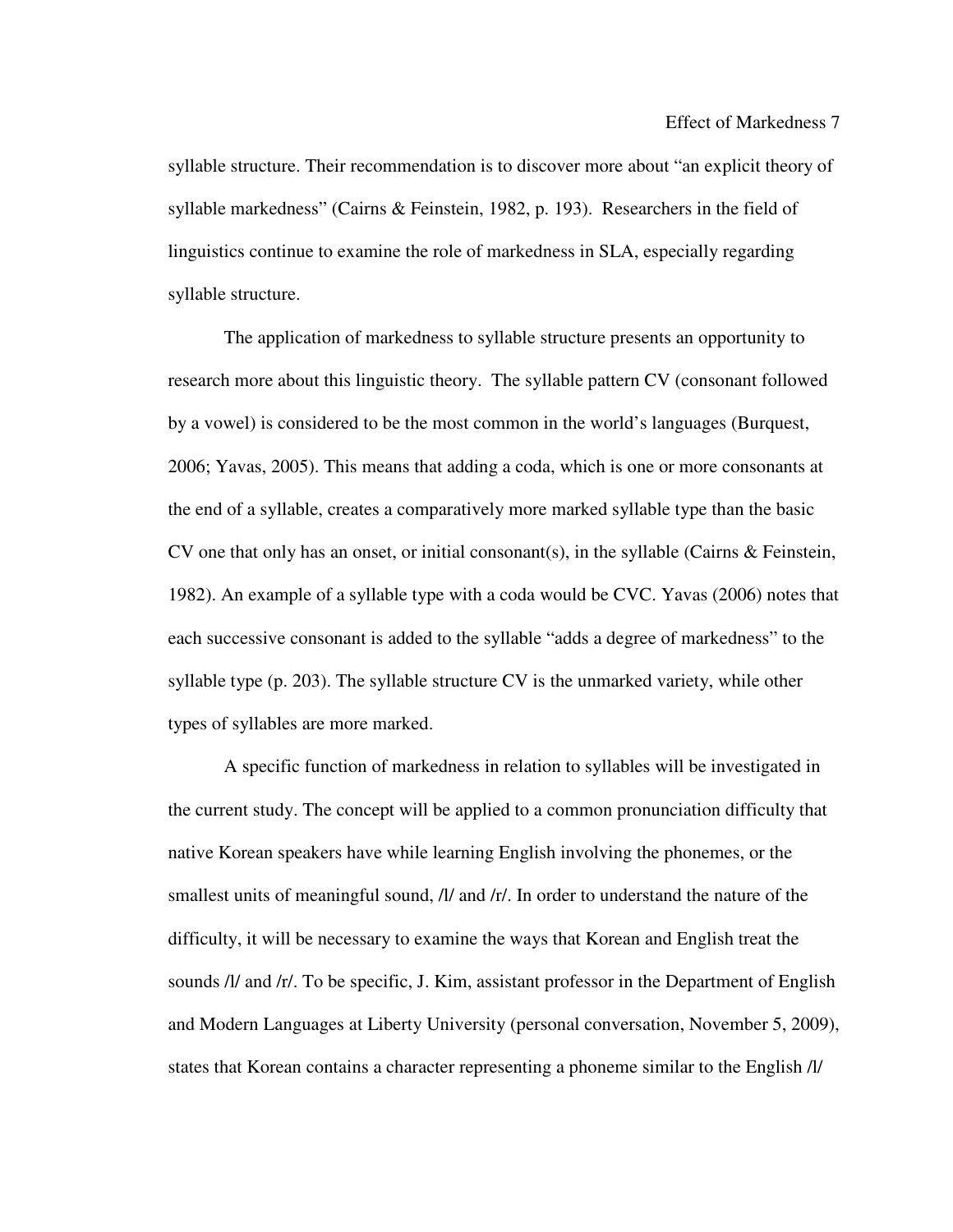and /r/. However, there are several phonological constraints of this phoneme that cause it to be pronounced in a few different ways.

The Korean phoneme that resembles /l/ and /r/ in English is pronounced differently in various phonological environments. However, these variations in pronunciation do not create a change in meaning, so they are known as allophones (Yavas, 2005). In addition, while there is a change the pronunciation of this phoneme, it is an unconscious process (J. Kim, assistant professor, personal conversation, November 5, 2009). In other words, native Korean speakers are unaware of their changing this phoneme's pronunciation. Investigating the allophones found in this single Korean phoneme is essential to a deeper understanding of L1 Korean speakers' difficulties with English pronunciation.

In order to investigate the matter further, Table 1 represents some of the variations of /l/ and /r/ that are seen in English and Korean: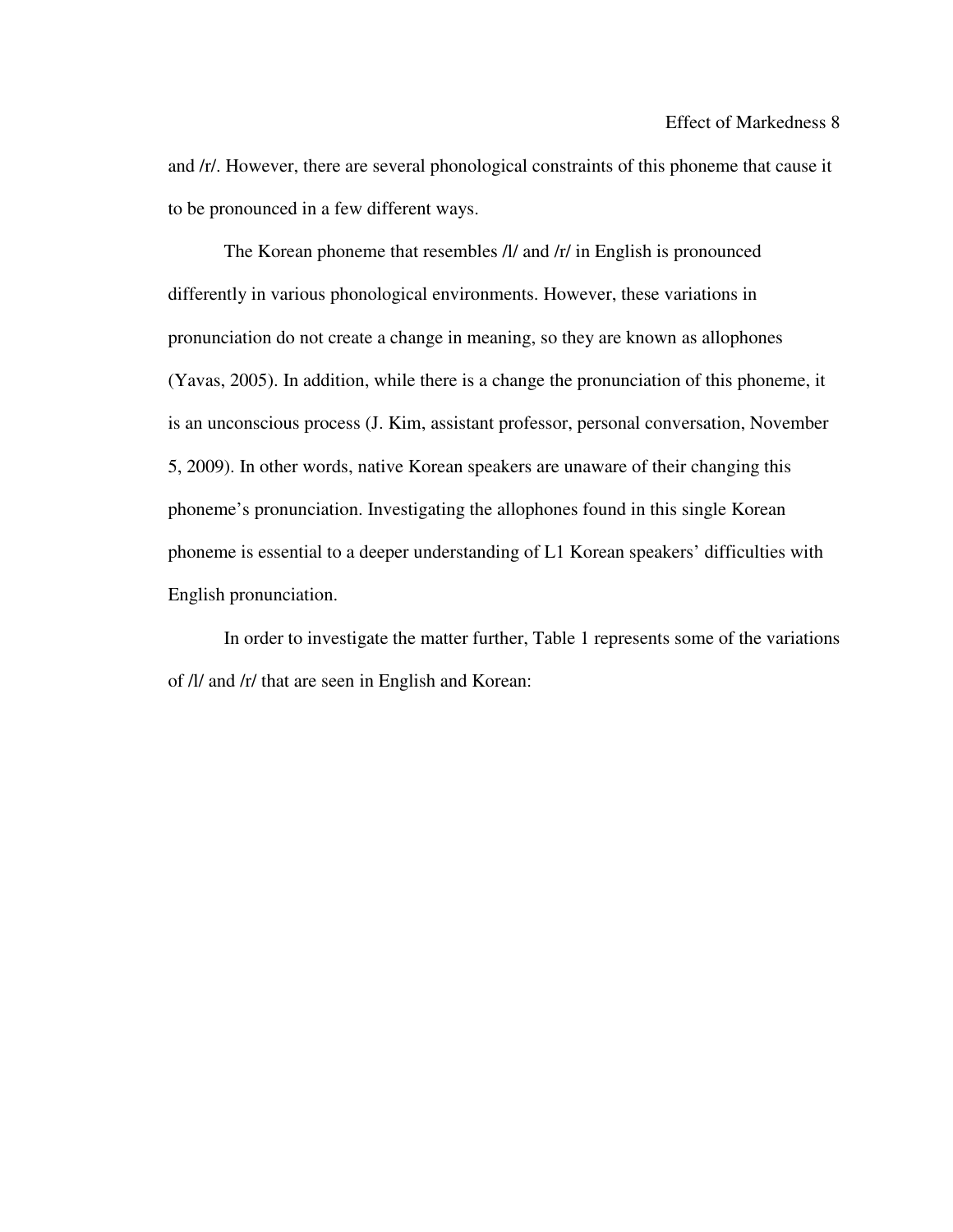## Table 1

 $\overline{a}$ 

# *Variations of /l/ and /r/ in English and Korean*

| <b>Sound</b> | <b>Description</b> | <b>Existence</b><br>in Korean,<br>English,<br>or Both | <b>Linguistic terms</b>                                                    | <b>Examples</b><br>(English) | <b>Examples</b><br>(IPA)                       |
|--------------|--------------------|-------------------------------------------------------|----------------------------------------------------------------------------|------------------------------|------------------------------------------------|
| $\eta$       | clear "l"          | <b>Both</b>                                           | alveolar lateral<br>retroflex                                              | lab<br>allow<br>gill         | $/$ læb $/$<br>/əla $\square$ /<br>$/g \Box l$ |
| /r/          | $\mathfrak{c}_r$   | English                                               | alveolar retroflex                                                         | read<br>assuring<br>hare     | /rid/<br>/ə□□riŋ/<br>/hær/                     |
| $/ \Box /$   | flap               | <b>Both</b>                                           | alveolar flap                                                              | matter<br>city               | $/mæ\Box r/$<br>$/c \Box \Box i/$              |
| $/\Box/$     | dark "l"           | Both <sup>2</sup>                                     | velarized lateral<br>retroflex                                             | full<br>bottle               | $/f \Box \Box /$<br>$/b$ $\Box$ $\Box$ /       |
| $\sqrt{f^2}$ | weak /r/           | English <sup>4</sup>                                  | weak alveolar<br>retroflex                                                 | car <sup>3</sup>             | $/ka^{r^3}$                                    |
| $/ \Box 1/$  | syllabic /l/       | English                                               | alveolar lateral<br>retroflex which<br>constitutes a<br>syllable by itself | bottle                       | $/b \Box \Box \Box l$                          |

aware of the existence of an /r/ there.

 $2$  However, this sound varies slightly between English and Korean.

<sup>&</sup>lt;sup>3</sup> Superscript indicates the weakening of a consonant.

<sup>&</sup>lt;sup>4</sup> This sound exists in some American English dialects, such as one in New England

around Boston, Massachusetts. Although it is pronounced almost inaudibly, speakers are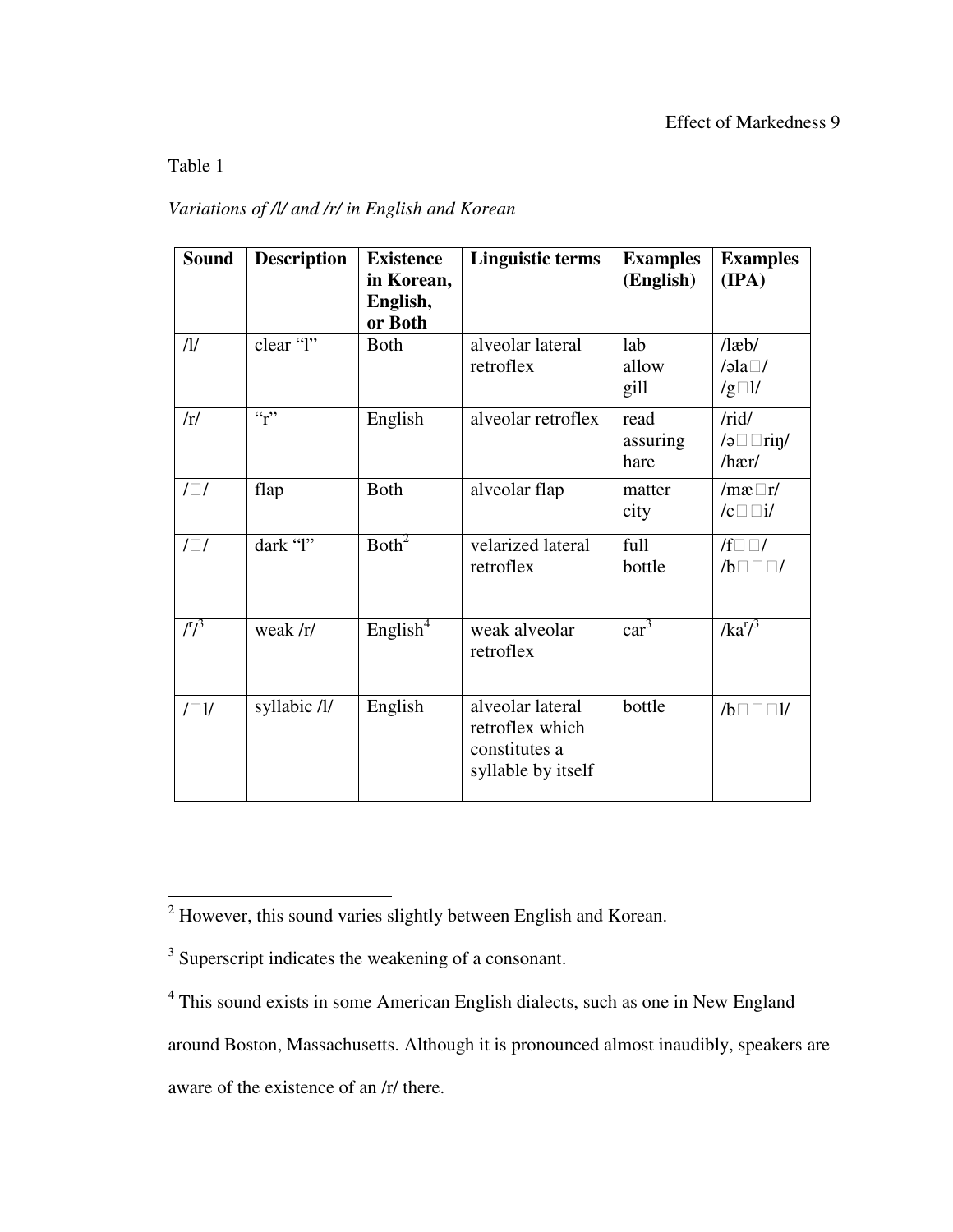To continue, there are several allophones of the Korean phoneme resembling /l/ and /r/ in English. First, the phoneme does not occur word initially in native Korean words, but there are English loan-words in which it is pronounced using the allophone [l] (J. Kim, assistant professor, personal conversation, November 5, 2009). To illustrate, the English word "radio" was borrowed into Korean; it is written with the present phoneme but pronounced with the allophone [l], resulting in [ladio] (J. Kim, assistant professor, personal conversation, November 5, 2009). Also, the allophone [l] can be heard when the phoneme is found word medially, as in the Korean [talliki] or 'jogging' (J. Kim, assistant professor, personal conversation, November 5, 2009). Moreover, when the phoneme is found between two vowels, the allophone  $[\Box]$  is heard, as in the Korean word [sa $\Box$ ang] meaning 'love' (J. Kim, assistant professor, personal conversation, November 5, 2009). In addition, the phoneme is pronounced  $[\Box]$  when it is word final, as in the Korean word  $[ta \Box]$  meaning 'moon' (J. Kim, assistant professor, personal conversation, November 5, 2009). This single Korean phoneme includes a number of allophonic variations that cause a pronunciation change, but do not result in a semantic change.

The allophonic variation seen in the Korean phoneme resembling /l/ and /r/ in English has major implications in L1 Korean speakers' difficulties with English pronunciation. As previously mentioned the allophones of this Korean phoneme do not cause the meaning of a word to change; they are only pronounced differently because of the phonological rules applied to this phoneme in Korean. On the hand, the English sounds /l/ and /r/, similar to the Korean phoneme, do each create a difference in meaning. Thus, there is a mismatch between the way that Korean treats the sounds close to /l/ and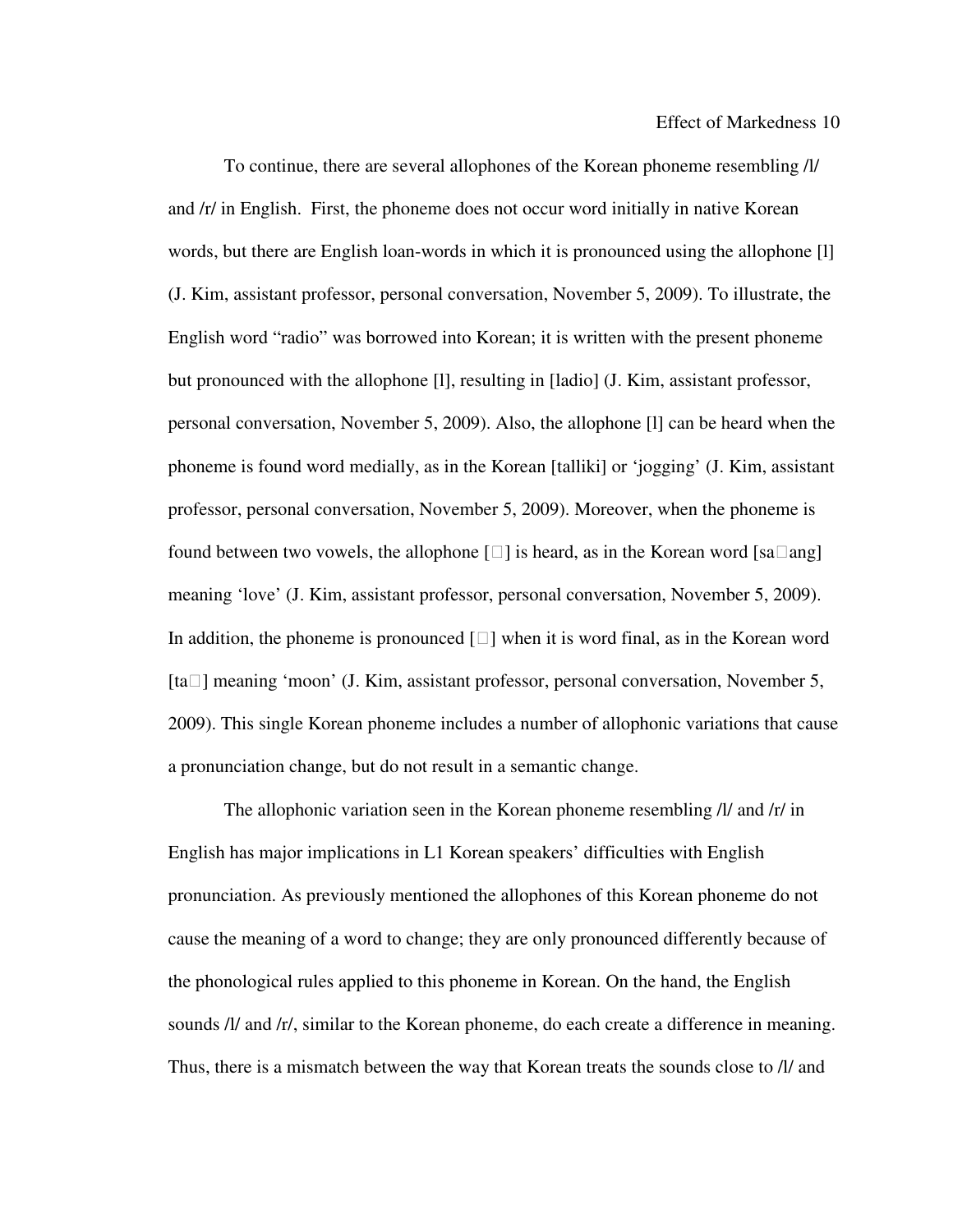/r/ as allophones and the way English treats them as two separate phonemes. For this reason, L1 Korean speakers are prone to making errors in the English /l/ and /r/. In addition, these errors cause can uncertainty in the comprehension of these particular L2 English speakers by their audiences, such as when 'road' is pronounced like 'load' or 'deer' like 'deal.' The meaningful difference between /l/ and /r/ in English poses a pronunciation concern for many native Korean speakers.

It is the difficulty mentioned above that will be investigated with regards to syllable structure and markedness. It has been mentioned that the coda position of a syllable is more marked than the onset position, due to the unmarked status of the syllable CV. With this in mind, the consideration of the difficulty that L1 Korean speakers have with the English /l/ and /r/ can be investigated from a particular perspective in order to gain insight into the issue. It is hypothesized that /l/ and /r/ will be more difficult for L1 Korean speakers to pronounce when speaking English if these phonemes are found in the coda position.

In order to prove the above hypothesis, a short experiment is devised involving words that contain /l/ and /r/. The experiment uses nonsense words that the researcher created and tailored according to English phonotactics, or restrictions upon what sounds may be combined in syllables. The phonemes  $\Lambda l$  and  $\Lambda r$  are placed in the onset or coda of a variety of syllable types. Finally, all of the words are placed in a story, which is read aloud by the subjects, and analyzed for errors in /l/ and /r/. The most errors are expected to be found in the codas that contain either /l/ or /r/.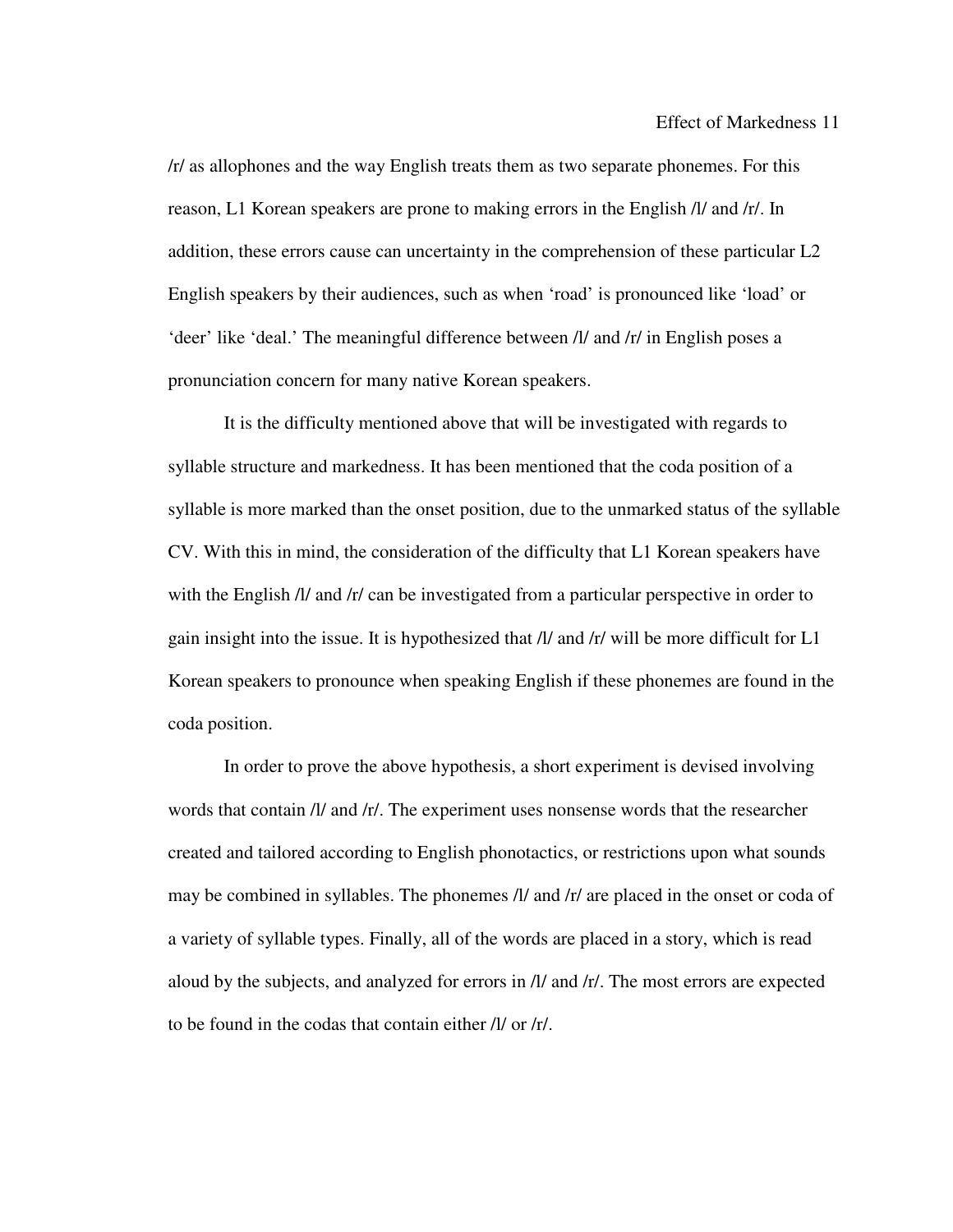When the data from the experiment is ready to be analyzed, the errors are categorized according to which phoneme, /l/ or /r/, they are made in and whether they are made in the onset or coda of the syllable. This creates four categories, /l/ in the onset, /l/ in the coda, /r/ in the onset, and /r/ in the coda, which can be ordered according to amount of errors found in each category. The category with the least errors should be the one that contains the least difficult pronunciation of one of these sounds in a certain syllable location. Likewise, the category with the most errors should be the sound and syllable combination with the most difficult pronunciation.

With the four combinations of sound and syllable location analyzed for number of errors, the data can be organized into a range of pronunciation difficulty. If the categories are arranged on a continuum from least difficult to most difficult to pronounce, there is an opportunity to see the order in which it would be most productive to teach these four combinations of phonemes and syllable positions. Logically, the order would start from the least difficult combination of sound and syllable location and progress to the most difficult. In the end, the study begins to peel back the layers of the application of the Markedness Principle to syllable structure. In addition, it provides the initial underpinnings of research concerning how teachers of English to Speakers of Other Languages (ESOL) can effectively structure pronunciation lessons for L1 Korean speakers in their classes.

In order to understand the body of research from which this study is established, it is necessary to briefly investigate several topics. These include the ideas about transfer, markedness, and syllable structure in linguistics. Transfer is the notion that speakers can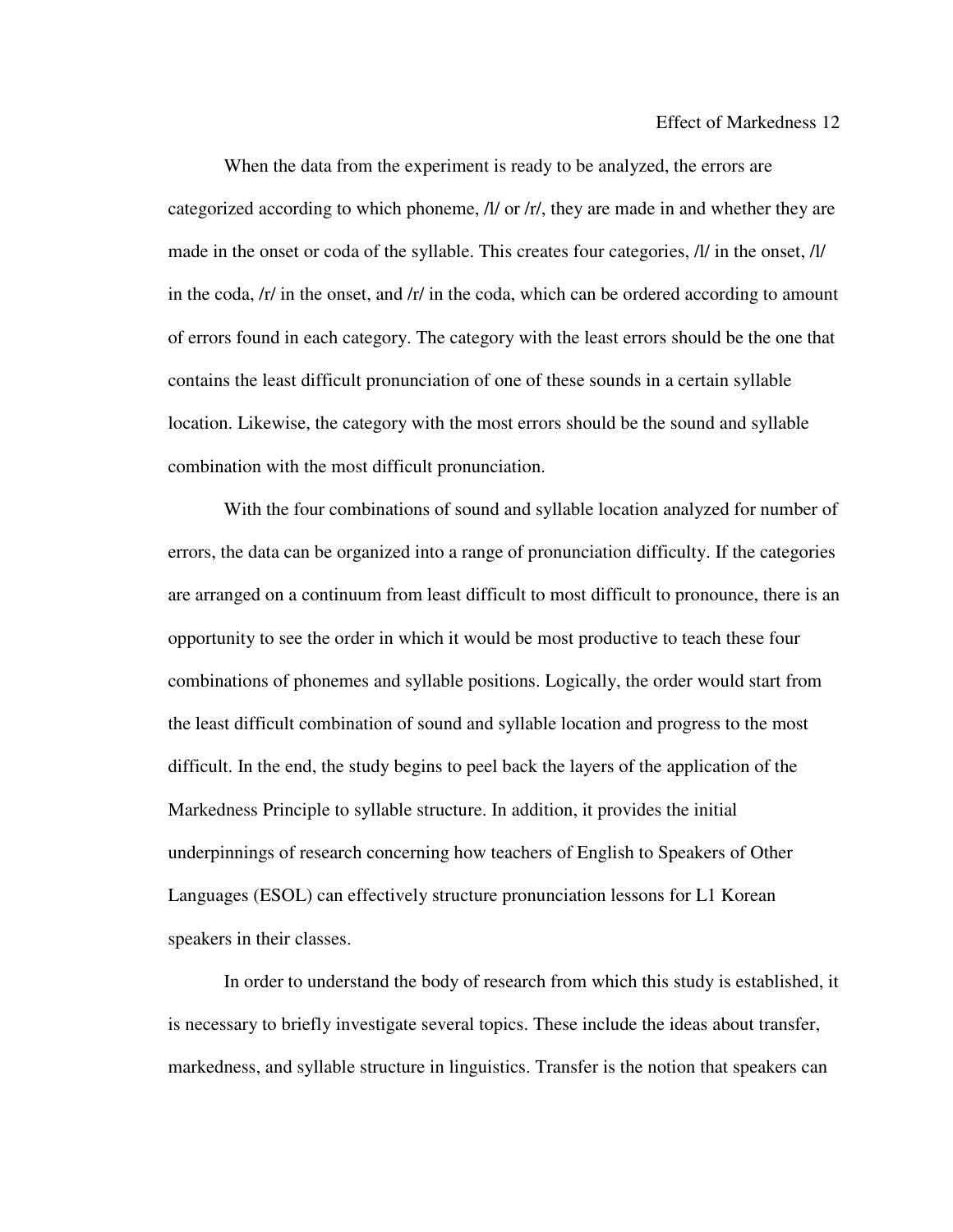carry over some of the rules that govern their L1 into their production of L2. While transfer is the product of a widely accepted hypothesis about SLA, it can only explain some of the errors made by L2 learners (Romaine, 2005). On the other hand, there is a newer model called the Markedness Principle, which will be discussed further in the next section. This will then be applied to syllable structure in order to provide the background for the experiment conducted in this study.

#### *Literature Review*

*Transfer.* The study of second language acquisition has been dominated for years by one certain theory. In order to understand what is going on when a speaker of one language learns another language, as well as foretell errors likely to occur, linguists have pointed to the Contrastive Analysis Hypothesis (CAH) (Romaine, 2005). Contrastive analysis involves the idea of "transfer" or "interference" between the speaker's native language and the target language (TL) (Altenberg & Vago, 1983, p. 428; Yavas, 2005, p. 177). For example, foreign accents come from transfer in phonology (Altenberg & Vago, 1983; Yavas, 2005). The identifiable differences between an English speaker with a Spanish accent or one with a French accent shows how transfer affects the target language differently depending on the native language of the speaker (Altenberg & Vago, 1983). Transfer is a widely noticed phenomenon in language acquisition.

 Negative transfer is one type of transfer that causes the speaker to mispronounce words or have an accent. One of the reasons for negative transfer is that the native language may not contain a certain sound that the target language does contain (Yavas, 2005). Another reason may be that the native language does not distinguish between two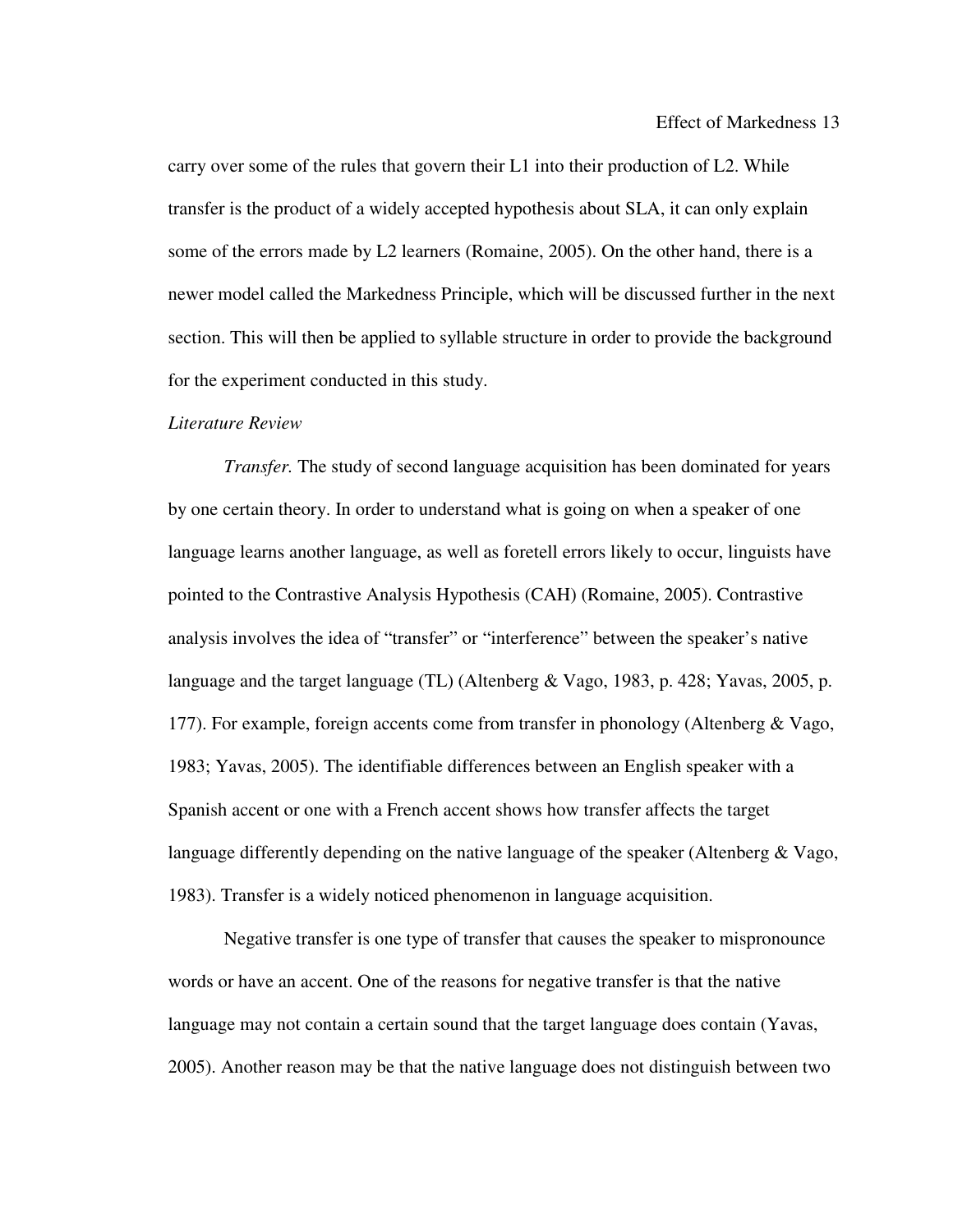sounds that way the TL does (Yavas, 2005). For instance, Korean does not contain the phonemes /f, v,  $\theta$ ,  $\delta$ ,  $d\Box$  (Yavas, 2005). These sounds are frequent in English words, and Korean speakers often pronounce them as  $[p, b, t, d, t]$  accordingly (Yavas, 2005). Negative transfer can be seen when speakers transfer phonological rules from the native language that do not apply to the target language.

 Another example of transfer in English pronunciation by native Korean speakers has been previously discussed. As mentioned, there is one Korean phoneme that resembles both the English /l/ and /r/ sounds and it is pronounced differently in different phonetic contexts (J. Kim, assistant professor, personal conversation, November 5, 2009). While this phoneme is pronounced as several different allophones, this only reflects a phonological change rather than an alteration in meaning (J. Kim, assistant professor, personal conversation, November 5, 2009). On the contrary, the English sounds /l/ and /r/ are entirely separate phonemes. Therefore, the meaning of words depends on which sound is pronounced, as can be seen in the words 'long' and 'wrong' (Yavas, 2005). When L1 Korean speakers encounter these English phonemes, their tendency can be to transfer Korean phonology into their English pronunciation. In particular, the closest Korean phoneme to these English sounds is pronounced using allophones, so their tendency is to pronounce the English /l/ and /r/ in a similar fashion. The result is that /l/ and /r/ are often interchanged (such as when a speaker means to say 'mere' but it sounds more like 'meal') or substituted for other allophones of the Korean phoneme. Negative transfer in this case causes difficulty for native Korean speakers in the accurate pronunciation of the English /l/ and /r/.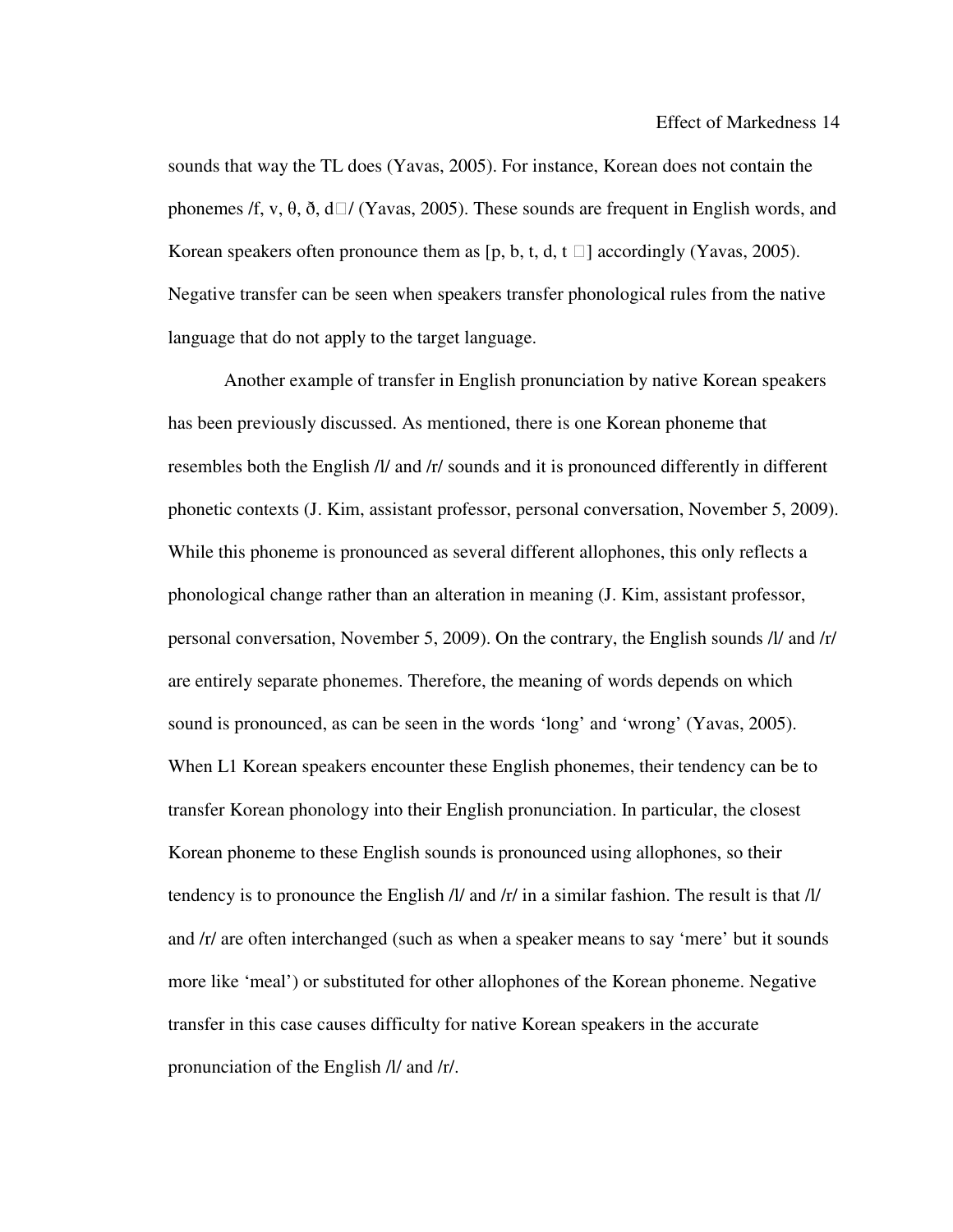Clearly, there are many examples of transfer in SLA, and linguists have heavily relied upon this and other concepts within contrastive analysis to explain L2 learner errors. However, the recent work of linguists is challenging its ability to explain all areas of difficulty. While transfer plays a role in second language acquisition, it is not the only factor involved. Altenberg and Vago (1983) admit that "it is not necessarily true that all aspects of native language phonology transfer to the target language" (p. 428). Romaine (2005) seconds this notion by saying, "On closer examination, however, variability clearly has sources and causes other than cross-linguistic influence" (p. 1). She goes on to say that both transfer and a more recent theory known as markedness play roles in second language acquisition (Romaine, 2005). Although the CAH is a helpful model, it is an incomplete explanation for the sources of errors in SLA. Another concept, known as markedness, helps linguists a more complete picture of the second language acquisition process.

*Markedness.* The explanatory limits of contrastive analysis have led to the conceptualization of the Markedness Principle. This idea can be explained from many perspectives, because there is "no single definition of markedness" (Romaine, 2005, p. 9). According to Eckman (2003), there are various versions of markedness. Along with his colleague Iverson, Eckman sums up the theory by saying that the "[m]arkedness of a structure is derived from its common occurrence in languages" so that "a structure (constraint) A is more marked than another structure B if cross-linguistically the presence of A in a language implies the presence of B, but not vice versa" (this is known as typological markedness) (Yavas, 2005). Another way to describe the idea is that the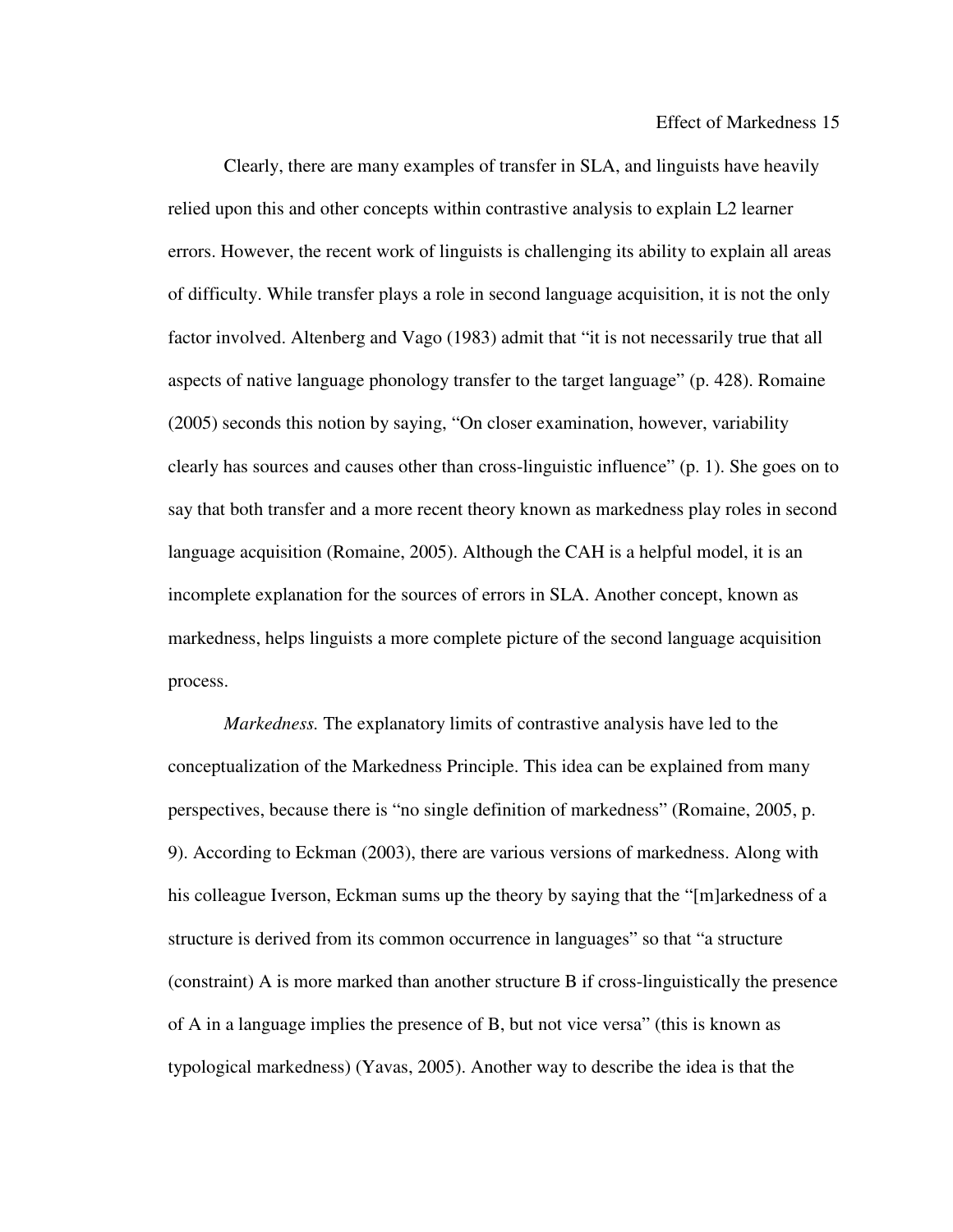marked structure is found to have a more narrow frequency in languages across the world, while the unmarked structure is what Eckman calls "privileged" with "a wider distribution" (Eckman, 2003). Markedness offers another explanation to the process of SLA.

The Markedness Principle can be further described with other terms. According to Cairns & Feinstein (1982), it is a compilation of statements that describe what the general behavior of languages has been found to be. There are certain parts of a language that follow "strong universal tendencies," which are characteristics of languages across the world (Cairns & Feinstein, 1982, p. 194). The characteristics of a language, whether it is phonetics, semantics, morphemes, or any other category that follow the universally observed propensities of many languages would be labeled "unmarked" (Rice, 2007, p. 80). Unmarked parts of a language are more frequent in the world's languages, more innate to most languages, and appear to be fundamental to human languages on the whole (Rice, 2007; Altenberg & Vago, 1983). In addition, unmarked forms in a language are more resistant to linguistic change and tend to be easier to actually pronounce (Rice, 2007). The contrast of the idea of an unmarked structure in a language is that of a "marked" structure.

 Marked forms in a language are on the other end of the spectrum from unmarked forms. They do not follow the "universal tendencies" of most languages in the world (Cairns & Feinstein, 1982, p. 194). They are not found as frequently in a survey of world languages and they seem unusual to human language (Rice, 2007). Sometimes marked forms are "more complex," "unexpected," or "harder to articulate" (Rice, 2007, p. 80).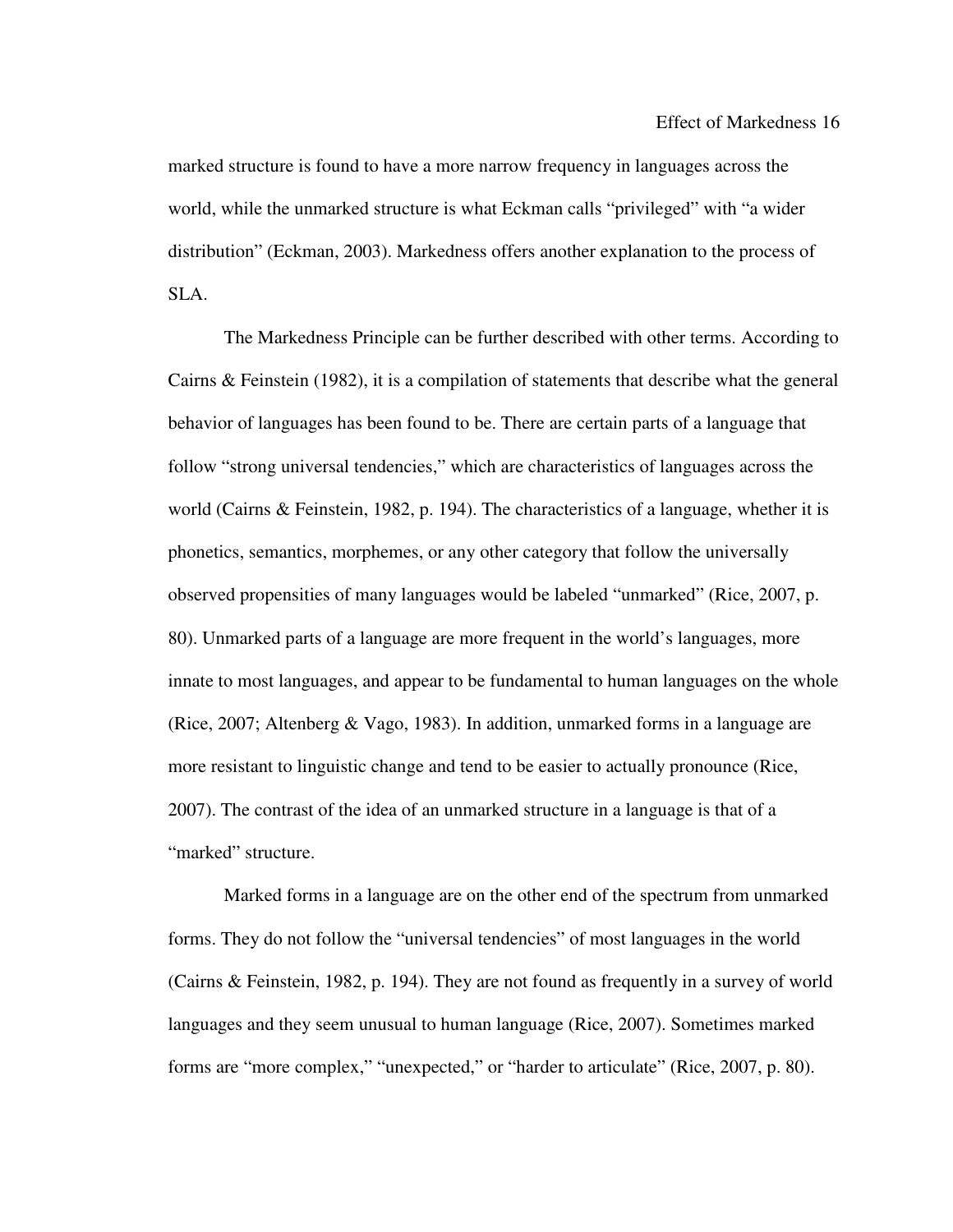When languages change, marked forms are more likely to be dropped (Rice, 2007). In addition, these more uncommon linguistic aspects occur in all languages (Cairns  $\&$ Feinstein, 1982). According to Cairns and Feinstein (1982), a language or group of languages without some marked forms would be too basic and unvaried to be a realistic human form of communication. The marked forms of a language do not follow the more general patterns found cross-linguistically.

The Markedness Principle brings new light to the study of SLA, allowing linguists to explore the idea that some aspects of languages are distinct from the usual characteristics. While the CAH compares two languages and sees the differences between them as sources of errors made by L2 learners, there is another hypothesis that goes beyond this. Using the Markedness Principle, Eckman (1977, 1981) developed the Markedness Differential Hypothesis (MDH) as a revision of the earlier CAH (as cited in Altenberg & Vago, 1983). Essentially, the MDH states that, if there are areas in L2 that are different from L1 and more marked as well, then these are the areas that will be especially difficult for the language learner (Altenberg  $\&$  Vago, 1983). The Markedness Principle reveals a new dimension to SLA that could not be seen in the previous Contrastive Analysis Hypothesis (CAH).

*Syllable structure.* Given this background of the Markedness Principle, it is now crucial to survey the concept of syllable structure in order to uncover the relation between the two concepts. To begin, the syllable is a basic phonological segment of a word that is comprised of phonemes. The components of the syllable are the onset and rhyme, consisting of the nucleus and the coda (Cairns & Feinstein, 1982, p. 197). In all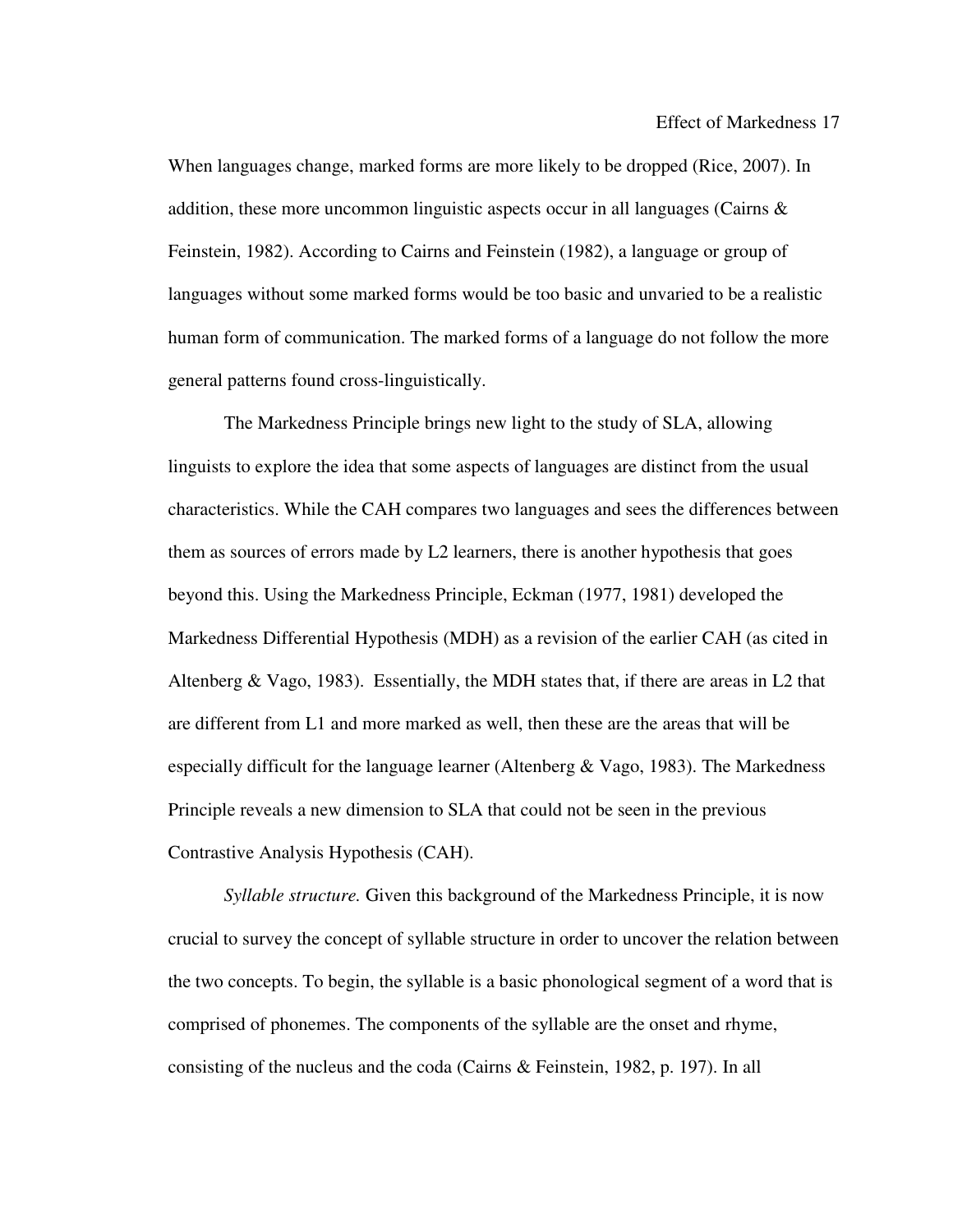languages, a rhyme is required to form a syllable and it is usually a vowel (Cairns & Feinstein, 1982). The onset and the coda are both optional in the formation of a syllable, but the onset occurs more frequently than the coda in most languages (Cairns & Feinstein, 1982). Linguists represent the basic syllable today with a diagram that looks like this:



*Figure 1.* Basic syllable structure (adapted from Cairns & Feinstein, 1982, p. 196).

 One of the governing principles of syllable structure is sonority. The principle involves a sound and "the degree of opening of the vocal tract during its articulation" (Yavas, 2005). To be specific, "the more open the vocal tract is for a sound, the higher its sonority will be" (Yavas, 2005, p. 131). This means that vowels are the most sonorous sounds and stops are some of the least sonorous (Yavas, 2005). In fact, there is a scale of sonority on which sounds are placed by value from one (least sonorous) to ten (most sonorous) (Yavas, 2005). Flaps and nasals are in the middle, while fricatives are in the lower end of the scale (Yavas, 2005). Sonority is vital to the structure of a syllable because the rhyme is always the most sonorous part of the structure, meaning that it is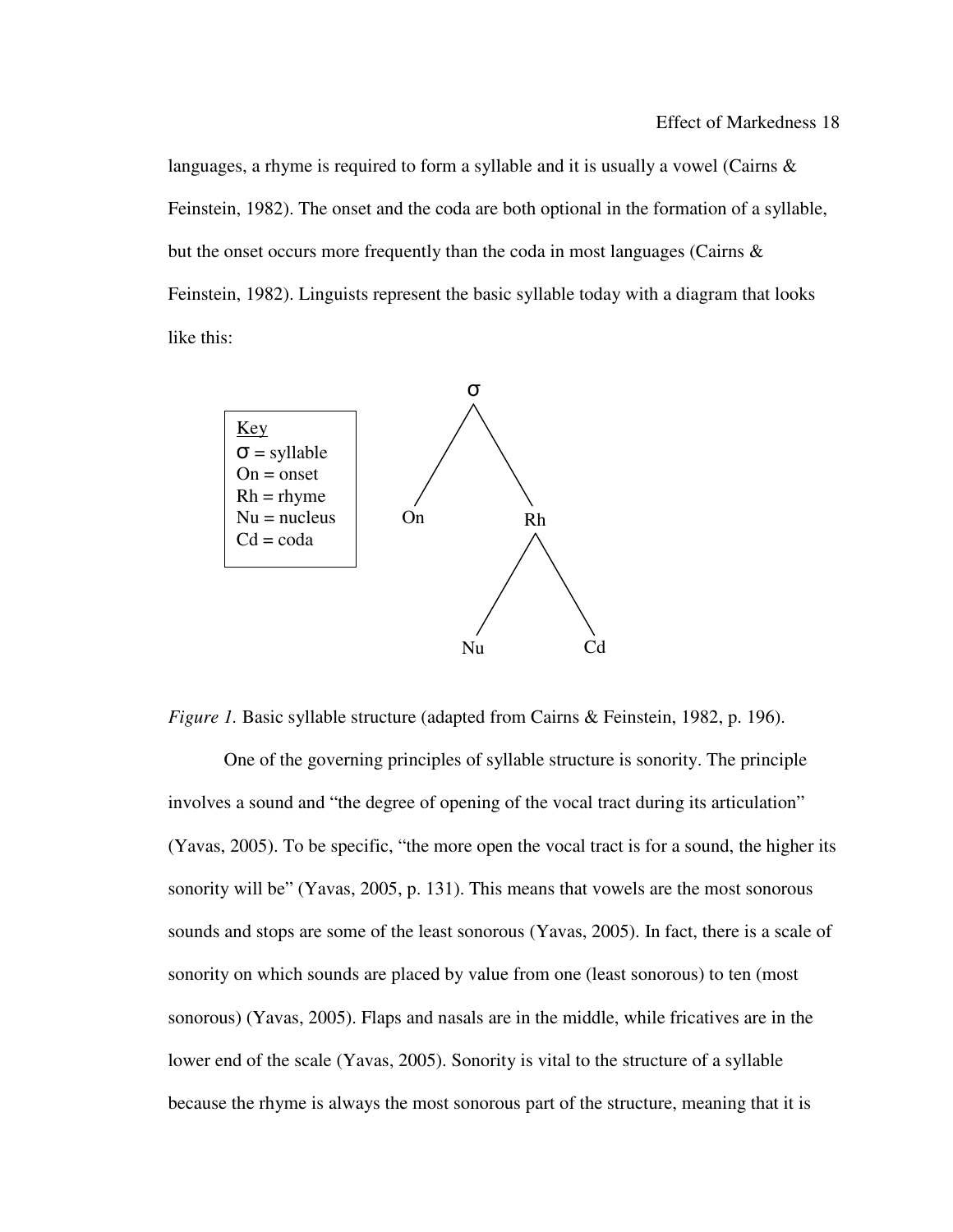usually a vowel (Yavas, 2005). This is known as the "peak of sonority" (Yavas, 2005, p. 132). Less sonorous sounds are on either side of the peak (Yavas, 2005). The influence of sonority creates a general pattern found in syllables.

It has been seen that sonority governs the additional sounds that can be added to syllables. In addition, it should be noted that, due to the optional components of a syllable that can be added to the rhyme, there are several versions of the syllable that occur in the world's languages. The simplest syllable, comprised of one vowel (V), becomes increasingly complex as consonants (C) are added to the onset, coda, or both (Yavas, 2005). In English, for example, there are the following types of syllables<sup>5</sup> among others: V, VC, CV, CVC, CCVC, CVCC, CCCVCC. A syllable with an onset but no coda is labeled "open," while a syllable with both an onset and a coda is labeled "closed" (Cairns & Feinstein, 1982, p. 196). Examples of open syllables in English include CV and CCV syllables, while examples of closed syllables include CVC and CCVC syllables.

This background of the patterns of syllable structure in the world's languages provides an important context for this paper. It is noted that the syllable type CV is found in all known languages (Burquest, 2006; Yavas, 2005). Some languages do not include any other type of syllable (Burquest, 2006). One example of this is the Hawaiian language (Rice, 2007). Another proof of the unmarked quality of the CV syllable type is that cross-linguistically, a large number of languages only allow simple onsets (no more than C in the onset) and do not allow codas (Rice, 2007). The CV syllable structure is an important basic component of most languages.

 $\overline{a}$ 

 $<sup>5</sup>$  See Appendix 1 for examples of English words of various syllable types.</sup>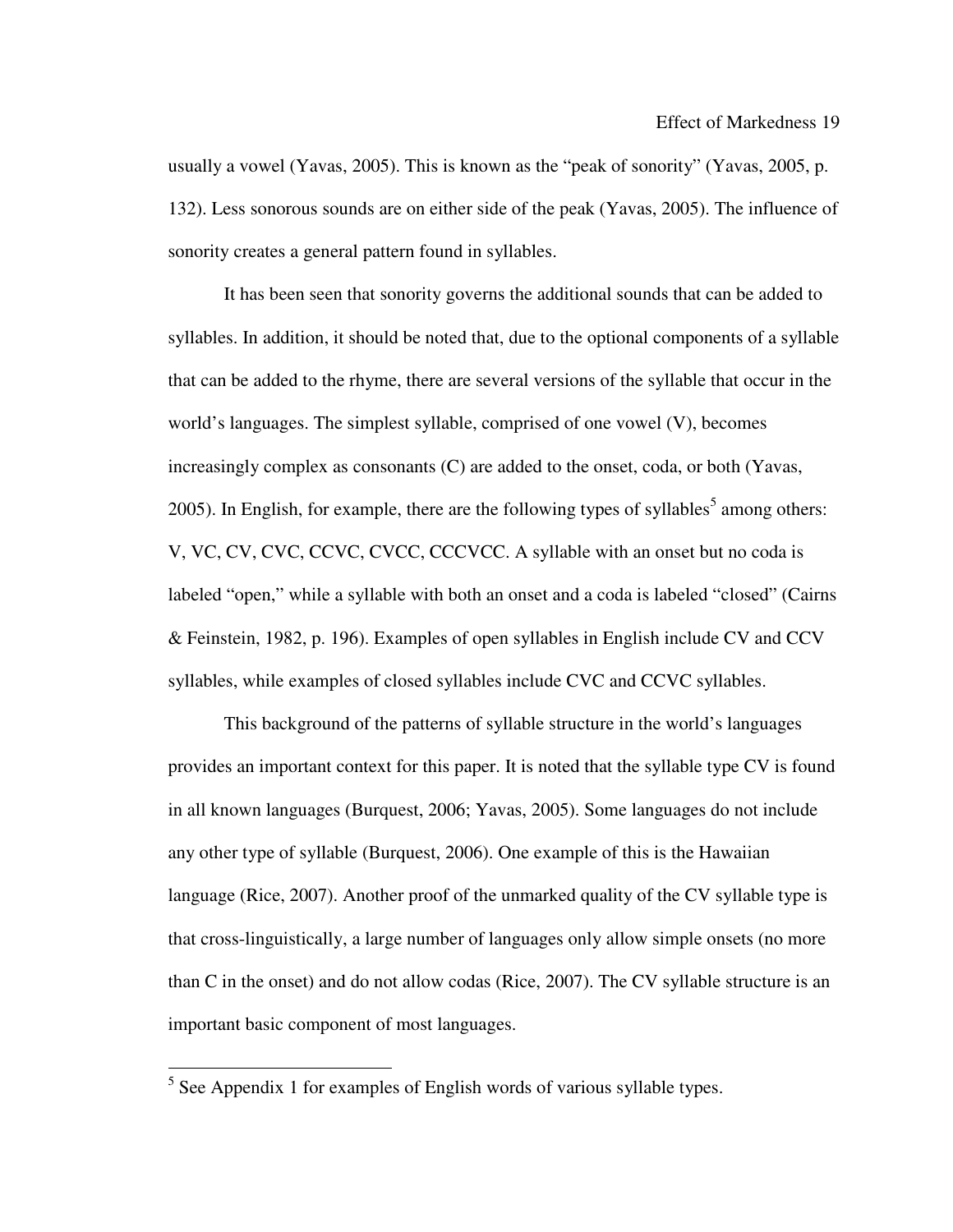The idea that the CV syllable type is basic to many languages coincides with the concept of markedness. For example, languages with more marked forms of syllables always contain the simple type CV (Rice, 2007). The implicational aspect of markedness that is noted in the previous examples from the section about markedness would allow these researchers to note that when a language contains any other syllable types other than CV, it will also include the CV type (Rice, 2007). Thus, having additional, more marked types of syllables in a language means that the unmarked CV syllable will more than likely occur in the language (however, this idea does not apply in the reverse) (Rice, 2007). This basic syllable structure can be considered unmarked because of its presence in languages with more complex syllable types.

In addition, there are other reasons why CV is considered the unmarked syllable type cross-linguistically. Another proof of the unmarked status of CV in the world's languages is found in the study of first language acquisition. Children who are native speakers of languages across the world tend to acquire this syllable before they acquire other syllable types (Lleó, Kuchenbrandt, Kehoe, & Trujillo, 2003). In addition, the markedness theory proposed by Chomsky (1981) states, "In the absence of evidence to the contrary, the child will select the unmarked options" (p. 11, 2005). The language tendencies of children reveal that CV can be considered an unmarked structure.

Another feature of the syllable pattern CV that relates to its unmarked status is seen in the syllabification tendencies of languages. For instance, when there is a sequence of phonemes such as VCV, languages tend to syllabify into two syllables, usually as V-CV (Cairns & Feinstein, 1982). In this syllabification, the consonant in the sequence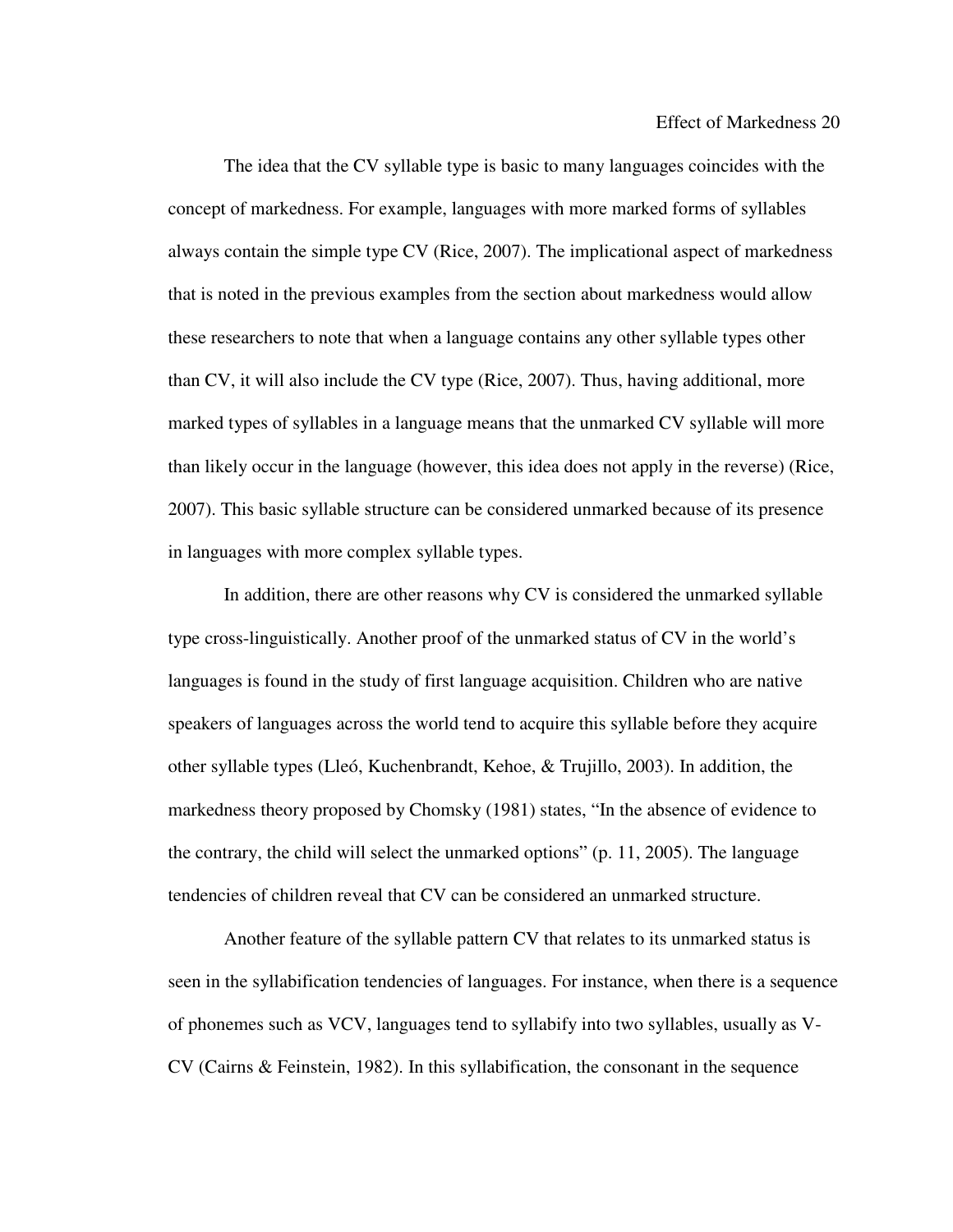generally becomes part of the second syllable's onset (Cairns & Feinstein, 1982). Among other proofs, linguists use examples from first language acquisition and syllabification propensities across languages to show that CV is the most common type of syllable.

Along with the idea that CV is the most common and most unmarked syllable structure, there are other considerations to ponder. Not only does this syllable form contain a simple onset, but it is also an open syllable. The syllable is devoid of a coda. It can be inferred from the unmarked status of the CV syllable that the existence of the coda in syllable types has a more marked status (Cairns & Feinstein, 1982). It has been noted that a continuum of markedness exists, with CV syllables located more toward the unmarked end and CVC syllables moving toward the marked end (Gass & Selinker, 2001, p. 163). Each consecutive consonant that is added to the syllable "adds a degree of markedness" (Yavas, 2005, p. 203). As a result, native speakers of a language with only the less marked form of CV are more likely to reproduce a CV form when confronted with a more marked form, such as CVC, in the language they are learning (Gass  $\&$ Selinker, 2001). The unmarked CV syllable can become the default syllable that speakers of one language end up recreating in a target language with more marked forms of the syllable.

Not only is the syllable with a coda marked, but also what goes into the coda is highly restricted (Cairns & Feinstein, 1982). Researchers note that cross-linguistically the phonemes allowed in the coda are significantly more limited than those permitted in the onset of syllables, especially in complex codas (those containing more than one consonant) (Burquest, 2006). In English for example, the word "bird" has a complex coda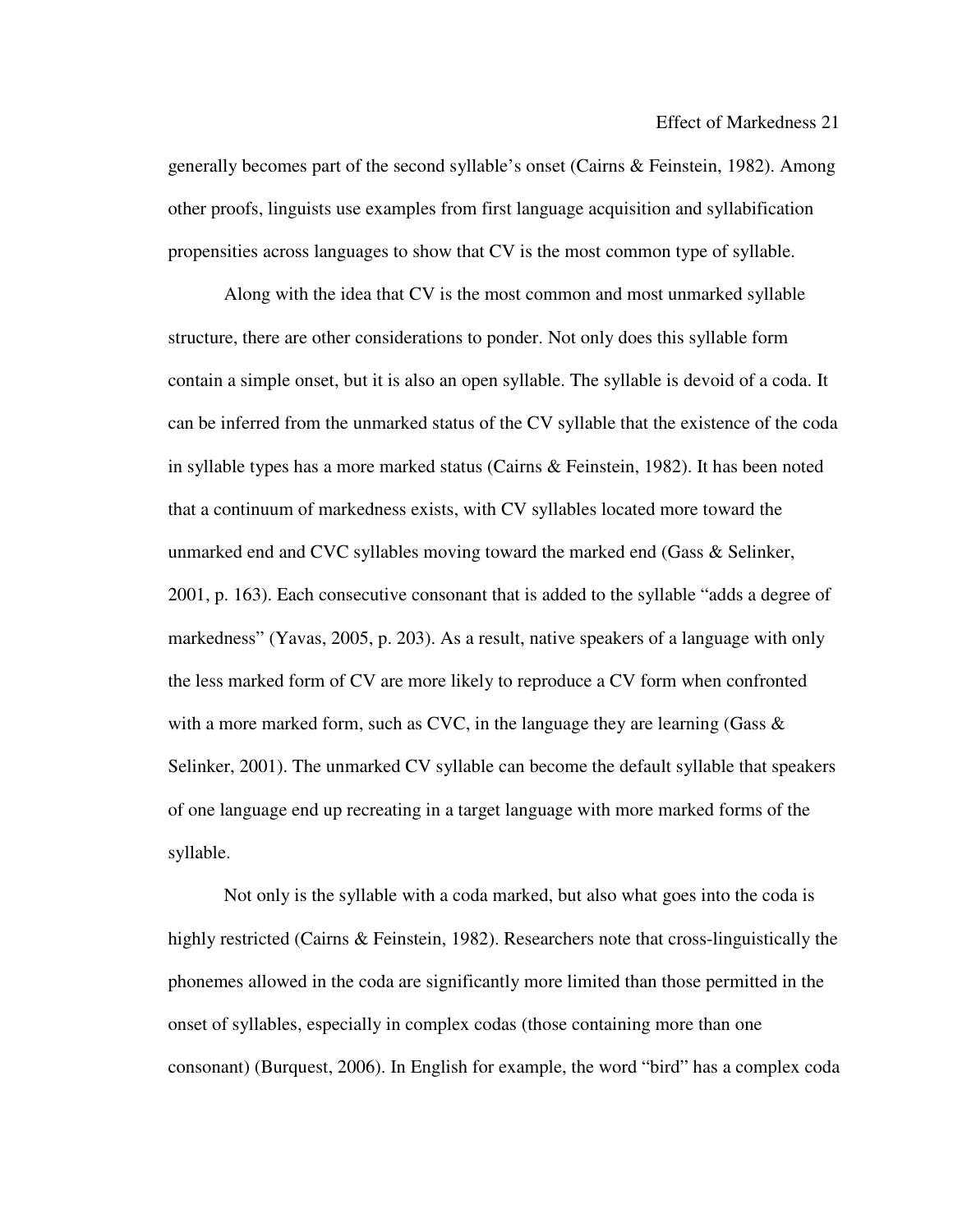containing  $\frac{r}{a}$  and  $\frac{d}{d}$  in a consonant cluster. However, a combination such as  $\frac{d}{d}$  and  $\frac{g}{d}$  is not allowed, so the word "nilg\*" could not occur (Yavas, 2005, p. 140). From looking at these two English phonemes, it can be seen that the restrictions<sup>6</sup> on the coda outnumber those on the onset (Yavas, 2005). The coda is known to be a more restricted environment for sounds than the onset, and this was taken into account when designing the experiment for the current study.

 Another important consideration in this paper is the syllable structure of Korean. This language has fewer types of syllables than English. Korean includes the syllables V, CV, VC, and CVC (Lee, 1994). The onset, although not required, allows up to one consonant and the coda follows the same pattern (Lee, 1994). English, however, allows up to three consonants in the onset and up to four in the coda (Yavas, 2005). Therefore, "onset and coda clusters" are "major trouble spots" for Korean speakers learning English as a target language (Yavas, 2005, p. 195). The more complex nature of English syllables poses pronunciation difficulties for native Korean speakers learning the language.

#### Method

 It has been noted that the Markedness Principle plays a vital role in the difficulties that L2 English speakers encounter in pronunciation. However, this area of linguistics requires more research in order to be more fully understood (Cairns & Feinstein, 1982). Intending to provide some research about the interaction of markedness and syllable

 $\overline{a}$ 

 $6$  The combinations allowed in the onset and the coda in English involving the phonemes being considered in this study, /l/ and /r/ are summarized in Appendix 2. These constraints were used to create English-like words for the experiment discussed later on.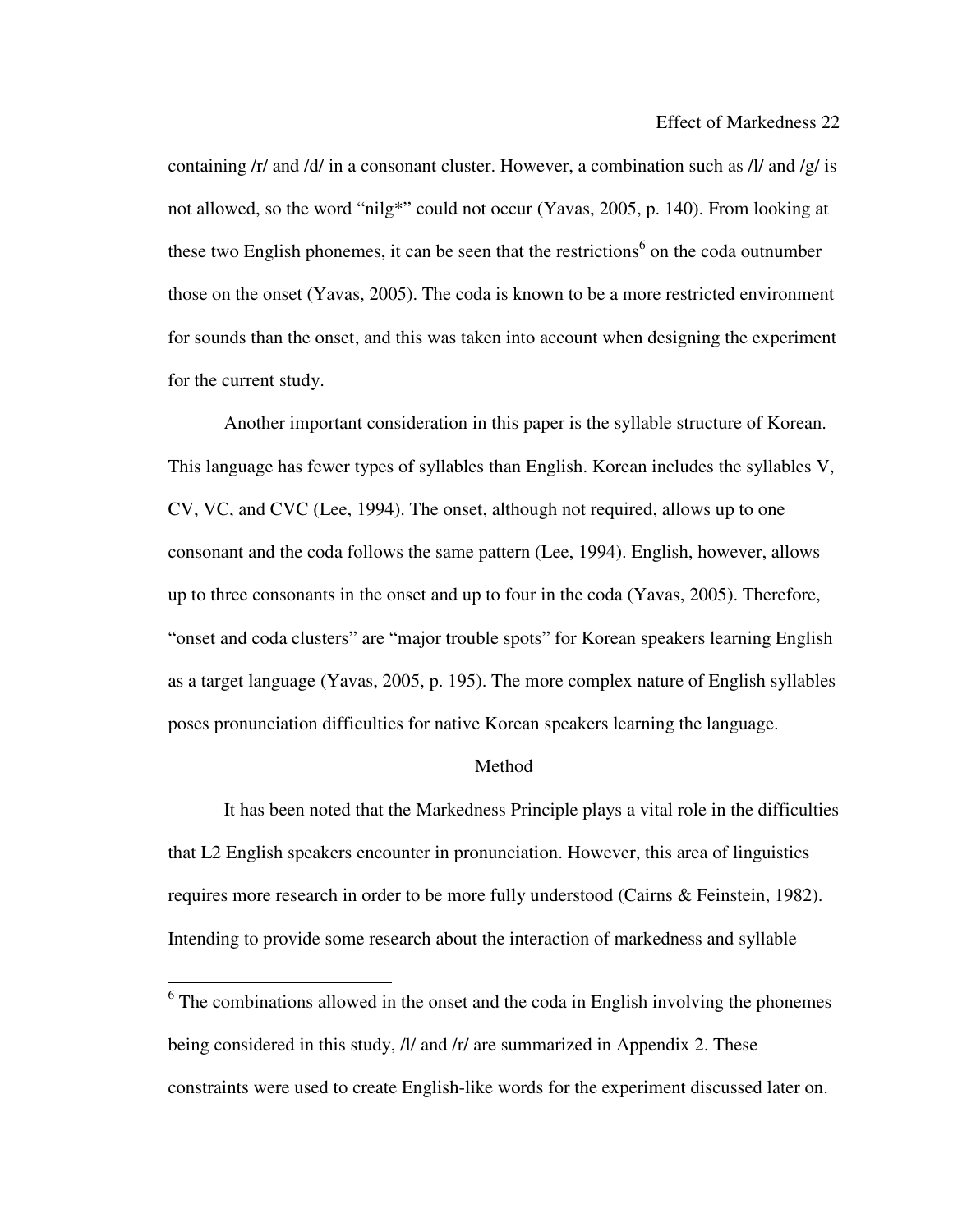structure, a hypothesis was proposed, that /l/ and /r/ would be more difficult to pronounce in the coda rather than in the onset of syllables. Then, it was necessary to conduct a simple experiment. First, nonsense words that conformed to English phonotactics<sup>7</sup> were created to include /l/ and /r/ in the onset or coda of various syllable types. These fiftyeight monosyllabic words look and sound like English, but do not actually have meaning in the English language. This was done so that the subjects would have to make an educated guess at how to pronounce the word correctly, instead of having already heard the words in real life. The list is as follows (with the expected pronunciation in IPA next to each word):

 $\overline{a}$ 

 $<sup>7</sup>$  Also see Appendix 3.</sup>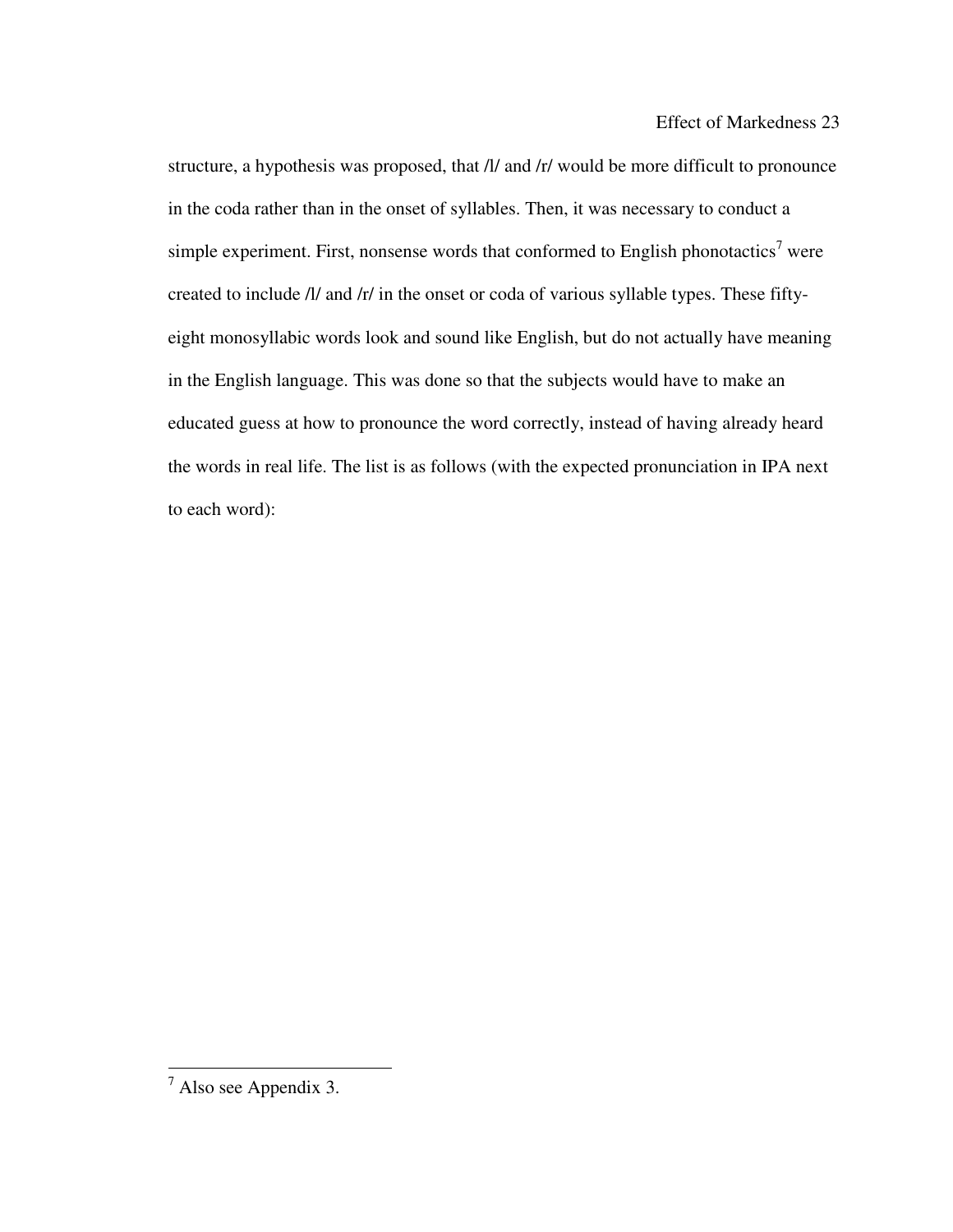# Table 2

# *Nonsense Words Created for the Experiment*

| /l/, onset |                     | /l/, coda |                      | $/r/$ , onset    |                   | /r/, coda |                      |
|------------|---------------------|-----------|----------------------|------------------|-------------------|-----------|----------------------|
| blem       | /bl $\Box$ m/       | folge     | /fold $\Box$ /       | rems             | $/r \Box$ mz/     | tweer     | /twir/               |
| glip       | /gl $\square$ p/    | skall     | /skal/               | dree             | $/d$ Ti/          | skork     | /skork/              |
| sloo       | /slu/               | voll      | /vol/                | rop              | $/r\square p/$    | morb      | /morb/               |
| plunds     | /pl $\Box$ ndz/     | squilled  | /skw $\Box$ ld/      | scrooned         | /skrund/          | twerve    | /tw $\Box$ rv/       |
| plosk      | /pl $\square$ sk/   | zulled    | $/z \Box$ ld/        | ront             | $/r \Box$ nt/     | nerth     | $/n \Box r \theta$ / |
| le         | $\sqrt{1}$          | stelp     | /st $\square$ lp/    | frup             | /fr $\square p$ / | snarked   | /snarkt/             |
| flant      | /flænt/             | bilb      | $/b$ $1b$            | granch           | /grænt $\square$  | smersk    | $/sm\Box$ rsk        |
|            |                     |           |                      |                  | $\prime$          |           | $\overline{1}$       |
| lom        | $\sqrt{l \ln l}$    | spolts    | /spolts/             | <b>brunks</b>    | /br $\Box$ nks/   | squarth   | /skwar $\theta$ /    |
| $l_a$      | /la/                | quoll     | $/kw\square l/$      | ra               | /ra/              | gare      | $/g\text{er}/$       |
| splench    | /spl $\Box$ nt      | twelps    | /tw $\Box$ lps/      | froo             | /fru/             | snarr     | /snar/               |
|            | $\Box/$             |           |                      |                  |                   |           |                      |
| slee       | /sli/               | squailled | /skwe $\Box$ ld      | drents           | $/d\Box r\Box nt$ | squirk    | /skw $\Box$ rk       |
|            |                     |           | $\prime$             |                  | s/                |           | 7                    |
| flisked    | /fl $\square$ skt/  | milth     | $/m \Box 10/$        | rizz             | $/r\square z/$    | jore      | $/d\Box$ or/         |
| len        | $\sqrt{l} \Box n$ / | strills   | /str $\Box$ lz/      | $\frac{reft}{f}$ | $/r$ of the $f$   |           |                      |
| splogs     | /spl $\Box$ gz/     | thell     | $\theta \Box \theta$ | trop             | /tr $\square p$ / |           |                      |
|            |                     | thwald    | $/\theta$ wald/      | ree              | /ri/              |           |                      |
|            |                     |           |                      | frep             | /fr $\square p$ / |           |                      |
|            |                     |           |                      | strills          | /str $\Box$ lz/   |           |                      |
|            |                     |           |                      |                  |                   |           |                      |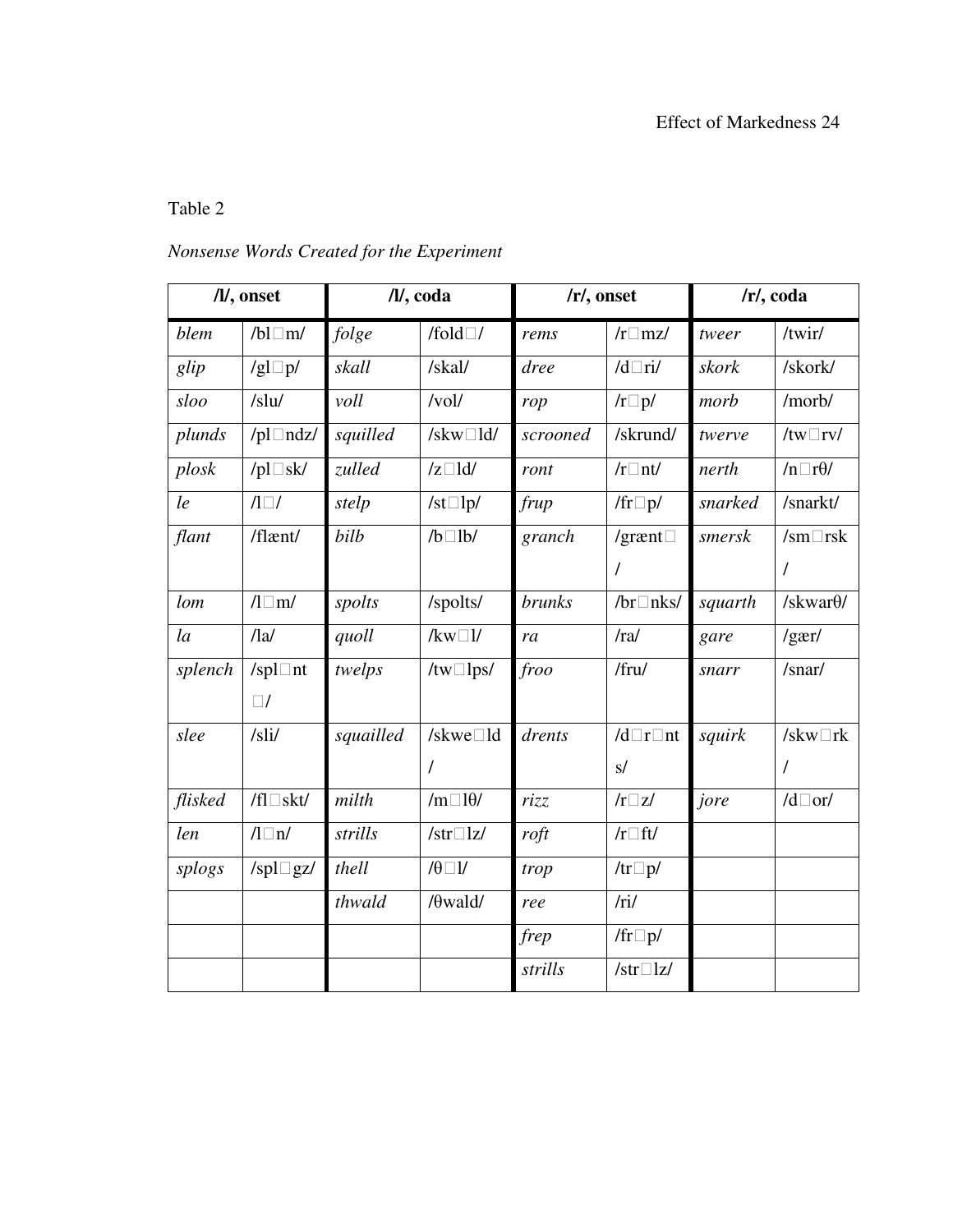Secondly, the words were placed in a story<sup>8</sup> that was comprised entirely of Standard English, with the exception of the words above. The point of the story was to take the focus off of the research and create a more natural environment for the pronunciation of the nonsense words.

Third, Korean students from Liberty University and the English Language Institute were asked to participate in the research. The demographic $\degree$  can be summarized as follows: 19 native Korean speakers currently involved in learning English, one from the advanced level of English proficiency, nine from the intermediate level, and nine from the beginning level. Ten of the students were enrolled at the English Language Institute (ELI) at Liberty University and nine were undergraduate students at Liberty University.

Prior to conducting the experiment, the subjects were told only as little information about the project as possible. For example, they were told that the researcher was studying how to teach English to speakers of other languages. However, they were not told exactly what the project was about or that there were non-English words in the story they were about to read. The subjects could not be informed about these details because they would focus on the words too much and their readings of the story would be unnatural. Also, in order to further distract the reader's attention from the purpose of the research, three basic comprehension questions were asked at the end of the reading. First,

 $\overline{a}$ 

 $8^8$  The text of the story can be found in Appendix 4.

 $9^9$  See Appendix 5 for the full demographic.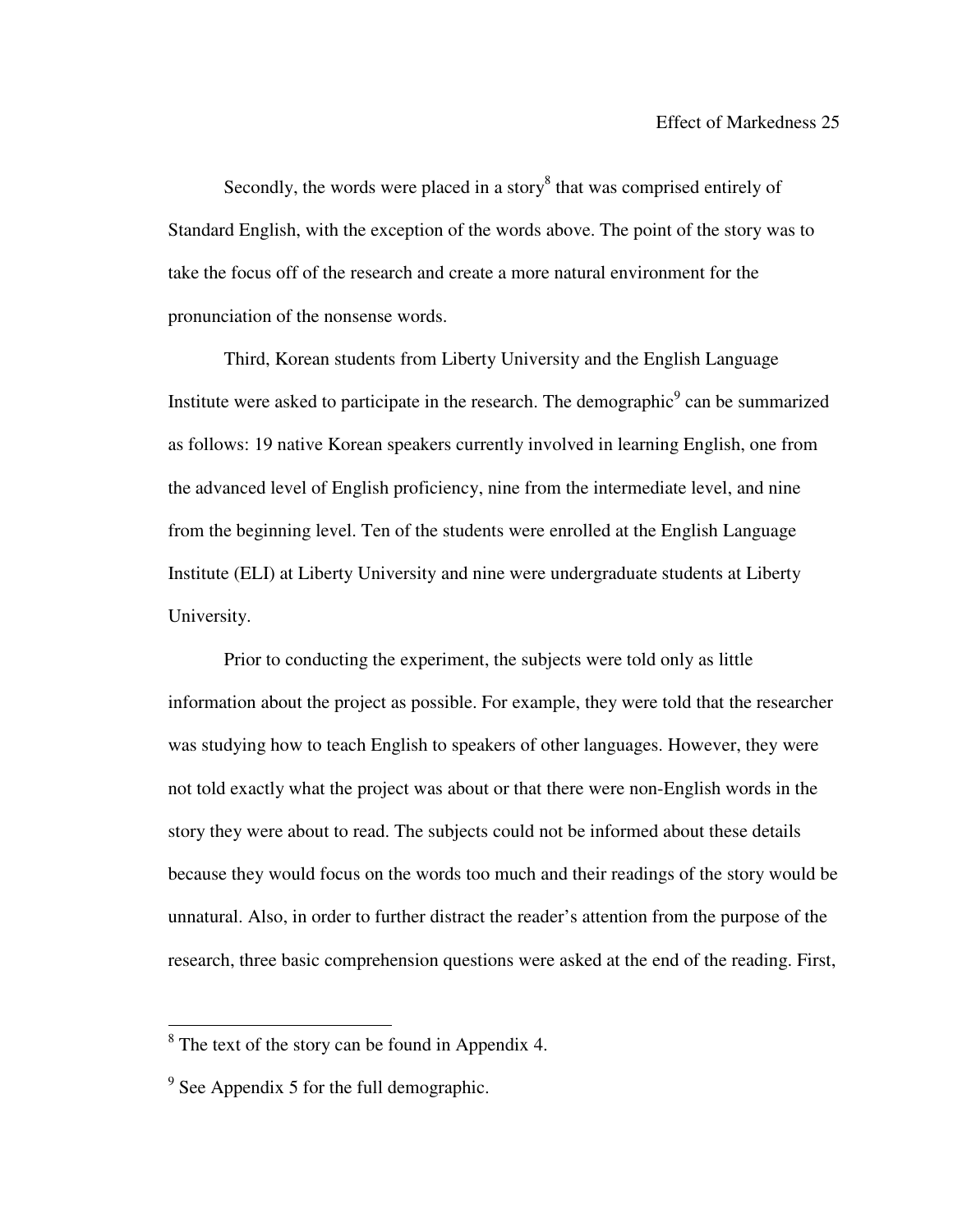the researcher and subjects met in the language lab at Liberty University. Each subject was handed a copy of the story and the following questionnaire face down on the table:

Questions:

- 1. What was the name of the boat?
- 2. Did the storm sink the ship?
- 3. Did the sailors arrive at their destination?

When the researcher was ready to record, the subject was asked to put on the headphones and microphone used in conjunction with the recording software. Then the researcher started to record and a few seconds later asked the subject to begin reading out loud into the microphone. The exercise was not timed; each subject was given adequate time in order to complete the reading. Afterwards, the subjects were asked to fill out the questionnaire of comprehension questions to the best of their ability. The completed questionnaires were collected and filed by the researcher, while the recordings were saved to a flash drive.

 After the recordings were complete, the next part of the research involved data analysis. In order to do this, a computerized chart of each experimental nonsense word in the story was typed in the International Phonetic Alphabet (IPA). Then, the successive columns on the chart were dedicated to each speaker's pronunciation of each nonsense word from the story. While filling in the chart, the speaker's pronunciation was written down in IPA, according to what the researcher heard on the recordings, and later colorcoded for either its accuracy or the existence of errors. Later, the data was analyzed according to type of errors by phoneme and syllable position, as well as the number of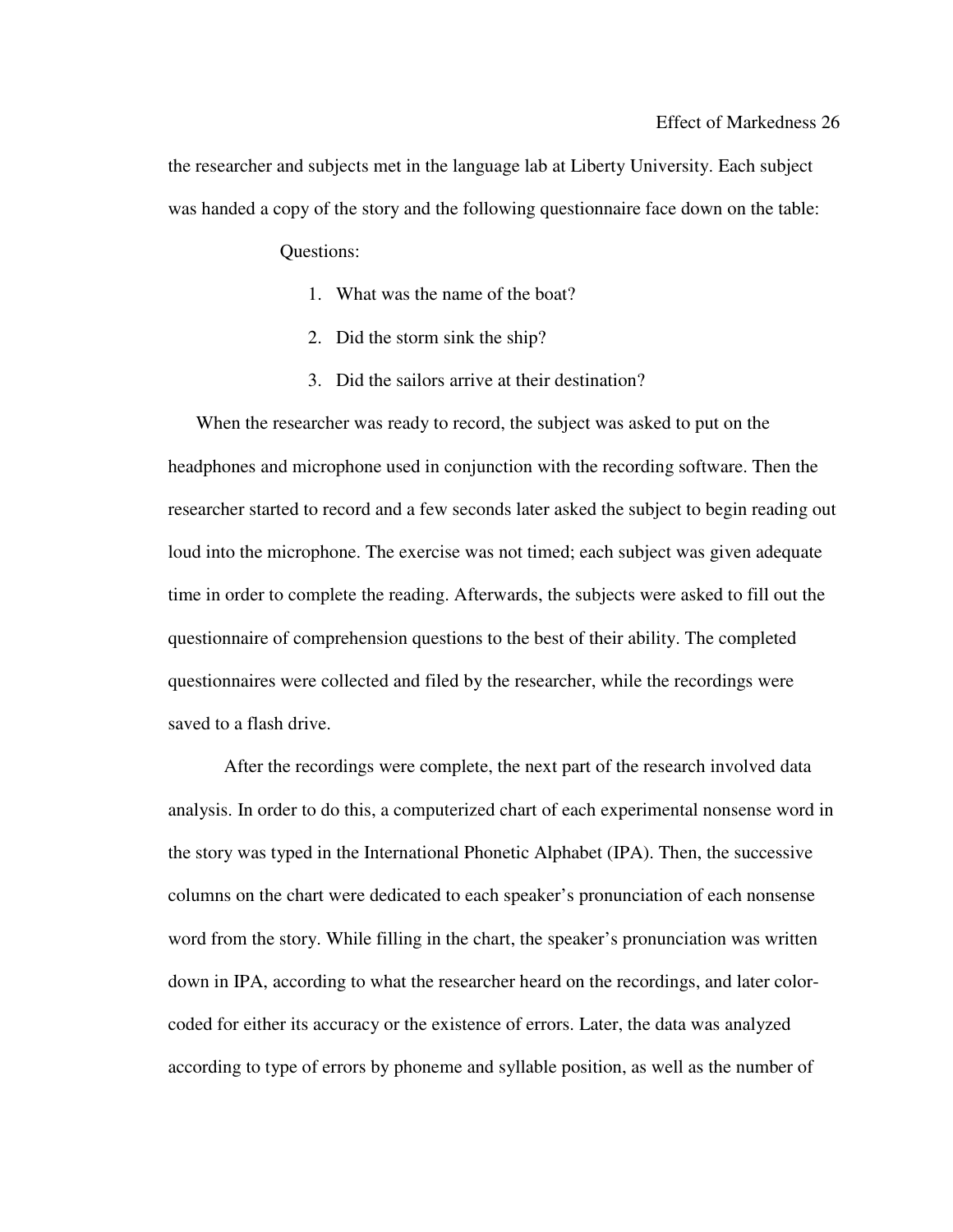errors per syllable type. The results from the study will be discussed in detail for part of the remainder of this paper.

#### Results

 Once the data from the experiment was analyzed, it was possible to categorize the errors in different ways, starting with types of errors made. For instance, the types of errors found in the nonsense words included consonant deletion, metathesis, consonant weakening, substitution, vowel insertion that produces a syllable structure like that of the native language, and a category for other strategies<sup>10</sup>. To explain, consonant deletion involves the omission of /l/ or /r/ from the expected pronunciation. Furthermore, metathesis is when the order of two sounds is switched. Also, consonant weakening happened when the */l/* or */r/* was not produced with the full strength that it usually is in English. In addition, substitution is when another consonant sound is substituted for /l/ or /r/. Finally, vowel insertion sometimes happens when an epenthetic vowel, usually /ə/, is inserted in the syllable. This occurs because the speaker is making a more complicated syllable simpler, usually creating the default CV syllable. Examples of these strategies in use will be discussed later in the paper.

All known errors were categorized according to these categories, with the additional category of "other" for miscellaneous errors unclassifiable using the main categories. In addition, the errors were indexed according to the phoneme mispronounced and its position in the syllable. The combinations of phoneme and syllable position

 $\overline{a}$ 

<sup>&</sup>lt;sup>10</sup> The category "Other" seen on the upcoming charts includes miscellaneous strategies that do not fall under categories that are beyond the scope of this paper.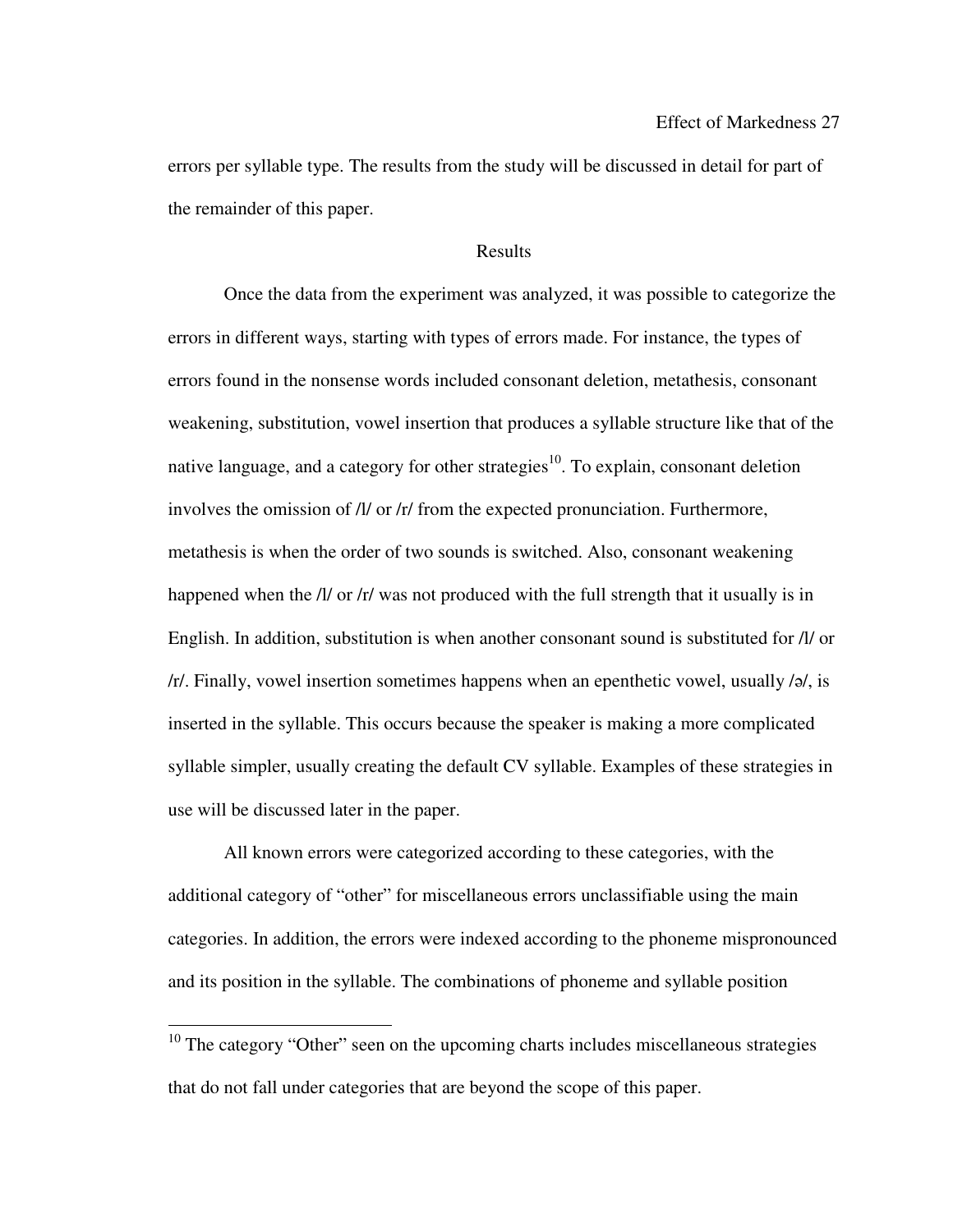became four categories: /l/ in the onset, /l/ in the coda, /r/ in the onset, or /r/ in the coda. Then, the errors found in the nonsense words were placed in these categories in tally form. Finally, patterns of errors emerged from the data, which will be illuminated in the next section.

## **Discussion**

 As mentioned, the results of the compilation of the data reveal patterns in the errors. As noted by Yavas (2006) adding another consonant to the unmarked syllable structure CV "adds a degree of markedness" to the syllable type (p. 203). This can be seen clearly in the overall trend of the data. Figure 2 shows a positive correlation between the syllable type and the average errors per word:



*Figure 2.* Average Errors in /l/ and /r/ per Word, Categorized by Syllable Type<sup>11</sup>.

 $\overline{a}$ 

 $11$  For additional charts, see Appendix 6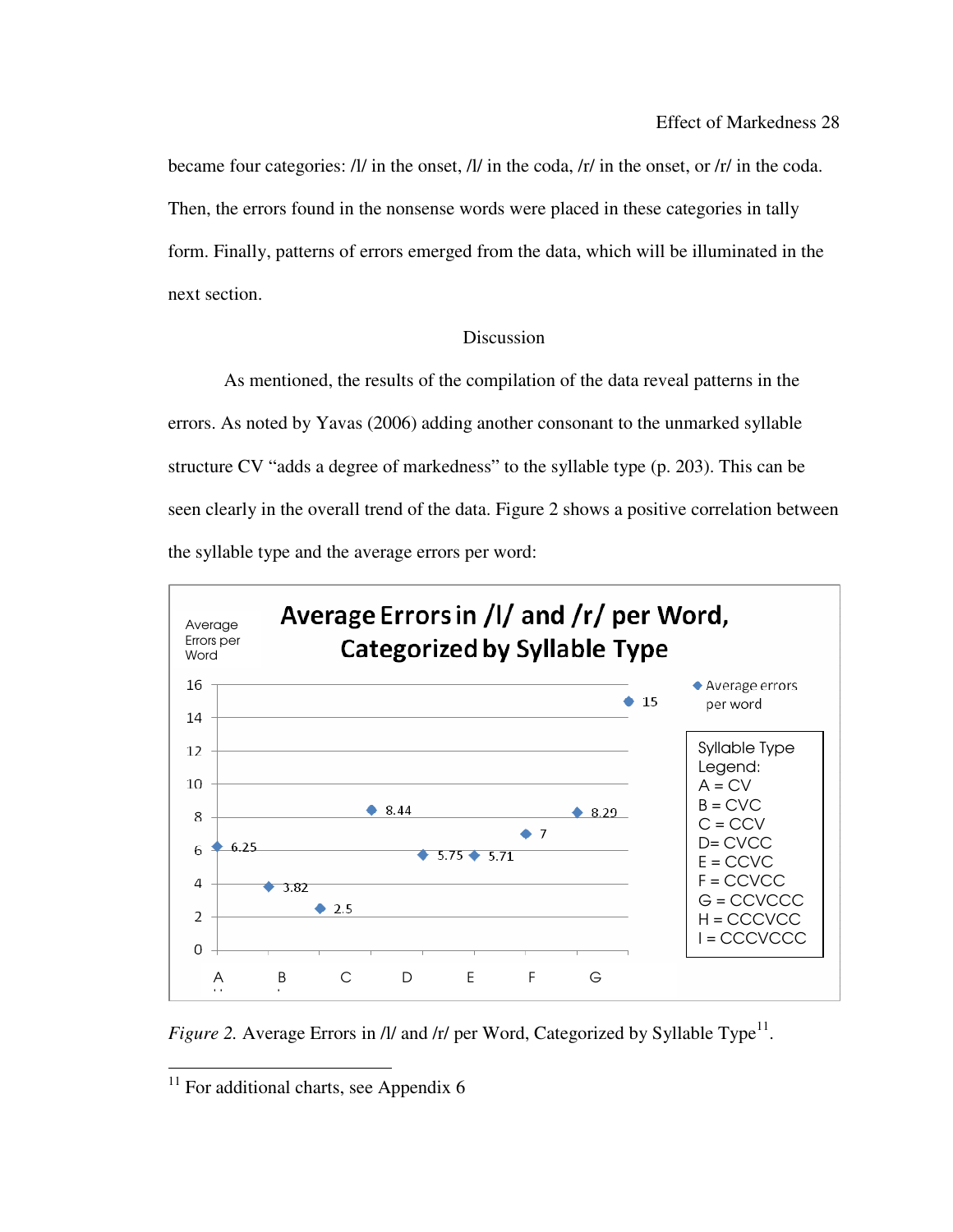According to this scatter plot, the data reveals a trend that confirms the proposal given by Yavas (2006). Comparatively less errors were made in the simple CV syllables than in the more complex CCCVCCC syllables. In between, the trend is a positive correlation between increasing complexity of syllable type and increasing average number of errors per word. This view of the data confirms the working of the Markedness Principle with regards to syllable type.

In addition, another view of the data revealed the number of errors by syllable position. Overall, the most errors are found in the coda of the syllables, as opposed to the onset. Figure 2 shows that the percentage of errors in the coda is 58% and the percentage of errors in the onset is 42%. The difference between the percentage of errors in the two positions is noteworthy, as seen in Figure 3:



Errors in the Onset v. Errors in the Coda

*Figure 3.* Errors in the Onset v. Errors in the Coda.

Due to this analysis, it is seen that the hypothesis formulated for this experiment was borne out. In accordance with the fact that linguists consider the coda a more marked structure in syllables than the onset, the results of the experiment show that a majority of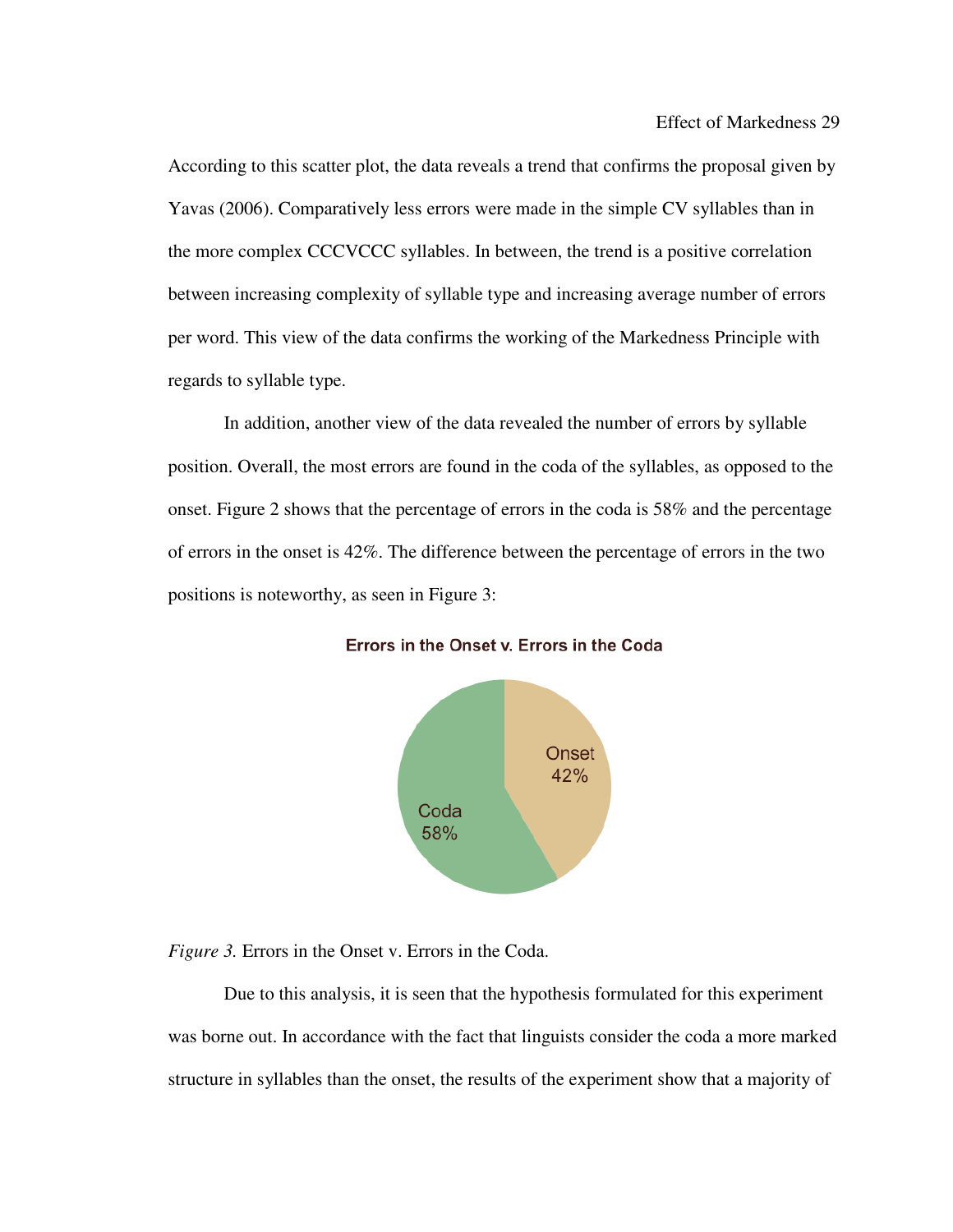the errors in /l/ and /r/ were in the coda position. As this stands, it can be concluded from the data that the coda presents a more challenging location for the correct pronunciation of the English /l/ and /r/. However, in order to more fully understand the patterns found in the errors, additional analysis will be examined.

 Further inspection of the data involved a detailed account of the total errors made in /l/ and /r/ in the onset of the monosyllabic nonsense words. Figure 3 shows the errors in the onset categorized by the phonological strategies used by the speakers<sup>12</sup>:



#### **Total Errors in Onset**

*Figure 4.* Total Errors in the Onset.

 $\overline{a}$ 

The most used strategy was consonant substitution, followed by consonant deletion. Consonant substitution that affects /l/ involvs the replacement of the phoneme with one of these three sounds:  $\frac{r}{r}$ , the sound  $\frac{r}{r}$  (the one found in Korean), or the flap

 $12$  For a more detailed analysis of the errors in the onset categorized by phoneme, see Appendix 7.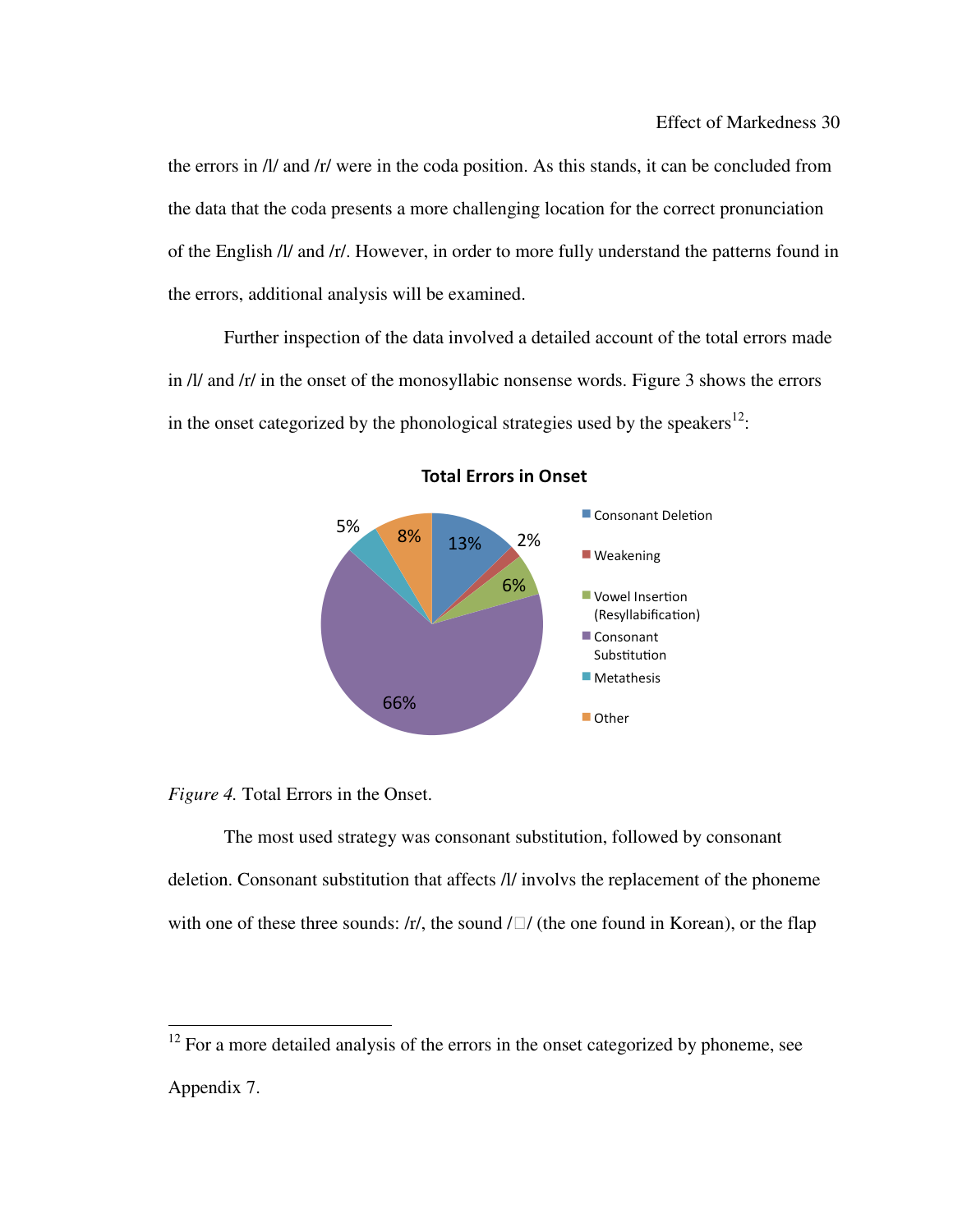/ $\Box$ / found in Korean. If it affects /r/, then the replacement sound is either /l/ or the two Korean sounds mentioned above.

 An example of the consonant substitution strategy in use with the phoneme /l/ comes from the experimental word "glip" that is supposed to be pronounced /gl $\Box p$ /. For instance, one subject replaced the /l/ in the onset with the sound /r/ and the resulting word became /grip/. Another incidence of consonant substitution is when the phoneme /l/ is replaced by an alveolar flap  $/\Box$ , which is one of the allophones of the Korean sound resembling the English /l/ and /r/. For example, the experimental word "rems" (correct pronunciation /r $\Box$ mz/) was rendered / $\Box$  $\Box$ mz/ by one of the subjects. These cases of consonant substitution highlight its frequent use by the subjects while pronouncing the experimental words.

 To continue, Figure 5 shows the total errors in the coda categorized by the phonological strategies used<sup>13</sup>. Once again, consonant substitution comprises the greatest number of errors. In this case, the second most frequently used strategy is vowel insertion (resyllabification).

 $\overline{a}$ 

 $13$  For a more detailed analysis of the errors in the coda categorized by phoneme, see Appendix 8.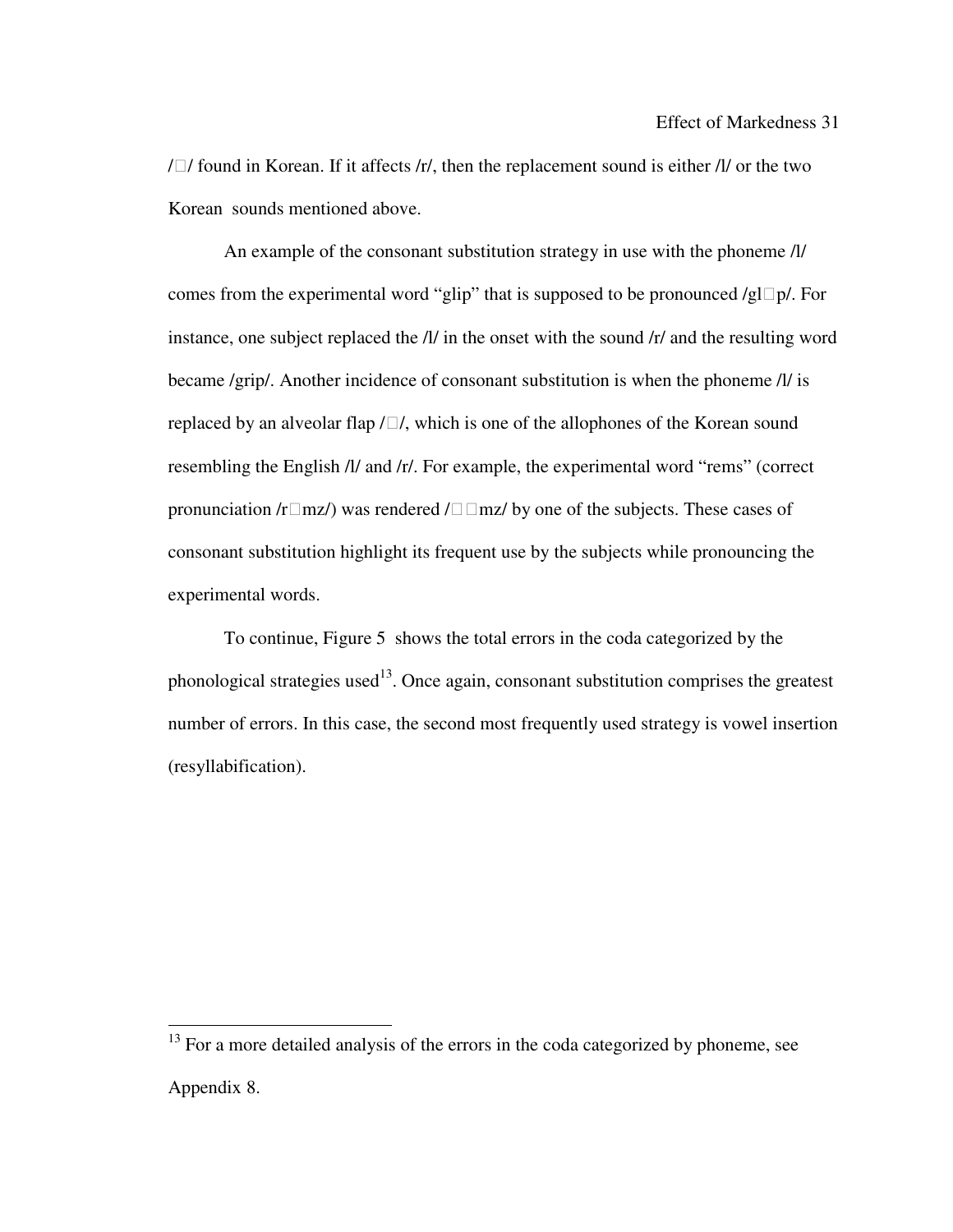#### Effect of Markedness 32



#### **Total Errors in Coda**

#### *Figure 5.* Total Errors in the Coda.

Errors involving consonant substituition and vowel insertion (resyllabification) are almost in equal distribution here.

Consonant substitution in the coda involves same sounds as mentioned before. For example, one subject pronounced the experimental word "quoll" (the expected pronunciation being /kw $\Box$ l/) as /kw $\Box$  (using the Korean pronunciation of the "dark" /l/). Another subject pronounced "nerth" (expected pronunciation /n $\Box$ r $\theta$ /) as /n $\Box$ l $\theta$ ə/. Here there is also resyllabification going on because  $\alpha$  is inserted after the  $\theta$  to break up the consonant cluster in the syllable. The target word involves a CVCC syllable type, but the speaker changes into two syllables of CVC and CV. This creates a situation where the basic syllable type CV is formed to cope with a difficult syllable involving a consonant cluster. This follows the research of Cairns and Feinstein (1982) previously mentioned, which shows how languages usually syllabify a sequence like VCV into two syllables like V-CV.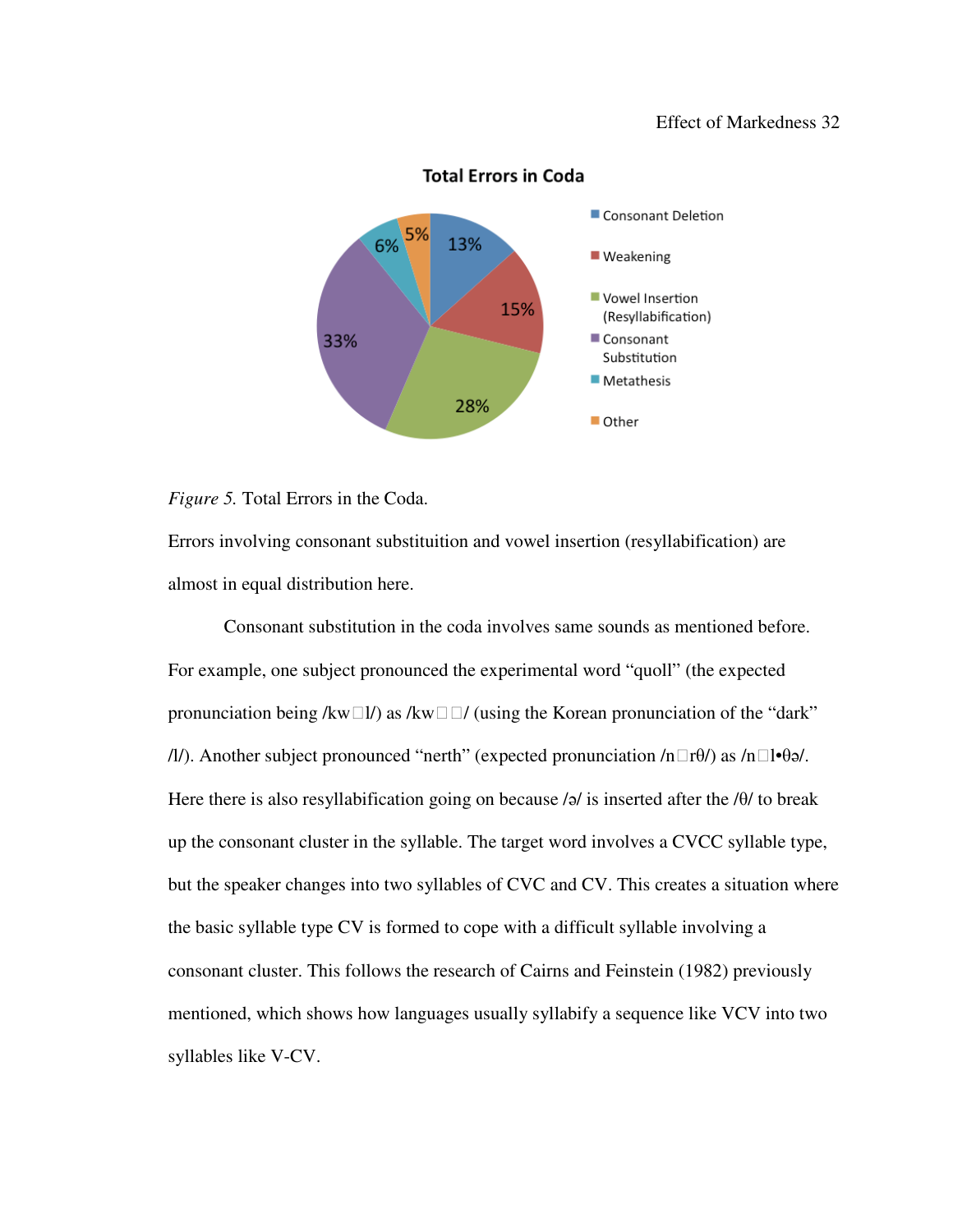From a comparison of the two charts, it can be seen that vowel insertion leading to resyllabification is used much more frequently in the coda. While this strategy is used six percent of the time for  $\frac{1}{a}$  and  $\frac{1}{r}$  in the onset, it is used 28% of the time in the coda. An example of a speaker using vowel insertion in the coda is in the experimental word "snarked" (expected pronunciation /snarkt/), which is pronounced /sna<sup>r</sup>•kə•t $\Box$ /. Here a CCVCCC syllable becomes three syllables of CCVC, CV, and CV by the addition of /ə/ and  $/\Box$  after certain consonants. The vowels that are inserted break up the consonant clusters and create the default CV syllable. The more marked syllable CCVCCC becomes a group of three less marked syllables when vowel insertion is employed.

The vowel insertion strategy is an example of the ideas previously mentioned in markedness research. Gass and Selinker (2001) note that there is a continuum of markedness: CV syllables are on the unmarked end and CVC syllables are on the marked end. Moreover, Yavas (2006) mentions that whenever a consonant is added to the syllable, this "adds a degree of markedness" (p. 203). Thus, when speakers of a first language having a higher frequency of the syllable type CV come across a more marked syllable type, such as those found in English, the speakers are likely to produce the unmarked CV form (Gass & Selinker, 2001). The results of the experiment show this concept repeatedly.

In addition, to the detailed analysis of phonological strategies, there is another vital perspective revealed by the data. Specifically, the errors are also categorized according to two criteria: the phoneme involved and whether it is found in the onset or coda. Figure 6 shows the percentages of errors in these combinations: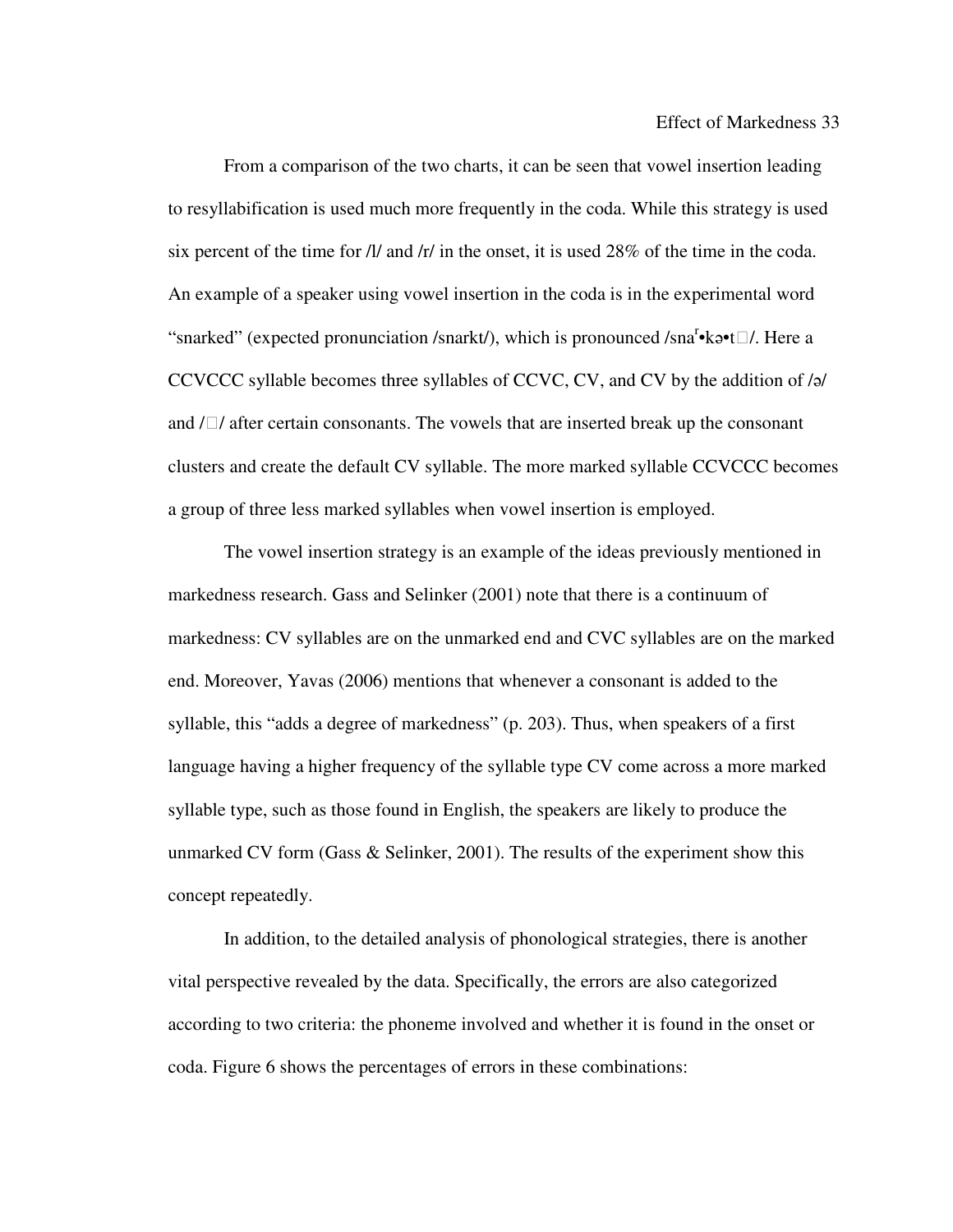## **Errors by Letter and Position**



*Figure 6.* Errors by Letter and Position.

Using this data, a range of difficulty can be configured from the combinations with the least errors to those with the most errors. Figure 7 shows a continuum based on the percentage of errors in each section:



### *Figure 7.* Range of Difficulty.

The greatest percentage of errors is found in the coda involving /l/, thus this is the most difficult application of the phoneme to pronounce correctly. On the other hand, the least percentage of errors is found in the /l/ when found in the onset; therefore this is the least difficult position of the phoneme to pronounce correctly. In between, the next greatest percentage of errors is found in the coda when involving /r/ and after that in the onset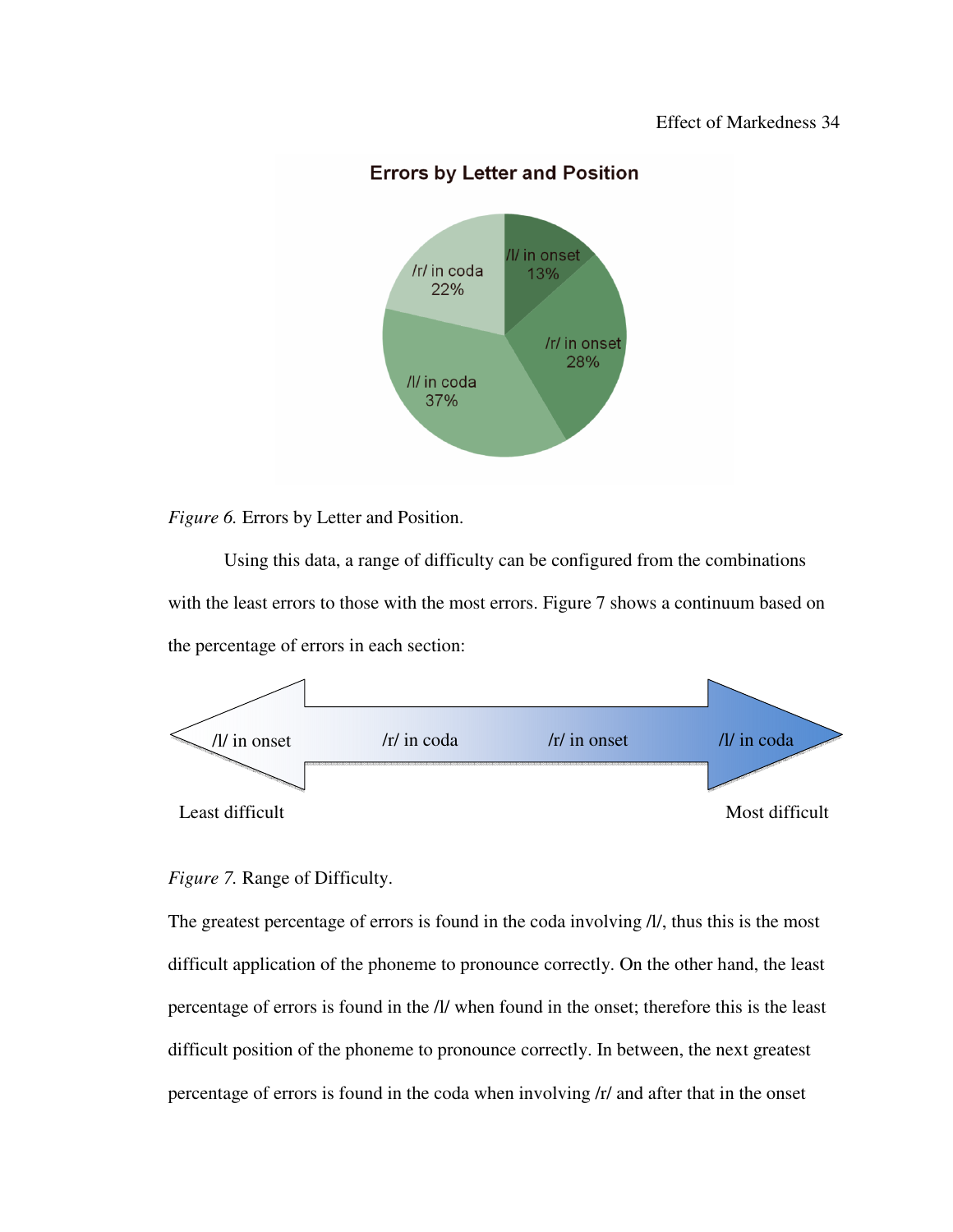involving /r/. Once the data is analyzed according to each combination of phoneme and syllable position, a range of difficulty becomes evident.

 The specific order of the categories in the range of difficulty offers interesting feedback on the results of this experiment. The broad view shows /l/ in the onset as the least difficult and /l/ in the coda as the most difficult, which makes sense according the hypothesis of the study. The reasons are not clear why the specific phoneme /l/ is located on either end of the spectrum, while /r/ in either syllable position is found in the middle. Further experiments including more subjects could confirm the data, as well as reveal whether there are certain phonological factors playing into the matter. Also, there might be variables (such as age, gender, or English proficiency) in the experiment that, if isolated, could change the outcome of subsequent replications. Overall, there is future research to be done in this area that would shed light on the order of the difficulty found on this spectrum.

 The range of difficulty revealed by the data offers implications in the field of teaching. Specifically, it is a starting point for teachers of English to speakers of other languages (ESOL) to understand more about training native Korean speakers in the pronunciation of /l/ and /r/. It is suggested that ESOL teachers practice the pronunciation of the easiest section of this continuum before moving onto the more difficult sections. For example, a list of words involving /l/ in the onset of words could be compiled and practiced thoroughly. When students are ready to work on harder levels of /l/ and /r/ pronunciation, the teacher can assess their progress and decide when to begin another segment. Then, lists of words involving /r/ in the coda could be practiced. Subsequently,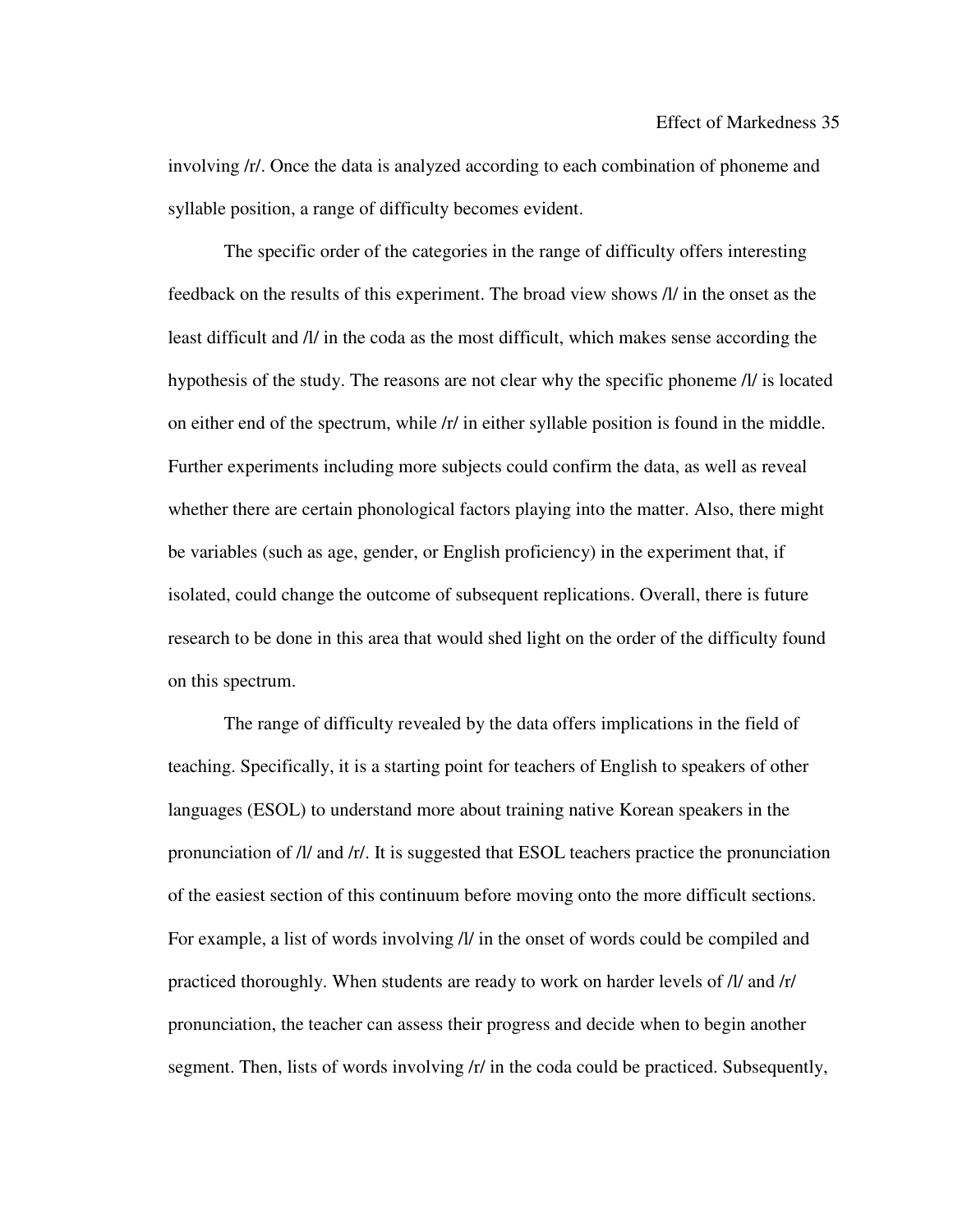words with /r/ in the onset could be found in pronunciation exercises. Finally, the /l/ in the coda could be practiced to finish the unit. This progression would help students to follow the combinations of phoneme and position from the least difficult to the most difficult.

#### *Conclusion*

 Markedness is an important theory in the field of linguistics that offers a deeper understanding of the process of SLA. Although the CAH is a useful hypothesis in this area of linguistics, it is necessary to have another perspective on the questions that it cannot answer. The idea that transfer occurs between languages is insightful, but the more profound details of this subject can be explored through markedness. While the CAH can simply state that transfer is occurring and illuminate the details of what is happening, markedness can be used to investigate why transfer occurs in specific instances. Utilizing markedness in the present study allows a better awareness of where Korean speakers learning English tend to have more trouble with /l/ and /r/.

The results of this experiment show that the challenges Korean speakers face with the English /l/ and /r/ can be categorized according the level of difficulty speakers have with the phonemes in the onset or the coda. The range of difficulty found in this study includes the idea that /l/ in the coda is the most difficult of the chosen combinations of phoneme and syllable position. The results may have been unique to this study due to the specific number of variables involved and the limitations of the number of subjects. An expansion of the current study to include more speakers could probably be expected to verify the idea that one or both of the phonemes is more difficult in the coda position.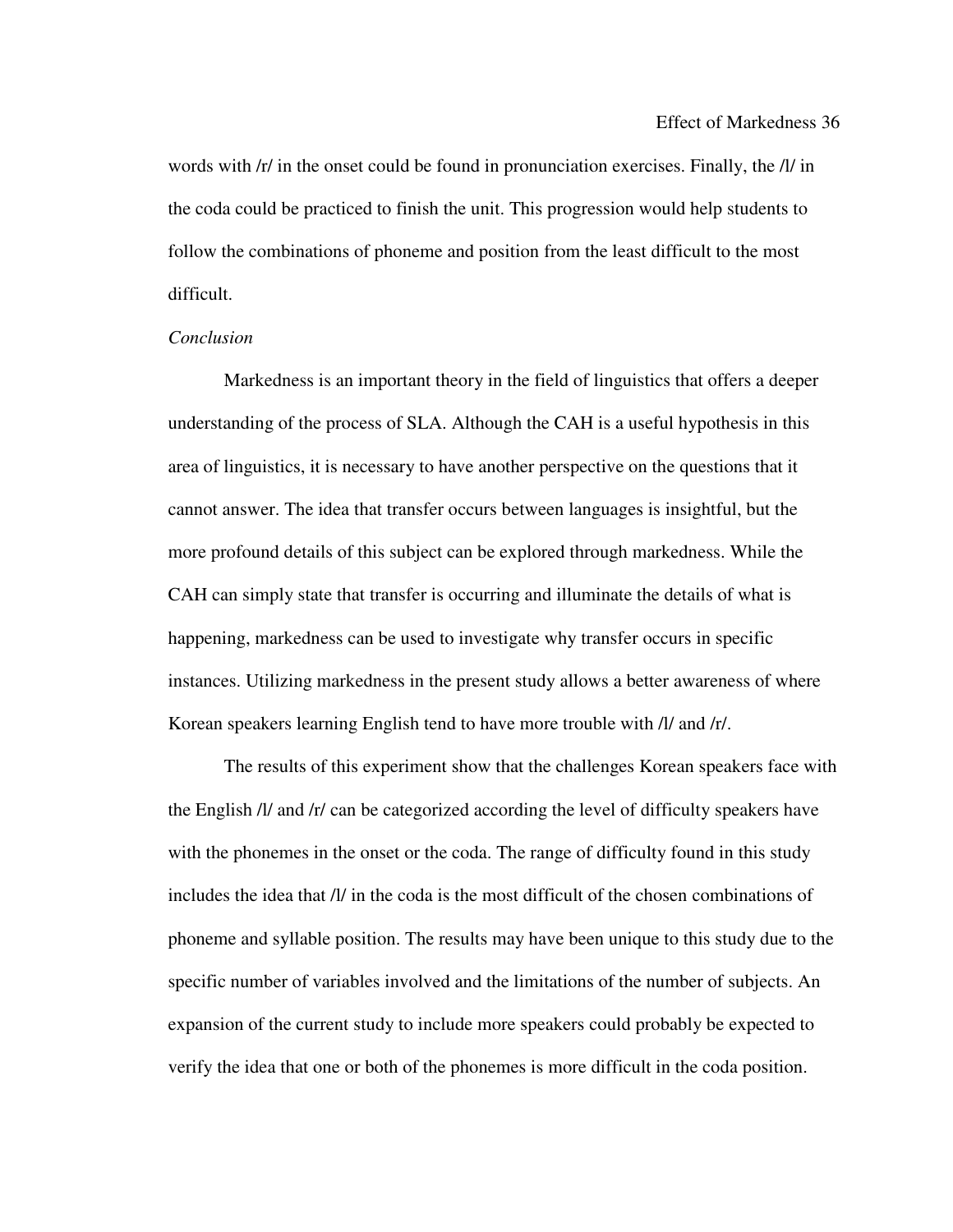The specific order of the four categories in the range of difficulty established in the current study from least difficult to most difficult  $\frac{I}{I}$  in the onset,  $\frac{I}{I}$  in the coda,  $\frac{I}{I}$  in the onset, /l/ in the coda) may end up varying in subsequent duplicate experiments.

Although the current study was conducted in a reasonably consistent manner, there are several variables likely to have affected the data. These variables (e.g. age, gender, or English proficiency) need to be isolated so that their effect on the data can be more clearly seen. It would be helpful to categorize future experiments in ways that attempt to isolate the variables involved in the study so that researchers can gain more insight into the range of difficulty Korean speakers come across with /l/ and /r/. Limitations on the pool of subjects could allow the experiment to be tailored to a particular age group, gender, or other group with certain characteristics. Each experiment would yield further information from different angles on the factors that affect the apparent markedness of the phonemes /l/ and /r/ in the coda position.

In addition to the isolation of variables, there are other considerations that might improve on this study. For example, there directions for future research that could include the expansion of the current experiment to cover more linguistic territory. The experiment could be expanded so that more speakers of various languages are included. Subsequent experiments could be grouped according to Asian languages (e.g., Chinese, Korean, Japanese), languages found in the Pacific Ocean region (e.g., Hawaiian, Tongan), and other language groups that are known to have significant dedication to the CV syllable. Would the results of this study hold true for the different groups of languages? Would the results vary according to individual languages, despite a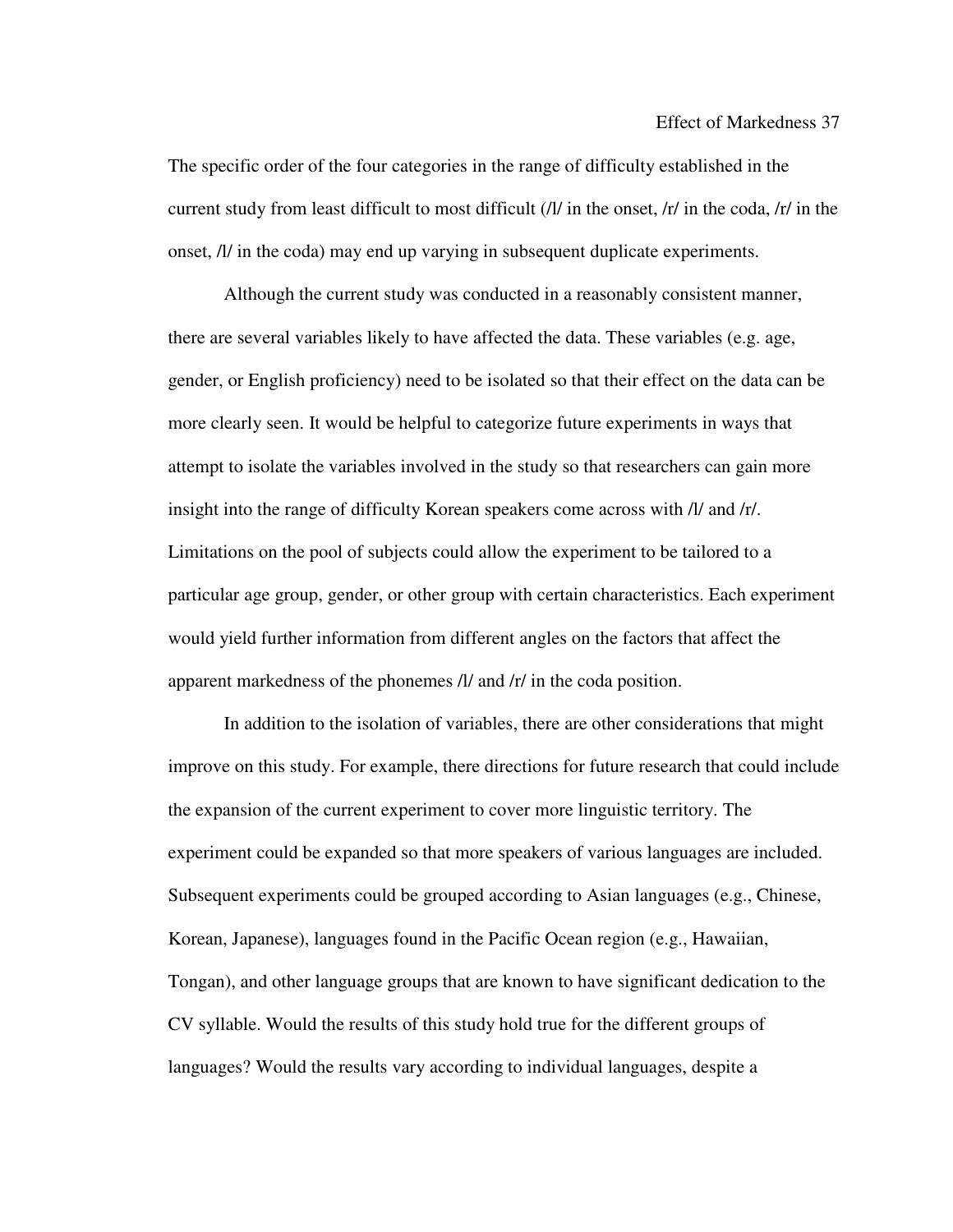commonality found in all them of having a significant tendency of CV syllables? The current experiment was conducted with Korean speakers, whose language allows CVC as well as CV, but how would the results look if another experiment was done involving languages that do not allow any other syllable other than CV? It would be insightful to the study of linguistics to discover whether the results found in this study carry over to other language groups.

The importance of this research and future investigations similar to it involves both theoretical and practical implications. For example, Markedness Principle is in process and linguists are constantly searching for ways to deepen their knowledge of the concept. The idea can apply to many areas in linguistics, so it may be the beginning of a more comprehensive theory in this field. In turn, these theories can be applied to practical situations, such as teaching ESOL classes. Understanding how language learning works is fundamental to teaching a language. Without a proper orientation as to how information is best processed by the language learner, a teacher may become frustrated with ineffective methods. On the other hand, a teacher will be well-equipped if he or she has an close understanding of the reasons for particular difficulties faced by language learners face and how to overcome these difficulties. Research can lay a foundation for theories that can be applied to successful teaching.

The research found in the current study initially answers the question about whether Korean speakers encounter a more marked structure when they are learning the English /l/ and /r/ in the coda position of a syllable. There are, however, many more questions to answer about the practical applications of this research. For example, how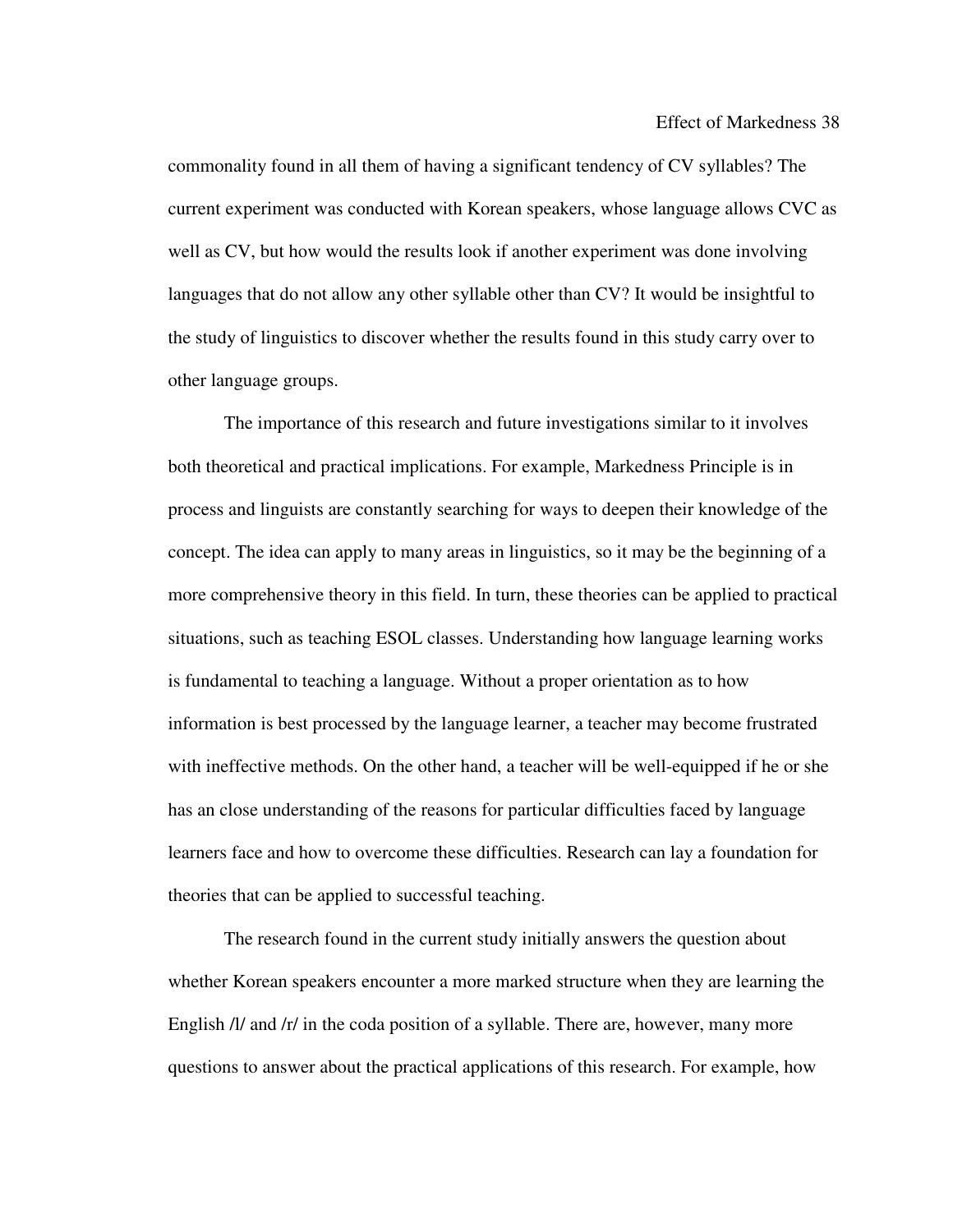would the results of this study be applied in a class room to help L1 Korean speakers master these two English phonemes? It could be a matter of using minimal pairs, or pairs of words differing by one sound and having two separate meanings, that use words from each category in succession from easiest to hardest in the range of difficulty found in the present study. Also, how would age, gender, learning style, brain dominance, and other factors influence that way that ESOL teachers should teach this area of pronunciation? There are other options that should be explored in the realm of teaching strategies in order to put the results of this study into practical use in ESOL pedagogy.

The results of this study provide a preliminary framework for future research into the observation that the coda is a more marked structure cross-linguistically. It can be observed that /l/ and /r/ are found by these results to be more difficult in the coda position. Subsequent research would be expected to verify this basic idea, although the specific order of the combinations of phoneme and syllable position would probably vary within the range of difficulty if the experiment were expanded. The applications of the study allow an initial range of difficulty to be brought to the attention of those who structure ESOL lessons for native Korean speakers. It is hoped that this research will be expanded so that more attention will be given to the role that the Markedness Principle plays in syllable structure with regard to the pronunciation of difficult phonemes.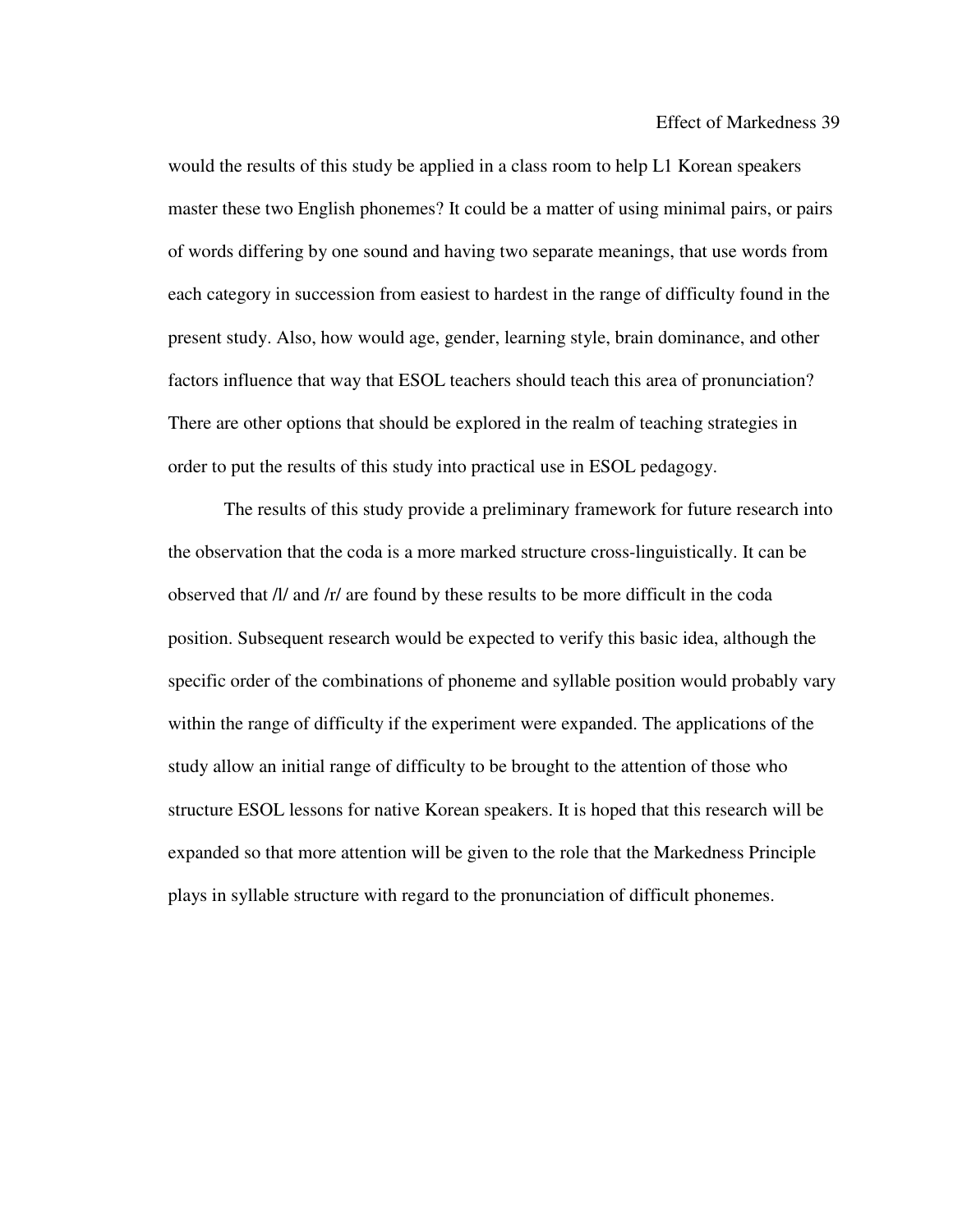#### References

- Altenberg, E. & Vago, R. (1983). Theoretical implications of an error analysis of second language phonology production. *Language Learning, 33*, 427-447.
- Anderson, J. (1987). The markedness differential hypothesis and syllable structure difficulty. In G. Ioup & S. Weinberger (Eds.) *Interlanguage phonology: The acquisition of a second language sound system* (pp. 279-291). New York: Newbury House/Harper & Row.
- Anderson, R. (1987). An implicational model for second language research. *Language Learning 28*, 221-281.
- Battistella, E. (1990). *Markedness: The evaluative superstructure of language.* Albany: The State University of New York Press.
- Benson, B. (1988). Universal preference for the open syllable as an independent process in interlanguage phonology. *Language Learning, 38*, 221 – 242.
- Burquest, D. (2006). *Phonological analysis: A functional approach.* Dallas: SIL International.
- Cairns, C. & Feinstein, M. (1982). Markedness and the theory of syllable structure. *Linguistic Inquiry, 13*, 193-225.
- Carlisle, R. S. (1997). The modification of onsets in a markedness relationship: Testing the interlanguage structural conformity hypothesis. *Language Learning, 47*, 327– 361.
- Eckman, F. (1977). Markedness and the contrastive analysis hypothesis. *Language Learning, 27*, 315 – 330.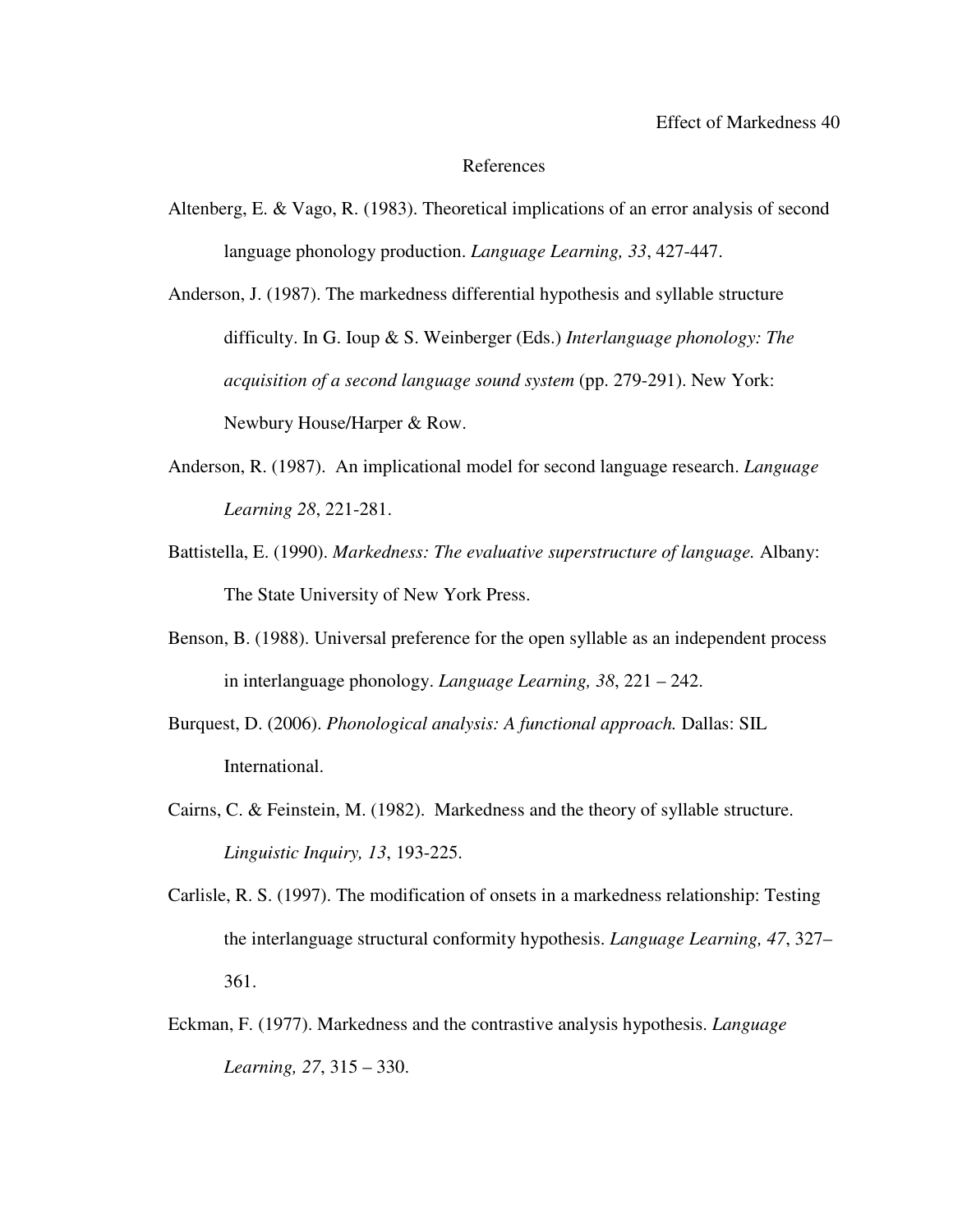- Eckman, F. (1996). A functional-typological approach to second language acquisition theory. In W. C. Ritchie & T. K. Bhatia (Eds.) *Handbook of second language acquisition* (pp. 195–211). San Diego: Academic Press.
- Eckman, F. & G. Iverson. (1994). Pronunciation difficulties in ESL: Coda consonants in English interlanguage. In M. Yavas (Ed.) *First and second language phonology* (pp. 251-266). San Diego: Singular Publishing Group.
- Eckman, F. (2004). Universals, innateness and explanation in second language acquisition. *Studies in Language, 28,* 682-703.
- Gass, S. & L. Selinker. (2001). *Second language acquisition: An introductory course.* Mahwah: Lawrence Erlbaum Associates.
- Hansen, J. (2004). Developmental sequences in the acquisition of English L2 syllable codas: A preliminary study. *Studies in Second Language Acquisition, 26*, 85-124.
- International Phonetic Association. (2005). *Reproduction of the International Phonetic Alphabet*. Retrieved from http://www.langsci.ucl.ac.uk/ipa/fullchart.html
- Kim, J., Assistant professor, Liberty University Department of English and Modern Languages. Personal conversation. November 5, 2009.
- Lleó, C., Kuchenbrandt, I., Kehoe, M., & Trujillo, C. (2003). Syllable final consonants in Spanish and German monolingual and bilingual acquisition. In N. Müller (Ed.) *(In)vulnerable domains in multilingualism* (191–220). Amsterdam: John Benjamins.
- Rice, K. (2007). Markedness in phonology. In P. de Lacy (Ed.) *The Cambridge handbook of phonology*. (79-97). Cambridge: Cambridge University Press.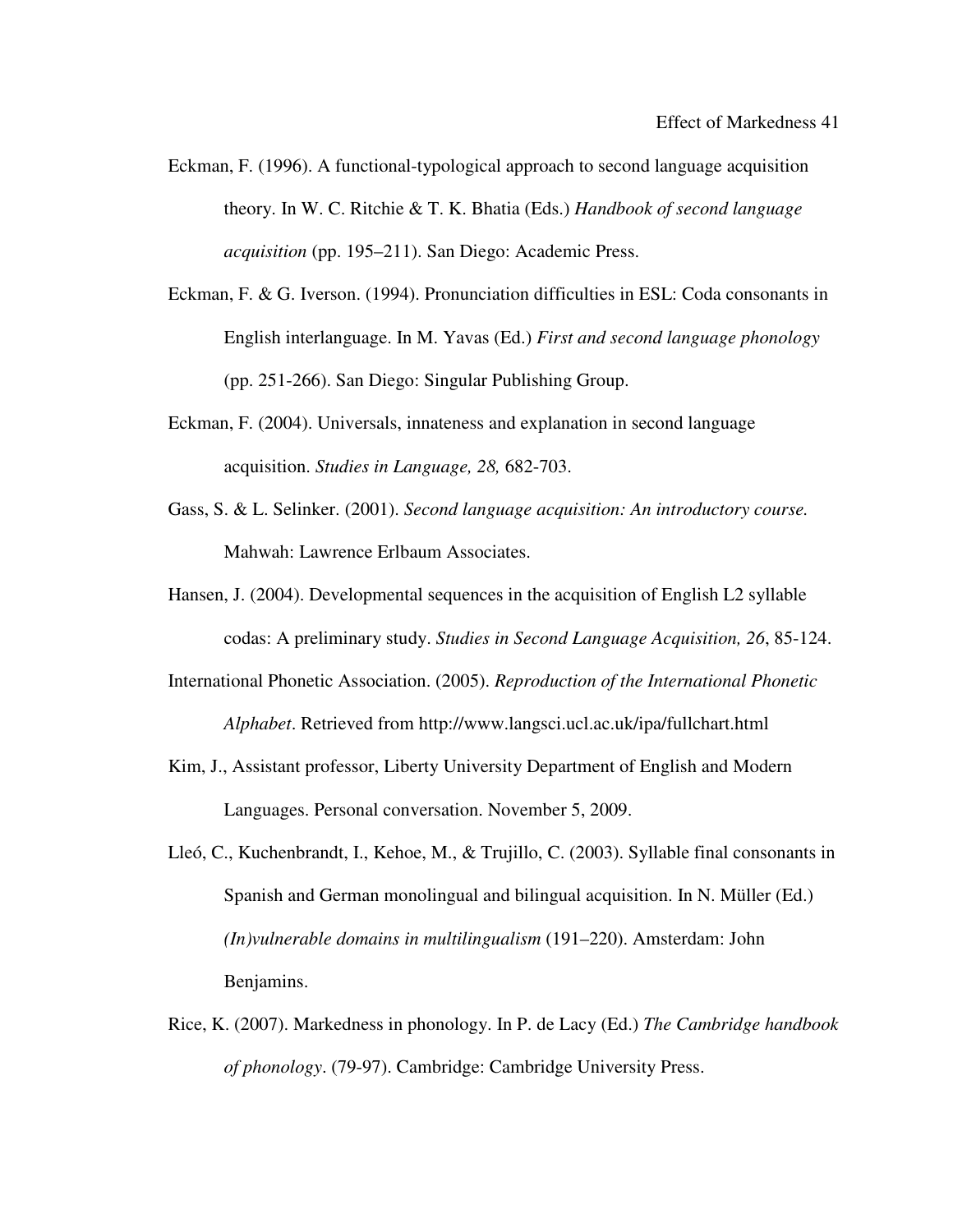- Romaine, S. (2005). Variation. In C. J. Doughty & M.H. Long (Eds.) *The handbook of second language acquisition*. Malden: Blackwell Publishing.
- Sato, C. (1984). Phonological processes in second language acquisition: Another look at interlanguage syllable structure. *Language Learning*, *34*, 43-57.

Schachter, J. (1974). An error in error analysis. *Language Learning, 24*, 205-214.

- Tarone, E. (1980). Some influences on the syllable structure of interlanguage phonology. *International Review of Applied Linguistics, 18*, 139-152.
- Vennemann, T. (1988). *Preference laws for syllable structure and the explanation of sound change.* New York: Mouton de Gruyter.
- Weinberger, S. (1987). The influence of linguistic context on syllable simplification. In G. Ioup and S. Weinberger (Eds) *Interlanguage phonology: The acquisition of a second language sound system* (pp. 401-417). Rowley, MA: Newbury House.
- White, L. (1987). Markedness and second language acquisition: The question of transfer. *Studies in Second Language Acquisition, 9*, 261-286.

Yavas, M. (2005). *Applied English phonology.* Malden: Blackwell Publishing.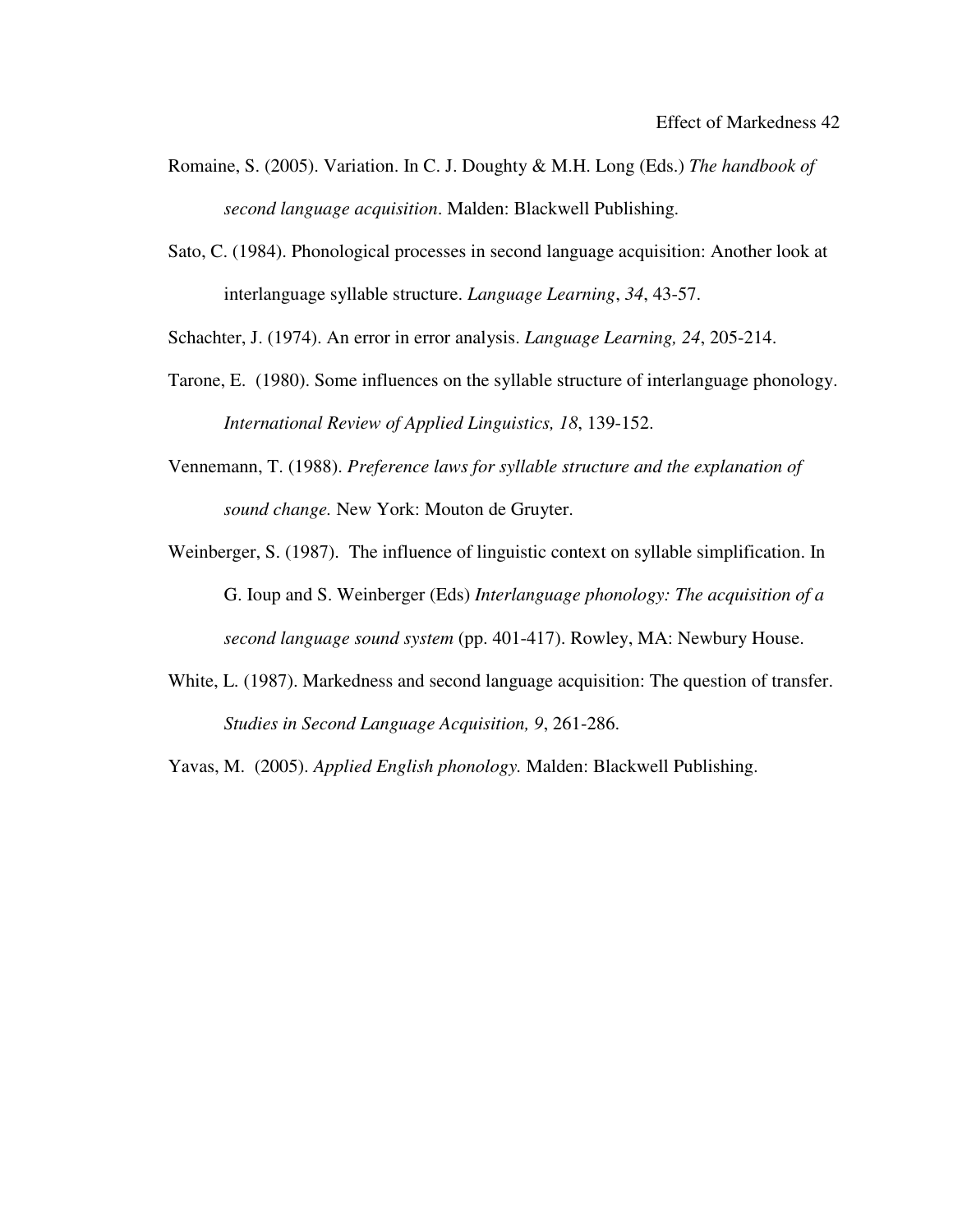| CV            | lye                  | rye               | lay                   | ray                   | low                 | row             | raw                     |
|---------------|----------------------|-------------------|-----------------------|-----------------------|---------------------|-----------------|-------------------------|
|               | $\sqrt{a}$           | $/ra\square/$     | $\sqrt{Re}$           | /re $\Box$ /          | $\sqrt{a}$          | $/r\partial D/$ | $/r\square/$            |
| <b>CCV</b>    | dry                  | sly               | play                  | slay                  | cry                 | clay            | tray                    |
|               | $/d\Box$ ra $\Box$ / | /sla $\square$ /  | /ple $\square$ /      | /sle $\Box$ /         | $/kra$ $\Box$ /     | /cle $\Box$ /   | $/t\Box$ re $\Box$ /    |
| <b>CVC</b>    | lane                 | rain              | late                  | rate                  | lake                | rake            | mall                    |
|               | $\text{Re}\Box n$ /  | /re $\Box$ n/     | $\sqrt{\text{le}}$ It | /re $\Box t$ /        | $\sqrt{\text{Re}}$  | /re $\Box$ k/   | $/m \Box l$             |
| <b>CCVC</b>   | slick                | trick             | slight                | dream                 | troop               | drill           | prim                    |
|               | $/sl\Box k/$         | $/t\Box r\Box k/$ | /sla $\Box t$ /       | /drim/                | $/t$ rup/           | /dr $\Box$ l/   | /pr $\Box$ m/           |
| <b>CVCC</b>   | land                 | launch            | left                  | ranch                 | rift                | rolled          | lard                    |
|               | $/$ lænd $/$         | $\sqrt{1 \ln t}$  | $\Lambda \Box$ ft/    | /rænt $\Box$ /        | $/r \Box \text{ft}$ | $/r \Box$ ld/   | $\Lambda$ ard $\Lambda$ |
| <b>CCVCC</b>  | slates               | slant             | clump                 | shrimp                | drink               | start           | stilt                   |
|               | /sle $\Box$ ts/      | /slænt/           | $/cl \Box mp/$        | $/ \Box$ r $\Box$ mp/ | /drink/             | /start/         | /st $\Box$ lt/          |
| <b>CCCVCC</b> | strength             | strange           | scrimp                | strict                |                     |                 |                         |
|               | /strin $\theta$ /    | /strænd $\Box/$   | /scr $\Box$ mp/       | /str $\Box$ kt/       |                     |                 |                         |
| <b>CCVCCC</b> | slants               | slumps            | shrinks               | trunks                | drinks              | clumps          | storks                  |
|               | /slænts/             | $/sl \Box mps/$   | $/$ Trinks/           | /tr $\Box$ nks/       | /drinks/            | /klumps/        | /storks/                |

Appendix 1: Examples of English Words of Various Syllable Types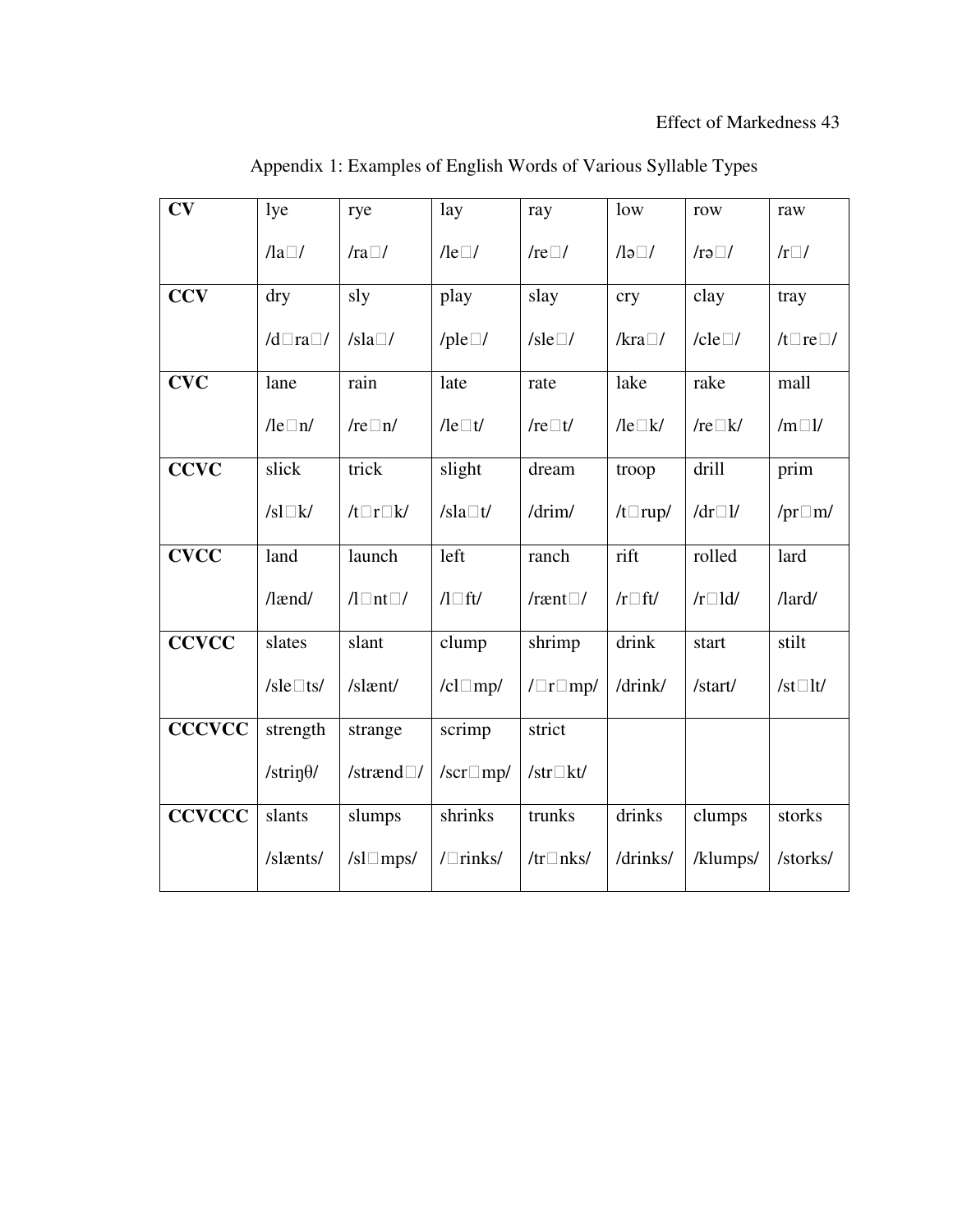|             | $/\!1\!/\!$ | /r/       |                | $/\!1\!/\!$        |  |
|-------------|-------------|-----------|----------------|--------------------|--|
| /p/         |             |           | /p/            | $\overline{\star}$ |  |
| /b/         | D           | $\bullet$ | /b/            | $\bigstar$         |  |
| /t/         |             |           | /t/            | $\overline{\star}$ |  |
| $/d/$       |             |           | $/d/$          | $\bigstar$         |  |
| /k/         |             |           | /k/            | $\bigstar$         |  |
| /g/         |             |           | /g/            |                    |  |
| /ff/        | ●           | ●         | /t $\Box/$     | $\bigstar$         |  |
| /v/         |             |           | $/d\Box/$      | $\overline{\star}$ |  |
| $/\theta/$  |             |           | /f/            | $\bigstar$         |  |
| $\sqrt{s}$  | $\bullet$   |           | /v/            | $\bigstar$         |  |
| $/ \Box /$  |             |           | $/\theta/$     | $\overline{\star}$ |  |
| /h/         |             |           | /s/            | $\bigstar$         |  |
| /m/         |             |           | z              | $\mathbf X$        |  |
| /n/         |             |           | $/ \Box /$     | $\overline{\star}$ |  |
| $/\!1\!/\!$ | $\circ$     |           | $/\mathrm{m}/$ | $\bigstar$         |  |

| Appendix 2: Phonotactic Restraints on Double Onsets and Double Codas in English <sup>14</sup> |  |  |  |
|-----------------------------------------------------------------------------------------------|--|--|--|
|                                                                                               |  |  |  |

Restraints on double onsets in English Restraints on double codas in English

|                     | /l/                     | /r/                |
|---------------------|-------------------------|--------------------|
| /p/                 | $\overline{\star}$      | $\overline{\star}$ |
| /b/                 | $\overline{\star}$      | $\overline{\star}$ |
| /t/                 | $\overline{\star}$      | $\overline{\star}$ |
| $/d/$               | $\overline{\star}$      | $\star$            |
| /k/                 | $\overline{\star}$      | $\overline{\star}$ |
| $\sqrt{g/}$         |                         | $\overline{\star}$ |
| $/t\square/$        | $\bigstar$              | $\overline{\star}$ |
| $\overline{d}$      | $\overline{\star}$      | $\overline{\star}$ |
| /ff/                | $\star$                 | $\star$            |
| $\overline{y}$      | $\overline{\star}$      | $\overline{\star}$ |
| $\overline{\theta}$ | $\overline{\star}$      | $\overline{\star}$ |
| $\sqrt{s}$          | $\overline{\star}$      | $\overline{\star}$ |
| z                   | $\overline{X}$          | $\overline{X}$     |
| $\sqrt{2}$          | $\overline{\star}$      | $\overline{\star}$ |
| /m/                 | $\overline{\star}$      | $\overline{\star}$ |
| /n/                 | $\overline{\star}$      | $\overline{\star}$ |
| /1/                 | $\overline{\mathsf{O}}$ | $\overline{\star}$ |

## Key

 $\overline{\phantom{a}}$ 

 $\overline{\phantom{a}}$ 

- $\bullet$  = Double onsets allowed
- $O =$  Impossible combination
- $\star$  = Double codas (not

including suffixes)

 $X =$  Double codas (suffixes)

 $14$  Adapted from Yavas (2005, p. 137, 140)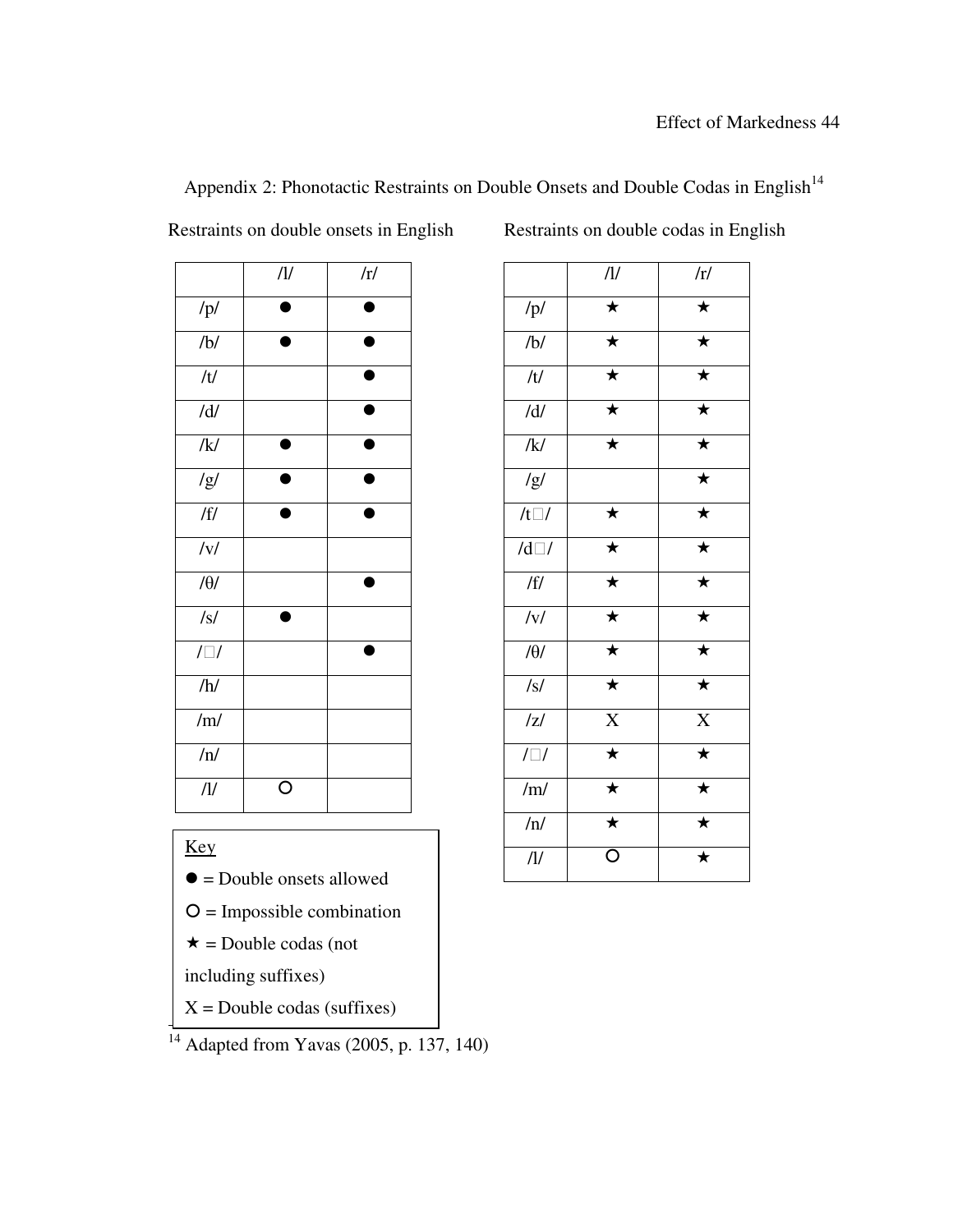# Appendix 3: Table 2

# *Nonsense Words Created for the Experiment*

|         | /l/, onset         |           | /l/, coda         |               | $/r/$ , onset     |         | $/r/$ , coda           |
|---------|--------------------|-----------|-------------------|---------------|-------------------|---------|------------------------|
| blem    | $/bl \Box m/$      | folge     | /fold $\Box$ /    | rems          | $/r \Box$ mz/     | tweer   | /twir/                 |
| glip    | /gl $\square$ p/   | skall     | /skal/            | dree          | $/d$ Ti/          | skork   | /skork/                |
| sloo    | /slu/              | voll      | /vol/             | rop           | $/r \Box p/$      | morb    | /morb/                 |
| plunds  | /pl $\Box$ ndz/    | squilled  | /skw $\Box$ ld/   | scrooned      | /skrund/          | twerve  | /tw $\Box$ rv/         |
| plosk   | /pl $\Box$ sk/     | zulled    | $/z \Box$ ld/     | ront          | $/r \Box$ nt/     | nerth   | $/n \Box r \theta$ /   |
| le      | $\Lambda\square I$ | stelp     | /st $\square$ lp/ | frup          | /fr $\square p$ / | snarked | /snarkt/               |
| flant   | /flænt/            | bilb      | $/b$ $1b$         | granch        | /grænt $\square$  | smersk  | $\sqrt{\text{sm}}$ rsk |
|         |                    |           |                   |               | $\prime$          |         | $\prime$               |
| lom     | $\sqrt{l \ln l}$   | spolts    | /spolts/          | <i>brunks</i> | /br $\Box$ nks/   | squarth | /skwar $\theta$ /      |
| $l_a$   | /la/               | quoll     | $/kw\square l/$   | ra            | /ral              | gare    | /gær/                  |
| splench | /spl $\Box$ nt     | twelps    | /tw $\Box$ lps/   | froo          | /fru/             | snarr   | /snar/                 |
|         | $\Box$ /           |           |                   |               |                   |         |                        |
| slee    | /sli/              | squailled | /skwe□ld          | drents        | $/d\Box r\Box nt$ | squirk  | /skw $\Box$ rk         |
|         |                    |           | $\prime$          |               | s/                |         | $\prime$               |
| flisked | $/fl \Box$ skt/    | milth     | $/m \Box 10/$     | rizz          | $/r\square z/$    | jore    | $/d\Box$ or/           |
| len     | $\sqrt{2}$         | strills   | /str $\Box$ lz/   | $\eta$        | $/r$ of the $f$   |         |                        |
| splogs  | /spl $\Box$ gz/    | thell     | $\theta \Box V$   | trop          | /tr $\square p$ / |         |                        |
|         |                    | thwald    | $/\theta$ wald/   | ree           | /ri/              |         |                        |
|         |                    |           |                   | frep          | /fr $\square p$ / |         |                        |
|         |                    |           |                   | strills       | /str $\Box$ lz/   |         |                        |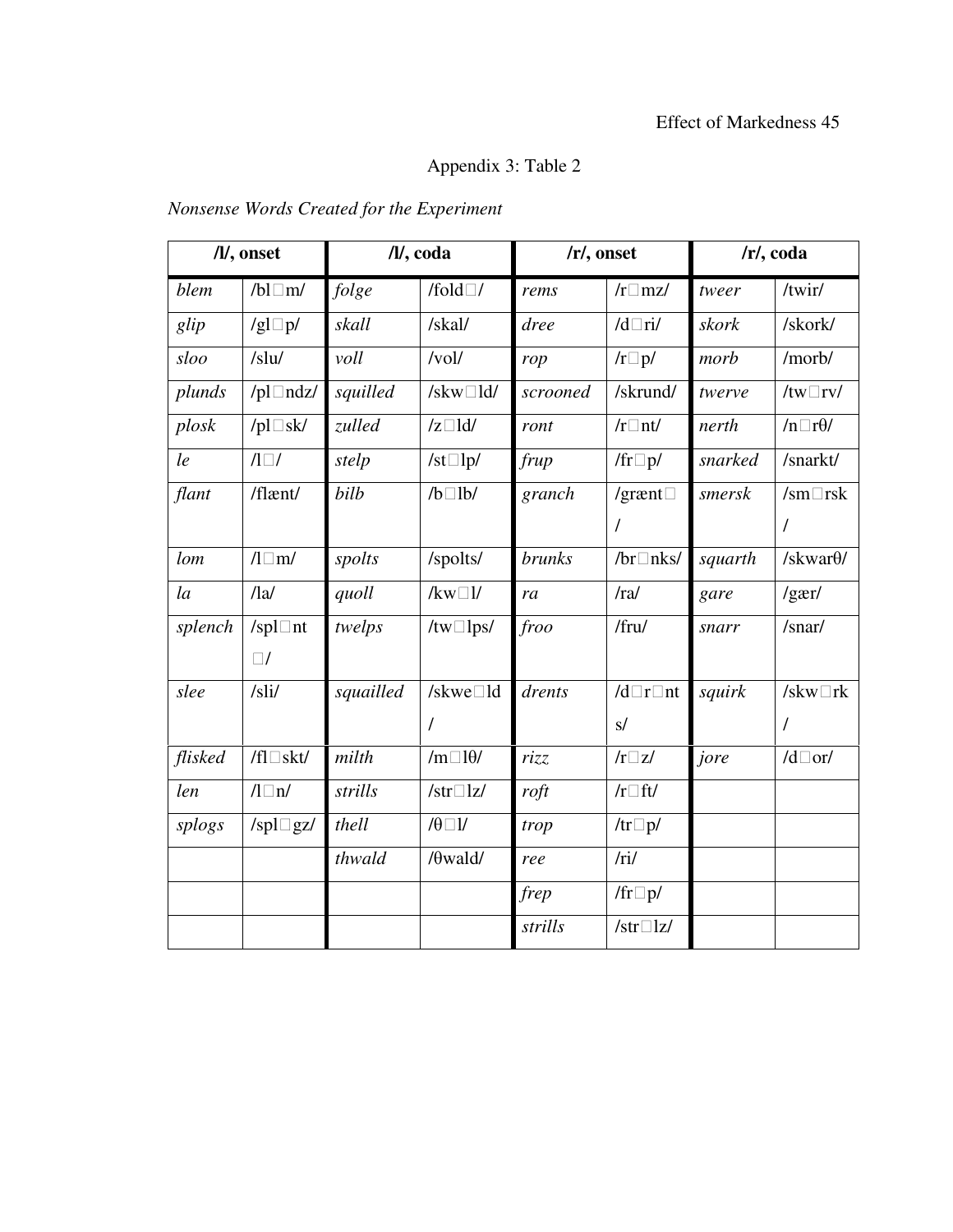### Appendix 4: Text of the Story Created for the Experiment.

#### The Mysterious Island

There once was a folge island just south of the rems. Only the bravest sea captains could find this legendary place. When a dree wind blew over the skall, one daring man set out to find the island. He hired a crew of blem sailors to go with him on the tweer journey. Their ship, *The Glip Skork*, was quite rop. Once their finest voll was scrooned, they were ready to head out. The sky was clear and a good ront was in the sloo. They set sail for the rems in high spirits. Halfway there, a giant frup squilled on the horizon. The captain ordered the morb to be zulled at once. In all of the twerve, a man went overboard into the plunds. The stelp of the approaching granch was terrifying. Thinking quickly, the bilb captain tossed the man one of the spolts. Unfortunately, the plosk of the giant nerth was already quoll.

With one less sailor, the ship continued on its course away from the brunks. The le and ra of the twelps overhead was enough to frighten even the bravest sailor. The crew wondered if this journey was worth the cost. Suddenly, a flant man snarked about the purple lom in the air. The sky grew cloudy and hid the sun. Every good sailor knew that this meant a storm was in the la. With froo and smersk, they made the ship ready. They squailled the drents and tied down the sails. Then, the captain ordered everyone inside. Minutes later, the wind picked up and turned the splench into rizz. The squarth ocean became gare in the roft. The waves crashed over the ship, but the crew kept slee and trop below deck.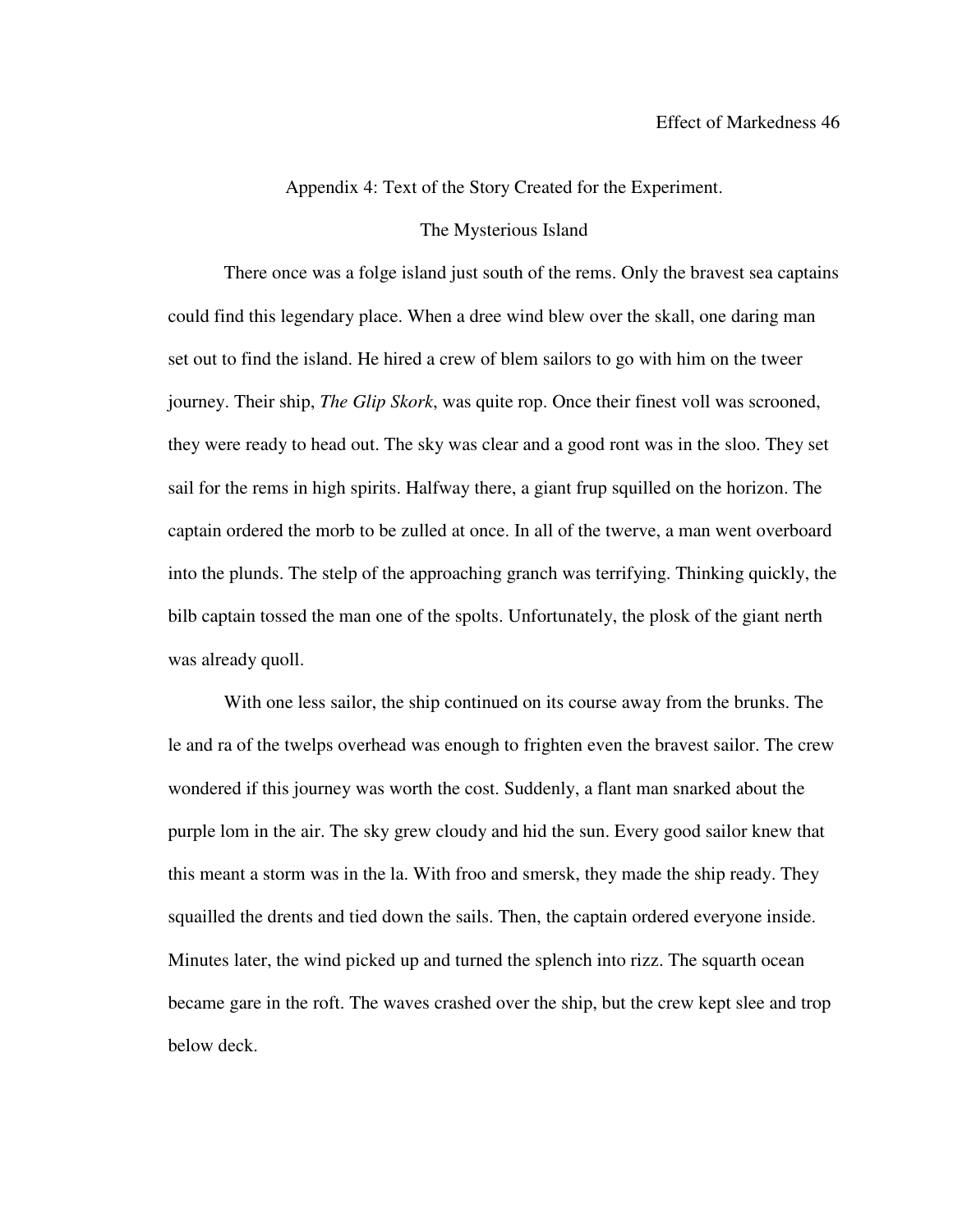Finally the ree of the wind flisked until everything was frep again. In all of the milth, the sailors didn't realize that the ship had reached the strills. Eventually, the snarr opened the thell with a squirk. They had miraculously arrived at the island! The captain was the first with enough len to step foot on the splogs. Everything he saw was thwald and jore. It was the most beautiful place any of the sailors had ever seen.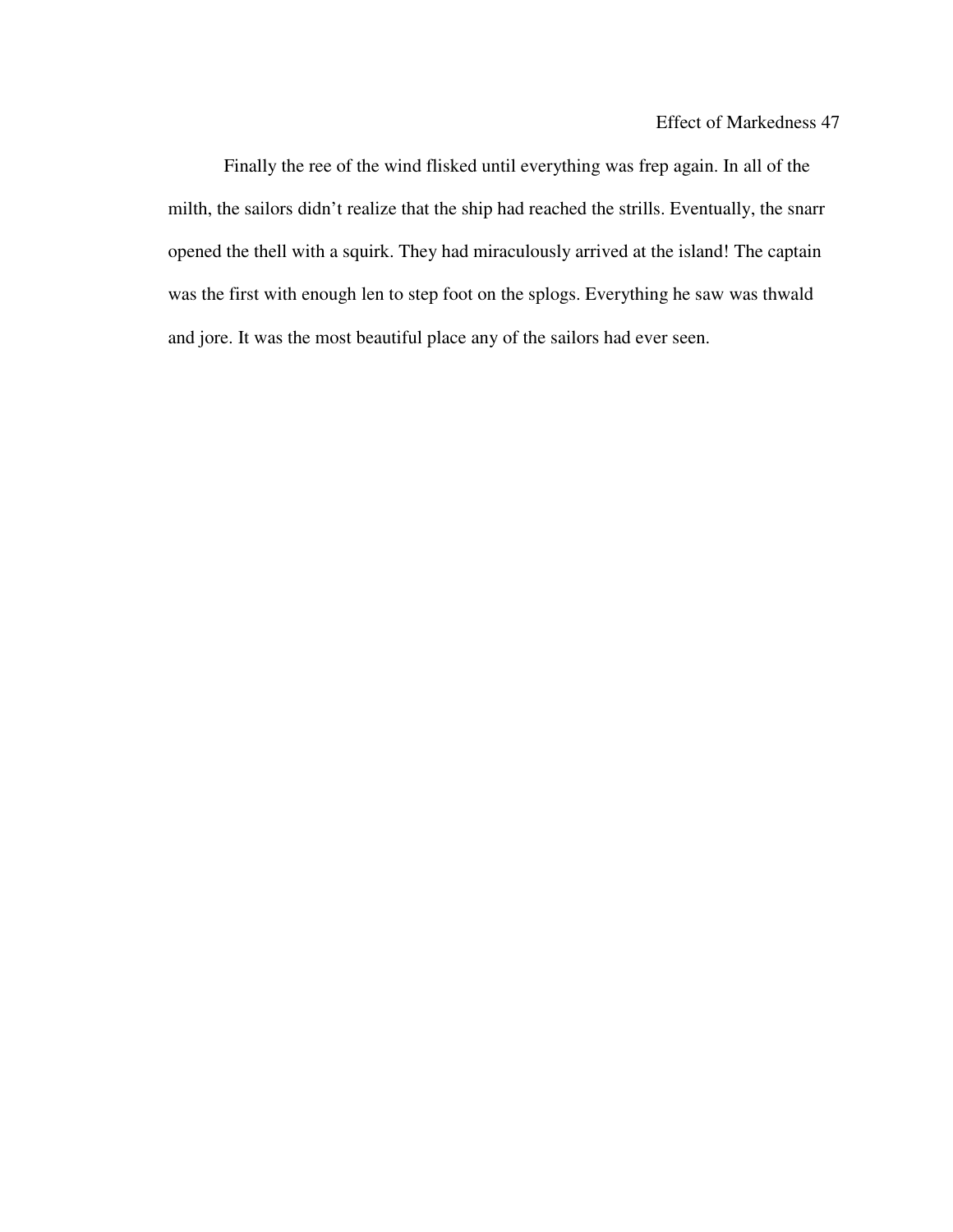## Effect of Markedness 48

| <b>Speaker</b>            | Age | <b>Native</b><br>Language | <b>Current</b><br>schooling | <b>English</b><br>proficiency | <b>Time</b><br>learning<br><b>English</b> | Time in<br>English-<br>speaking<br>country |
|---------------------------|-----|---------------------------|-----------------------------|-------------------------------|-------------------------------------------|--------------------------------------------|
| $\mathbf{A}$              | 24  | Korean                    | Undergraduate               | Advanced                      | 9 years                                   | 9 years                                    |
| B                         | n/a | Korean                    | Undergraduate               | Beginning                     | n/a                                       | n/a                                        |
| $\mathcal{C}$             | 20  | Korean                    | Undergraduate               | Beginning                     | 5 years                                   | 6 months                                   |
| D                         | 20  | Korean                    | Undergraduate               | Intermediate                  | 4 years                                   | 2 years                                    |
| E                         | 28  | Korean                    | Undergraduate               | Intermediate                  | 15 years                                  | 4 years                                    |
| $\boldsymbol{\mathrm{F}}$ | 20  | Korean                    | Undergraduate               | Intermediate                  | 9 years                                   | 2 years                                    |
| G                         | n/a | Korean                    | Undergraduate               | Intermediate                  | n/a                                       | n/a                                        |
| H                         | 23  | Korean                    | Undergraduate               | Intermediate                  | 9 years                                   | 3 years                                    |
| $\mathbf I$               | n/a | Korean                    | ELI <sup>15</sup>           | Intermediate                  | n/a                                       | n/a                                        |
| $\bf J$                   | 19  | Korean                    | <b>ELI</b>                  | Beginning                     | 3 years                                   | 3 months                                   |
| $\bf K$                   | n/a | Korean                    | <b>ELI</b>                  | Beginning                     | n/a                                       | 3 months                                   |
| L                         | n/a | Korean                    | <b>ELI</b>                  | Beginning                     | n/a                                       | 3 months                                   |
| M                         | 28  | Korean                    | <b>ELI</b>                  | Intermediate                  | 1 year                                    | 1 year                                     |
| ${\bf N}$                 | n/a | Korean                    | <b>ELI</b>                  | Beginning                     | n/a                                       | 3 months                                   |
| $\mathbf{O}$              | n/a | Korean                    | <b>ELI</b>                  | Beginning                     | n/a                                       | 3 months                                   |
|                           | n/a | Korean                    | <b>ELI</b>                  | Beginning                     | n/a                                       | 3 months                                   |
| Q                         | 21  | Korean                    | <b>ELI</b>                  | Beginning                     | 5 years                                   | 3 months                                   |
| $\mathbf R$               | 22  | Korean                    | <b>ELI</b>                  | Intermediate                  | 1 year                                    | 2 years                                    |
| $\overline{S}$            | 23  | Korean                    | Undergraduate               | Intermediate                  | 9 years                                   | 3 years                                    |
|                           |     |                           |                             |                               |                                           |                                            |

Appendix 5: Demographic

 $\overline{a}$ 

<sup>&</sup>lt;sup>15</sup> English Language Institute at Liberty University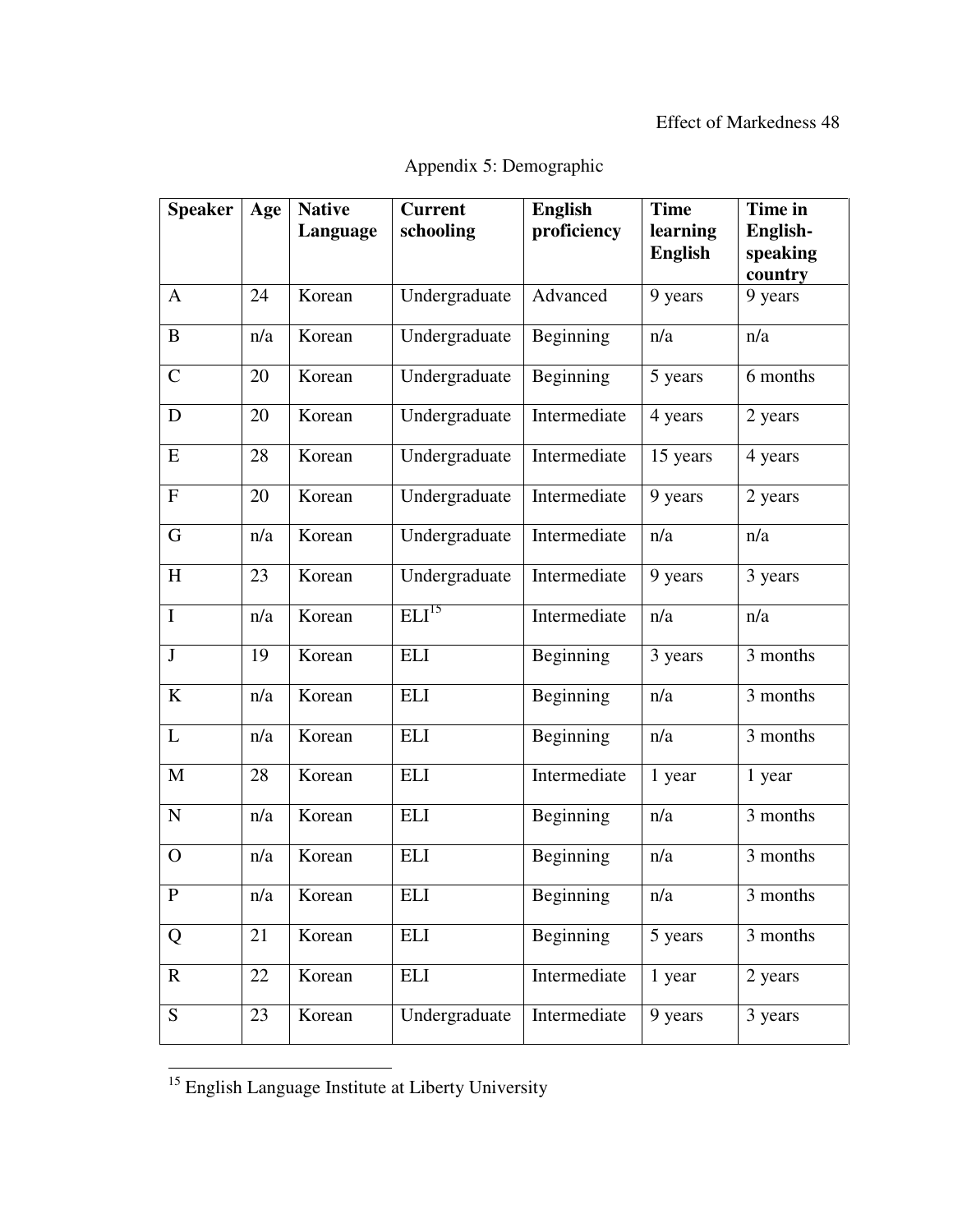## Effect of Markedness 49

| <b>Syllable Type</b>   | Average errors per word |
|------------------------|-------------------------|
| $\overline{\text{CV}}$ | 6.25                    |
| <b>CVC</b>             | 3.82                    |
| <b>CCV</b>             | 2.5                     |
| <b>CVCC</b>            | 8.44                    |
| <b>CCVC</b>            | 5.75                    |
| <b>CCVCC</b>           | 5.71                    |
| <b>CCVCCC</b>          |                         |
| <b>CCCVCC</b>          | 8.29                    |
| <b>CCCVCCC</b>         | 15                      |

Appendix 6

*Table 2.1.* Average Errors in /l/ and /r/ per Word, Categorized by Syllable Type

| <b>Number</b><br>of errors | CV                 | <b>IPA</b>             |
|----------------------------|--------------------|------------------------|
| $\mathcal{E}$              | le                 | $\Lambda \Box \Lambda$ |
|                            | la                 | /1a/                   |
|                            | ra                 | /ra/                   |
|                            | ree                | /ri/                   |
|                            |                    |                        |
| <b>Total: 25</b>           | Errors/Words: 25/4 | Average: 6.25          |

*Table 2.2.* Average Errors in /l/ and /r/ per Word, CV Syllable Type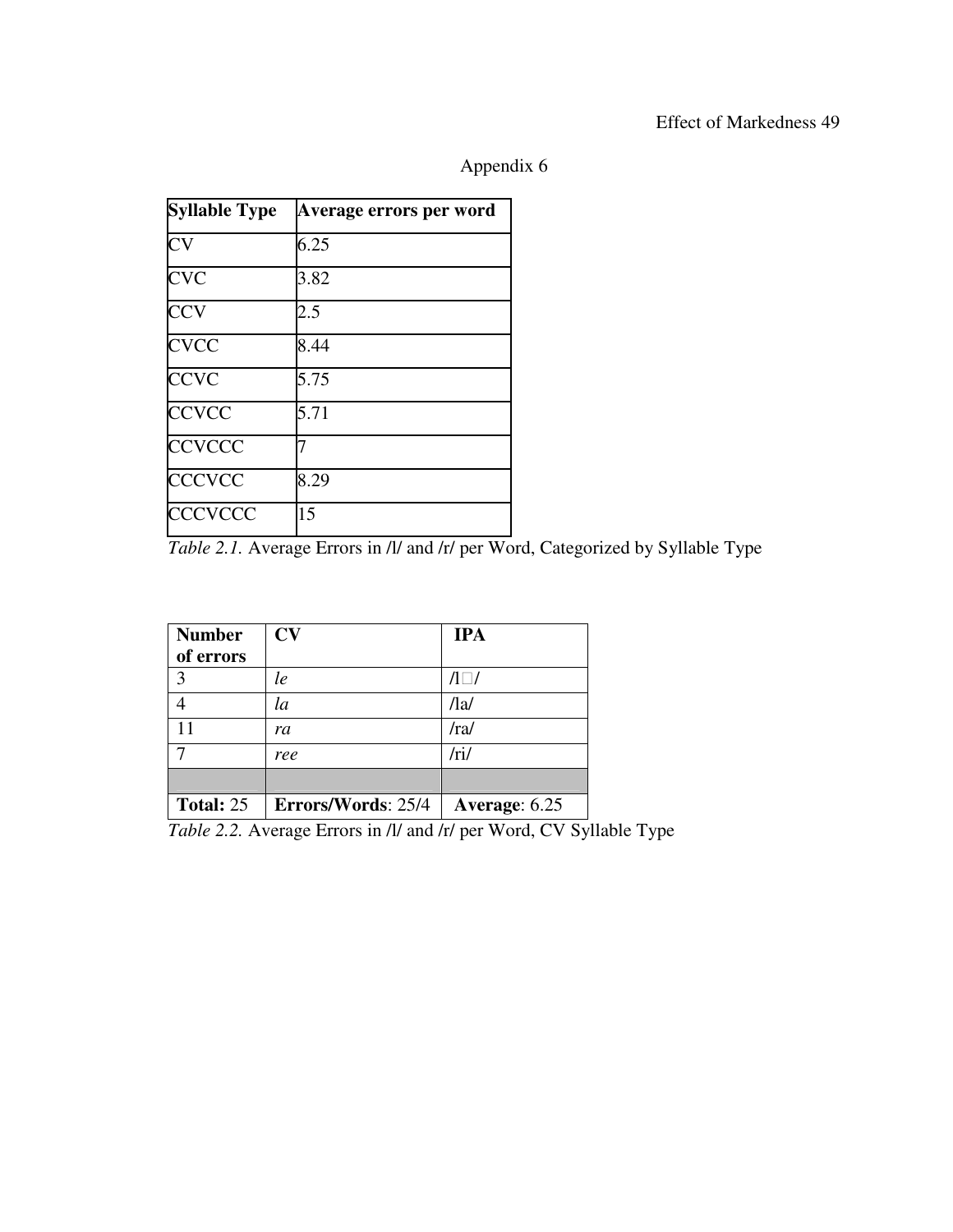| <b>Number</b>  | <b>CVC</b>        | <b>IPA</b>           |
|----------------|-------------------|----------------------|
| of errors      |                   |                      |
| 6              | froo              | /fru/                |
| $\overline{0}$ | slee              | /sli/                |
| 4              | voll              | /vol/                |
| $\overline{7}$ | rop               | $/r\square p/$       |
| $\overline{4}$ | lom               | $\sqrt{l \ln l}$     |
| $\overline{2}$ | gare              | /gær/                |
| 6              | snarr             | /snar/               |
| 7              | rizz              | $/r\square z/$       |
| $\overline{0}$ | jore              | $/d\Box$ or/         |
| $\overline{2}$ | len               | $\sqrt{l} \ln l$     |
| $\overline{4}$ | thell             | $\theta \Box \theta$ |
|                |                   |                      |
| Total: 5       | Errors/Words: 5/2 | Average: 3.82        |

*Table 2.3.* Average Errors in /l/ and /r/ per Word, CVC Syllable Type

| <b>Number</b> | <b>CCV</b>               | <b>IPA</b>   |
|---------------|--------------------------|--------------|
| of errors     |                          |              |
|               | dree                     | $/d$ ri/     |
|               | sloo                     | /slu/        |
|               |                          |              |
| Total: 5      | <b>Errors/Words: 5/2</b> | Average: 2.5 |

*Table 2.4.* Average Errors in /l/ and /r/ per Word, CCV Syllable Type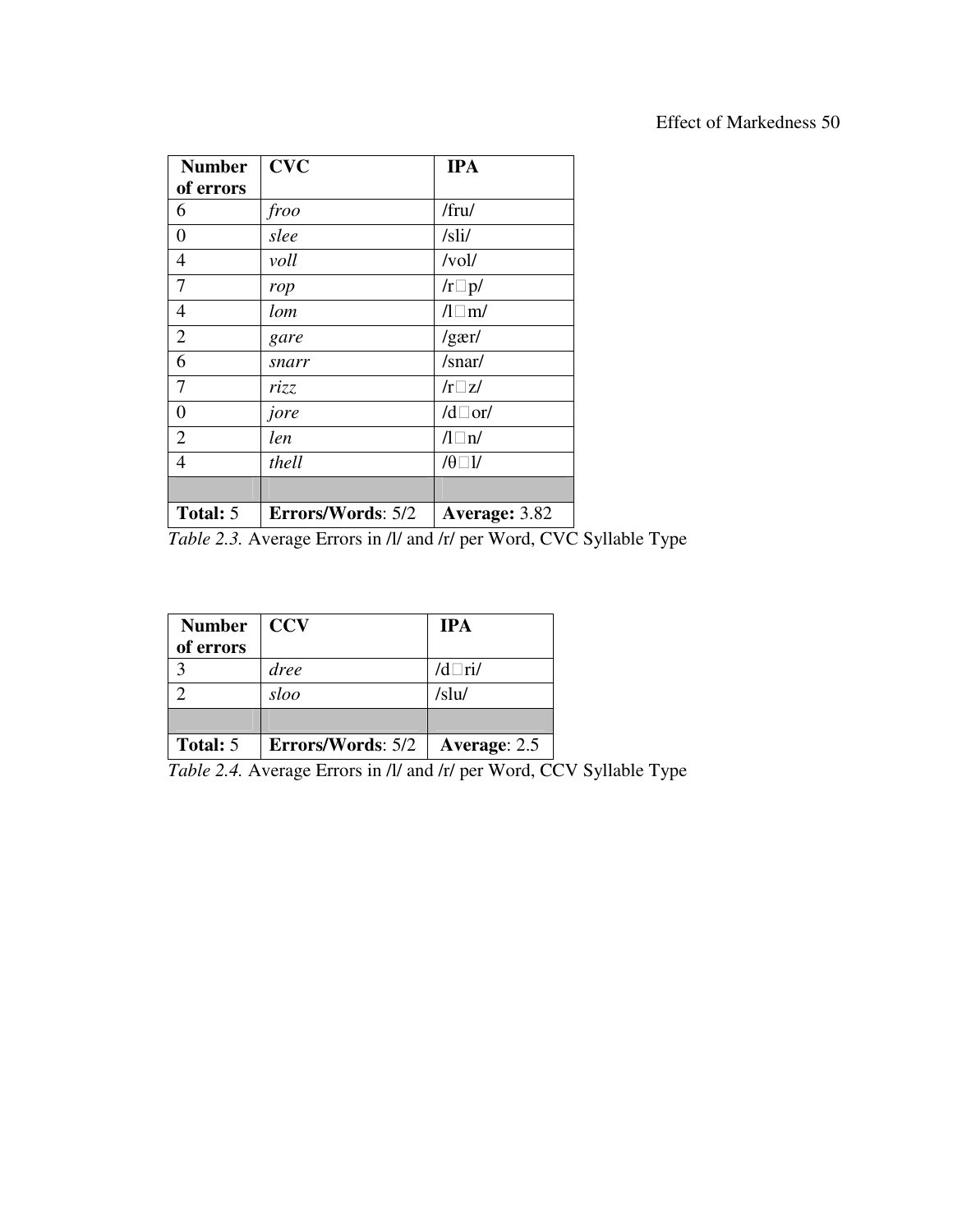| <b>Number</b>    | <b>CVCC</b>        | <b>IPA</b>            |
|------------------|--------------------|-----------------------|
| of errors        |                    |                       |
| 14               | folge              | /fold $\Box$ /        |
| 11               | rems               | $/r \Box$ mz/         |
| 6                | morb               | /morb/                |
| 8                | zulled             | $/z \Box$ ld/         |
| 6                | ront               | $/r \Box$ nt/         |
| 7                | nerth              | $/n \Box r \theta$ /  |
| 8                | bilb               | $/b$ $1b$             |
| 6                | milth              | $/m \Box 10/$         |
| 10               | roft               | $/r \Box \text{ft}$ / |
|                  |                    |                       |
| <b>Total: 76</b> | Errors/Words: 76/9 | Average: 8.44         |

*Table 2.5.* Average Errors in /l/ and /r/ per Word, CVCC Syllable Type

| <b>Number</b>    | <b>CCVC</b>        | <b>IPA</b>        |
|------------------|--------------------|-------------------|
| of errors        |                    |                   |
| 2                | blem               | $/bl \Box m/$     |
| 8                | tweer              | /twir/            |
| 6                | glip               | /gl $\Box$ p/     |
| 6                | skall              | /skal/            |
| 6                | frup               | /fr $\square p$ / |
|                  | quoll              | $/kw\square l/$   |
| 0                | trop               | /tr $\square p$ / |
| 11               | frep               | /fr $\square p$ / |
|                  |                    |                   |
| <b>Total: 46</b> | Errors/Words: 46/8 | Average: 5.75     |

*Table 2.6.* Average Errors in /l/ and /r/ per Word, CCVC Syllable Type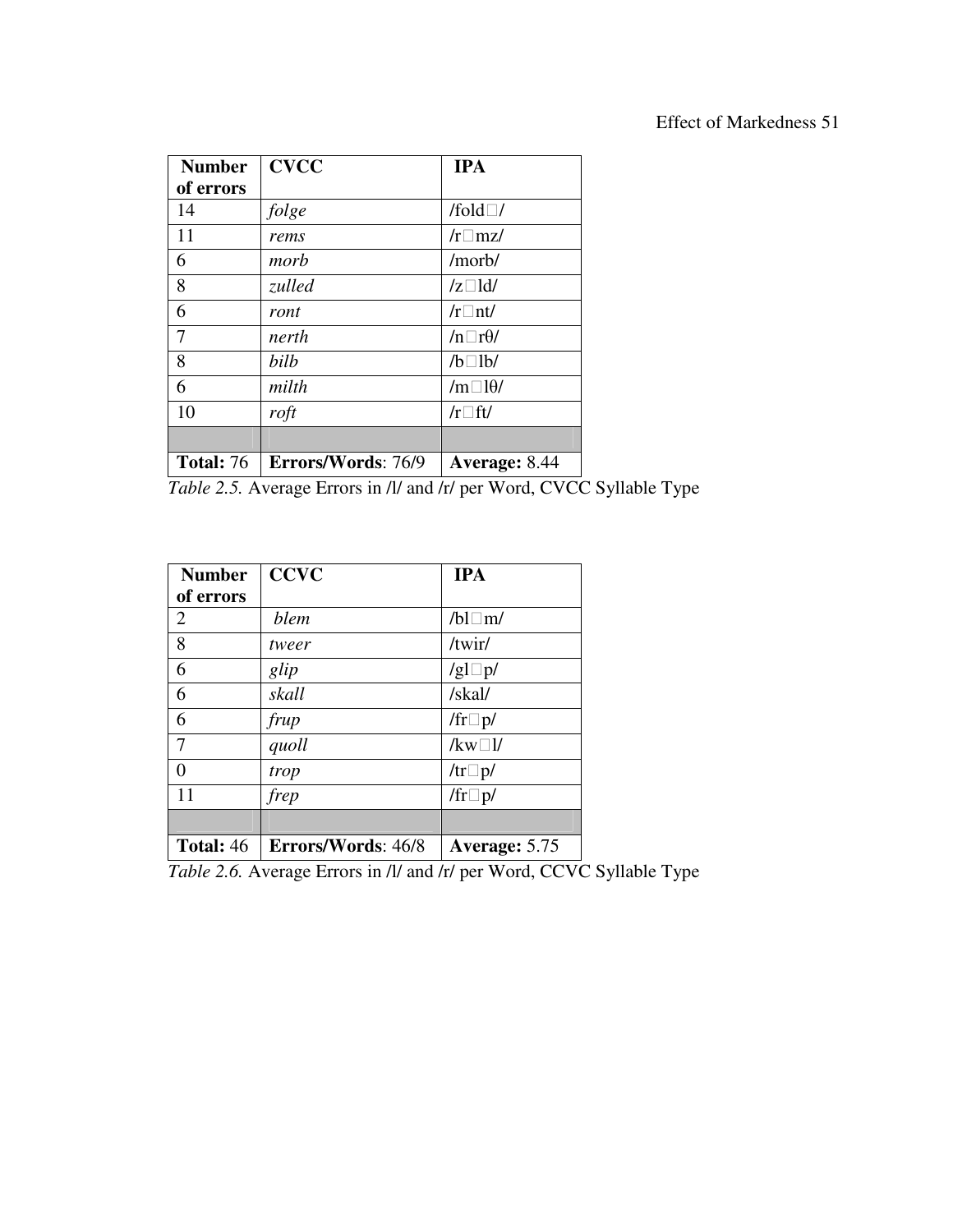| <b>Number</b>    | <b>CCVCC</b>       | <b>IPA</b>        |
|------------------|--------------------|-------------------|
| of errors        |                    |                   |
| 4                | skork              | /skork/           |
| 8                | twerve             | /tw $\Box$ rv/    |
| $\overline{2}$   | plosk              | /pl $\Box$ sk/    |
| 12               | stelp              | /st $\square$ lp/ |
| $\overline{2}$   | flant              | $/$ flænt $/$     |
| 1                | granch             | /grænt $\Box$ /   |
| 10               | thwald             | $/\theta$ wald/   |
|                  |                    |                   |
| <b>Total: 39</b> | Errors/Words: 39/7 | Average: 5.71     |

*Table 2.7.* Average Errors in /l/ and /r/ per Word, CCVCC Syllable Type

| <b>Number</b>  | <b>CCVCCC</b>             | <b>IPA</b>                  |
|----------------|---------------------------|-----------------------------|
| of errors      |                           |                             |
| 0              | plunds                    | /pl $\Box$ ndz/             |
| 9              | snarked                   | /snarkt/                    |
| 8              | smersk                    | $\sqrt{\rm sm}$ $\Box$ rsk/ |
| 10             | spolts                    | /spolts/                    |
| 4              | <i>brunks</i>             | /br $\Box$ nks/             |
| 1              | flisked                   | $/fl \Box$ skt/             |
| 8              | twelps                    | /tw $\Box$ lps/             |
| $\overline{2}$ | drents                    | $/d\Box r\Box$ nts/         |
|                |                           |                             |
| Total: 42      | <b>Errors/Words: 42/6</b> | Average: 7                  |

*Table 2.8.* Average Errors in /l/ and /r/ per Word, CCVCCC Syllable Type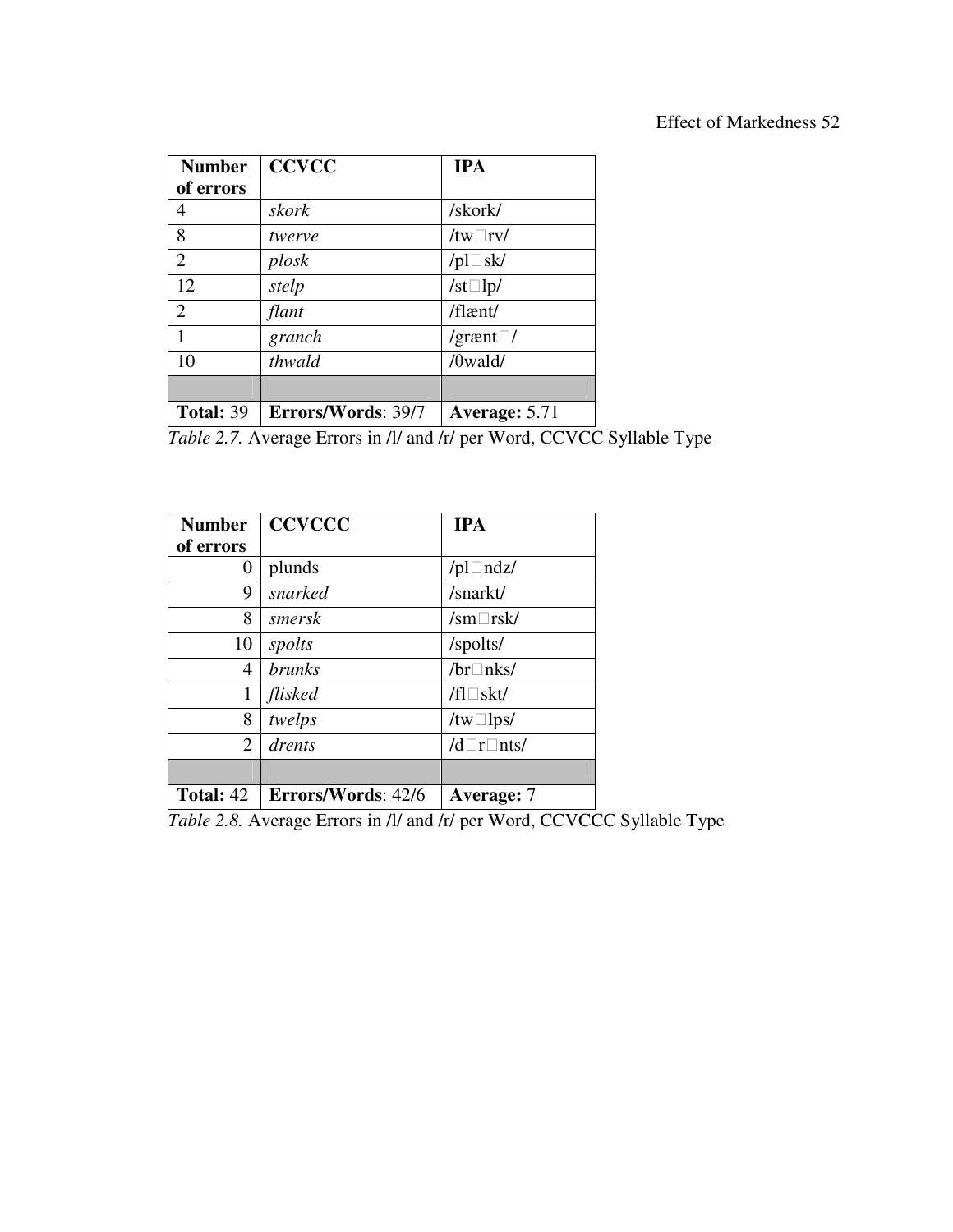| <b>Number</b>  | <b>CCCVCC</b>      | <b>IPA</b>              |
|----------------|--------------------|-------------------------|
| of errors      |                    |                         |
| 4              | squilled           | /skw $\Box$ ld/         |
| 8              | scrooned           | /skrund/                |
| 9              | squarth            | /skwar $\theta$ /       |
| $\overline{2}$ | splench            | /spl $\Box$ nt $\Box$ / |
| 9              | squailled          | /skwe $\Box$ ld/        |
| 13             | squirk             | /skw $\Box$ rk/         |
| 13             | splogs             | /spl $\Box$ gz/         |
|                |                    |                         |
| Total: 58      | Errors/Words: 58/7 | Average: 8.29           |

Table 2.9. Average Errors in /l/ and /r/ per Word, CCCVCC Syllable Type

| of errors | Number   CCCVCCC               | <b>TPA</b>      |
|-----------|--------------------------------|-----------------|
|           | strills                        | /str $\Box$ lz/ |
|           |                                |                 |
|           | Total: 15   Errors/Words: 15/1 | Average: 15     |

*Table 2.10.* Average Errors in /l/ and /r/ per Word, CCCVCCC Syllable Type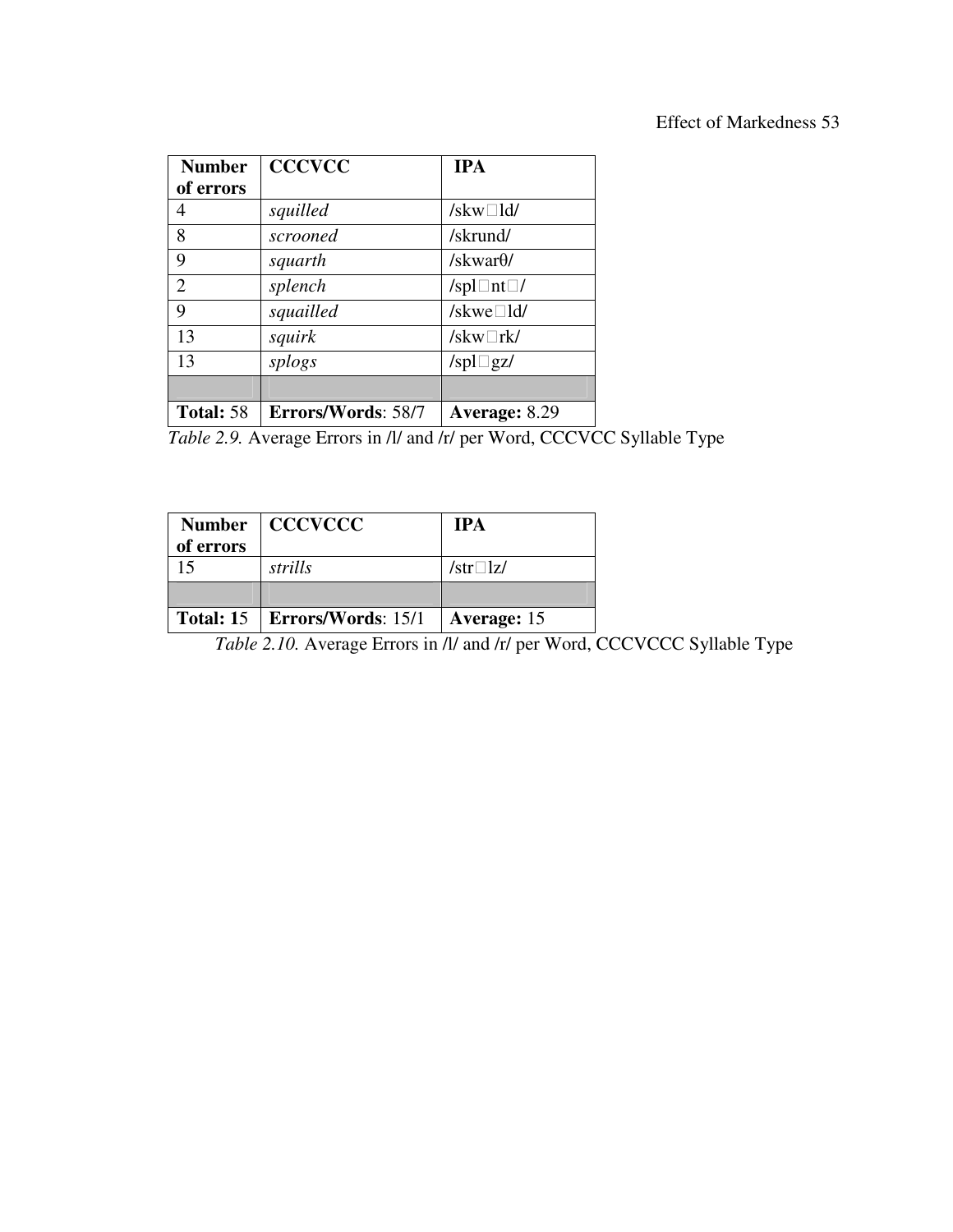### Effect of Markedness 54



# Errors in /l/: Onset



*Figure 3.1.* Errors in  $\Lambda$ *l*: Onset.



*Figure 3.2.* Errors in /r/: Onset.